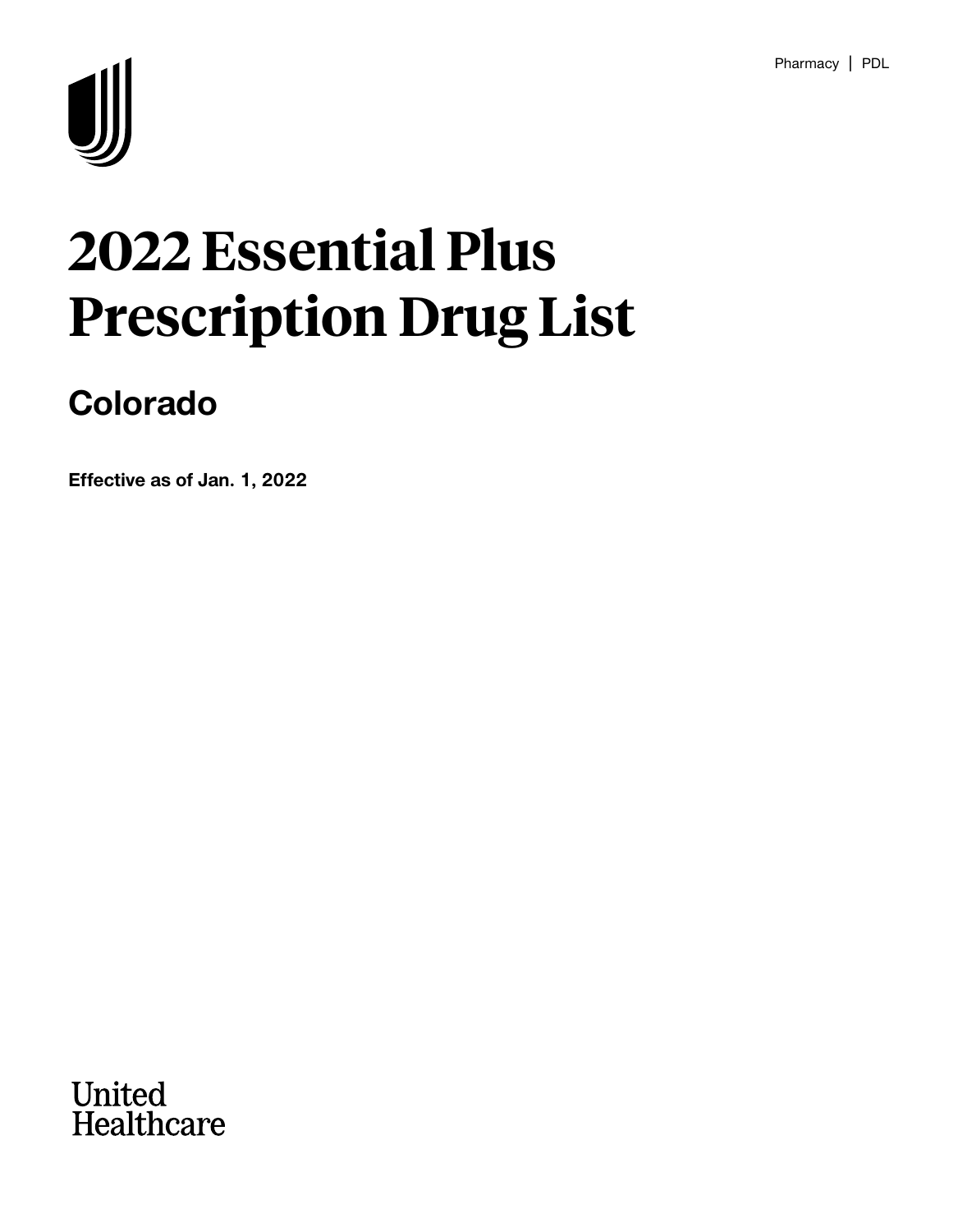## **Understanding your prescription drug list**

#### **What is a prescription drug list (PDL)?**

A PDL is a list of prescribed medications or other pharmacy care products or supplies chosen for their safety, cost, and effectiveness. Medications are listed by categories or classes and are placed into cost levels known as tiers. It includes both brand and generic prescription medications.

To create the list, UnitedHealthcare® is guided by the Individual Exchange Pharmacy Management Committee. This group reviews which medications will be covered, how well the drugs work, and overall value. They also make sure there are safe and covered options.

#### **How do I use my PDL?**

You and your provider can use the PDL to help you choose the most cost-

effective prescription medications. This guide tells you if a medication is generic or brand, and if special rules apply. You can reference this list when you see your provider. Bring this list with you when you see your provider. If your medication is not listed here, please visit **myuhc.com/exchange** or the Member Services number on your health plan ID card.

Some medications on your PDL have extra requirements before they can be covered. A few of the most common coverage programs are prior authorization (PA), step therapy (ST) and quantity limits (QL). We use programs like these to help make sure the medication you take is safe and effective. Check your plan documents for more information. If you want to see if you take a medication in one of these programs, please visit **myuhc.com/exchange** or the Member Services number on your health plan ID card.

- **Prior authorization:** UnitedHealthcare requires you or your physician to obtain prior authorization for certain drugs. This means that you will need to get approval from UnitedHealthcare before you fill your prescriptions. If you don't get approval, the drug may not be covered.
- **Step therapy:** In some cases, UnitedHealthcare requires you to first try certain drugs to treat your medical condition before we cover another drug for that condition.
- **Quantity limits:** For certain drugs, UnitedHealthcare limits the amount of the drug being filled per copayment or over a certain period of time.

#### **What are tiers?**

Tiers are the different cost levels you pay for a medication. Each tier is assigned a cost, set by UnitedHealthcare. This is how much you will pay when you fill a prescription at a network pharmacy.

#### **Can the PDL change?**

Most changes in drug coverage happen on January 1, but during the year UnitedHealthcare may add or remove drugs on the PDL, move them to different cost-sharing tiers, or add new restrictions.

When a medication changes tiers, you may have to pay a different amount for that medication. Talk to your provider to learn about alternatives.

#### **Why are some medications excluded from coverage?**

A medication may be excluded from coverage under your pharmacy benefit when it works the same as or similar to another prescription or over-the-counter (OTC) medication.

#### **What if I don't agree with a decision about an excluded medication?**

You, your authorized representative or your provider can ask for a coverage request by calling the number on your member ID card. Once the request is received, a decision will be provided within 72 hours, unless state law requires faster response or

#### **About this PDL**

Where differences between this document and your benefit plan exist, the benefit plan documents rule. This may not be a complete list of medications that are covered by your plan. Please review your benefit plan for full details.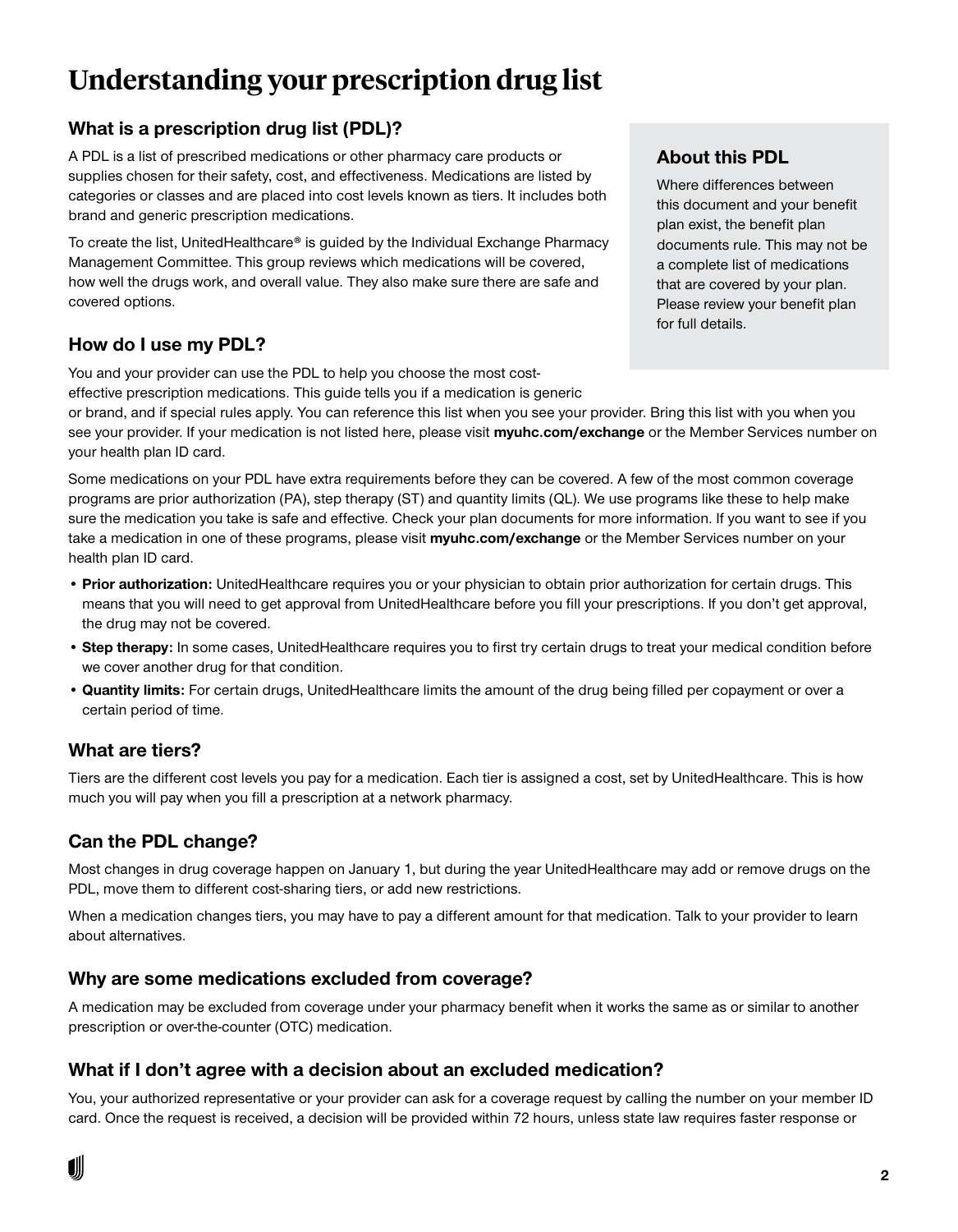there are exigent circumstances and an expedited review is requested, in which case a decision will be provided in 24 hours. If the request is denied, information will be provided describing the process to appeal that decision and request an external review.

### **Medication tips**

#### **What is the difference between brand-name and generic medications?**

Generic medications contain the same active ingredients (what makes the medication work) as brand-name medications, but they often cost less.

#### **What if my doctor writes a brand-name prescription?**

If your provider gives you a prescription for a brand-name medication, ask if a generic or lower-cost option could be right for you. Generic medications are usually your lowest-cost option.

#### **What if I am taking a specialty medication?**

Specialty medications are for rare or complex conditions and are usually higher-cost medications.

Please note, not all specialty medications may be available at a retail pharmacy. If you have question on how to access covered specialty medications, call the number on your ID card.

#### **How can I get a 90-day supply of my medication?\***

Obtaining prescription medications through OptumRx®home delivery may provide a 90-day supply of your prescription medication, and may reduce the cost you pay for your prescription medication.

#### **How can I get a 90-day supply at Retail Pharmacy?\***

In addition to being able to obtain up to a 90-day supply of medication through our mail order pharmacy, you may be able to receive up to a 90-day supply of your prescription medication through a retail network participating preferred pharmacy. Please check your plan documents to determine if your plan provides a 90-day supply at a retail network preferred pharmacy.

#### **Over-the-counter medications**

An over-the-counter (OTC) medication may be the right treatment for some conditions. Talk to your provider about available OTC options. Even though OTC medications may not be covered by your pharmacy benefit, they may cost less than a prescription medication.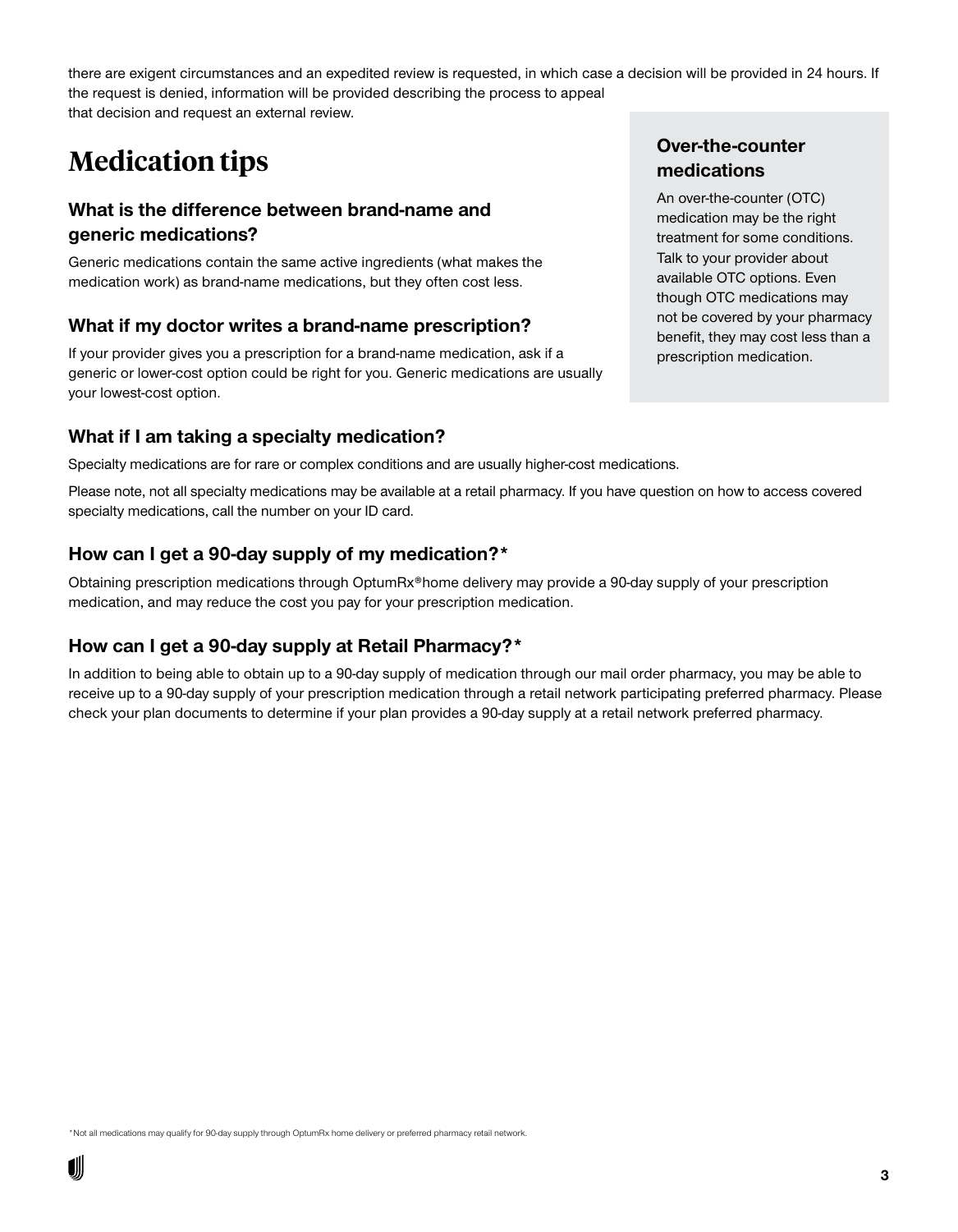# **Reading your PDL**

The PDL gives you choices so you and your provider can decide your best course of treatment. In this PDL, brand-name medications are shown in UPPERCASE (for example, CLOBEX). Generic medications are shown in lowercase (for example, clobetasol). There are two ways to find your drug within the PDL:

- **1.** The drugs in this formulary are grouped into categories depending on the medical conditions that they are used to treat. For example, drugs used to treat an infection condition are listed under the category, Antibacterial. If you know what your drug is used for, look for the category name, then look under the category name for your drug.
- **2.** Alphabetical Listing if you are not sure what category to look under, you should look for your drug in the Index. The Index provides an alphabetical list of all the drugs included in this document for both brand name drugs and generic drugs. Review the Index to find your drug. Next to your drug, you will see the page number where you can find coverage information. Turn to that page listed in the Index and find the name of your drug in the first column of the list.

#### **Tier information**

Using lower tier or preferred medications can help you pay your lowest out-of-pocket cost.

| <b>Drug Tier</b>  |            | <b>Cost Share   Helpful Tips</b>                                           |
|-------------------|------------|----------------------------------------------------------------------------|
| Tier 1            | \$0        | Preventive products listed in the HCR \$0 Tier are available at zero cost. |
| Tier 2            | \$         |                                                                            |
| Tier 3            | \$\$       | Drugs in lower tiers will have lower cost shares. If you are prescribed a  |
| Tier 4            | \$\$\$     | medication on a higher tier, you should discuss with your provider if a    |
| Tier 5            | \$\$\$\$   | lower tier medication may be appropriate for your condition.               |
| Tier <sub>6</sub> | \$\$\$\$\$ |                                                                            |

#### **Drug list information**

In this drug list, some medications are noted with letters next to them to help you see which ones may have coverage requirements or limits. Your benefit plan sets how these medications may be covered for you.

| <b>PA</b>     | <b>Prior authorization</b> - Your provider is required to give UnitedHealthcare more information to<br>determine coverage and obtain approval. |
|---------------|------------------------------------------------------------------------------------------------------------------------------------------------|
| QL            | <b>Quantity limit</b> – Medication may be limited to a certain quantity.                                                                       |
| <b>ST</b>     | <b>Step therapy</b> – Must try lower-cost medication(s) before a higher-cost medication can be covered.                                        |
| HCR \$0 copay | <b>HCR \$0 copay</b> – These drugs may be available at zero cost if specific requirements are met.                                             |

### **Questions**

**For the most current list of covered medications or if you have questions:**



Call the Member Services number on your health plan ID card.



Register or login to your online account at **myuhc.com/exchange** to:

- Find a participating retail pharmacy by ZIP code
- Look up possible lower-cost medication alternatives
- Compare medication pricing and options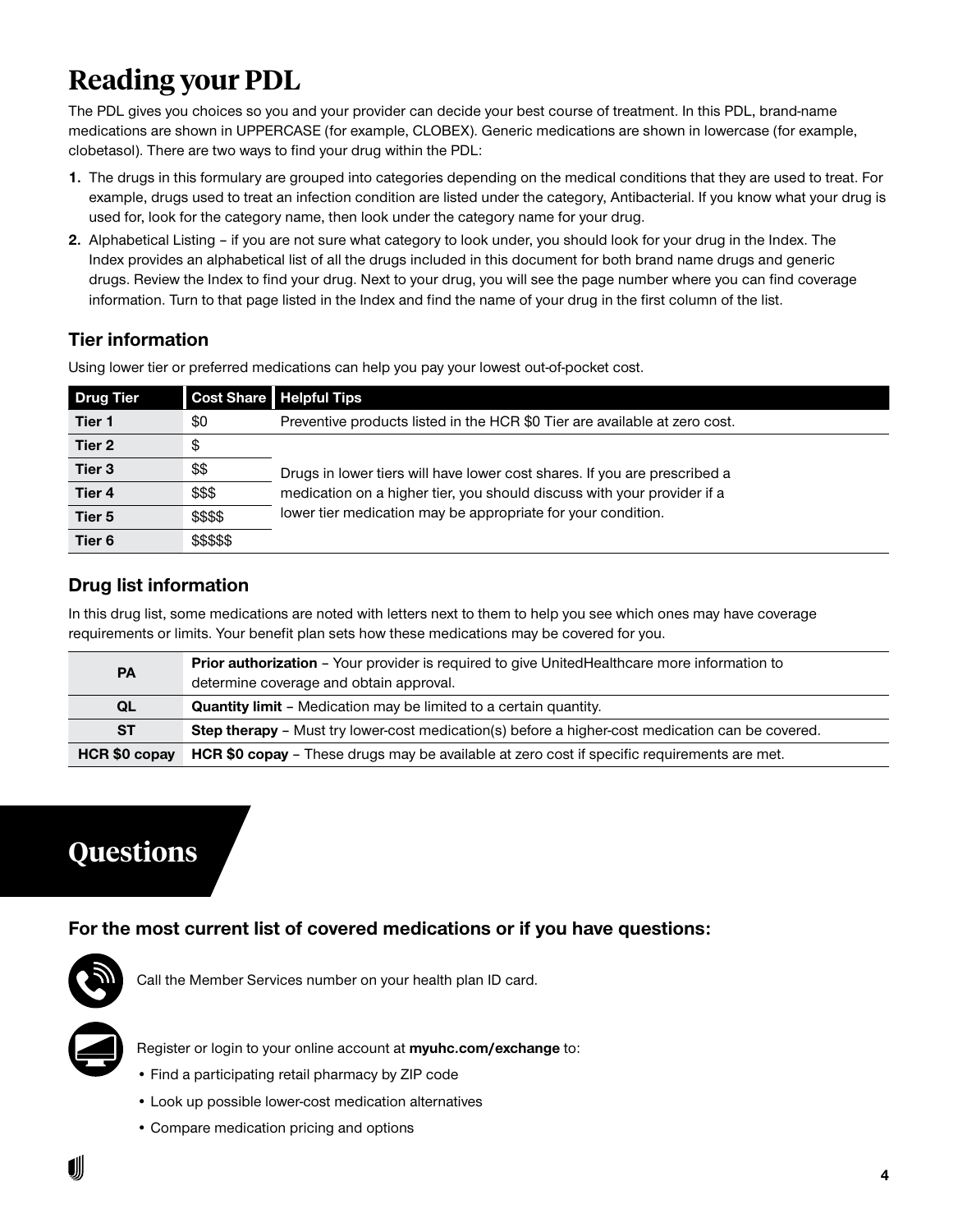# **Contents—Essential Plus Prescription Drug List**

| Nonsteroidal anti-inflammatory drugs8                                                                     |
|-----------------------------------------------------------------------------------------------------------|
|                                                                                                           |
|                                                                                                           |
|                                                                                                           |
|                                                                                                           |
| Anti-addiction/substance abuse treatment agents 9                                                         |
| Alcohol deterrents/anti-craving9                                                                          |
|                                                                                                           |
|                                                                                                           |
|                                                                                                           |
|                                                                                                           |
|                                                                                                           |
|                                                                                                           |
| Beta-lactam, cephalosporins9                                                                              |
|                                                                                                           |
|                                                                                                           |
|                                                                                                           |
|                                                                                                           |
|                                                                                                           |
|                                                                                                           |
|                                                                                                           |
| Calcium channel modifying agents10                                                                        |
| Gamma-aminobutyric acid (GABA) augmenting agents10                                                        |
|                                                                                                           |
|                                                                                                           |
|                                                                                                           |
|                                                                                                           |
| N-methyl-D-aspartate (NMDA) receptor antagonist 11                                                        |
|                                                                                                           |
|                                                                                                           |
|                                                                                                           |
| SSRI/SNRI (selective serotonin reuptake inhibitor/ serotonin<br>and norepinephrine reuptake inhibitor) 11 |
|                                                                                                           |
|                                                                                                           |
|                                                                                                           |
| Emetogenic therapy adjuncts 12                                                                            |

| Calcitonin gene-related peptide (CGRP) receptor antagonist12 |
|--------------------------------------------------------------|
|                                                              |
| Serotonin (5-HT) 1b/1d receptor agonists 12                  |
| Antimyasthenic agents12                                      |
|                                                              |
| Antimycobacterials12                                         |
|                                                              |
|                                                              |
|                                                              |
|                                                              |
|                                                              |
|                                                              |
|                                                              |
|                                                              |
|                                                              |
| Aromatase inhibitors, 3rd generation 13                      |
|                                                              |
|                                                              |
|                                                              |
|                                                              |
|                                                              |
|                                                              |
| Pediculicides/scabicides                                     |
|                                                              |
|                                                              |
| Antiparkinson agents, other14                                |
|                                                              |
| Dopamine precursors and/or L-amino acid                      |
| Dopamine precursors/L-amino acid decarboxylase               |
| Monoamine oxidase B (MAO-B) inhibitors 14                    |
|                                                              |
|                                                              |
|                                                              |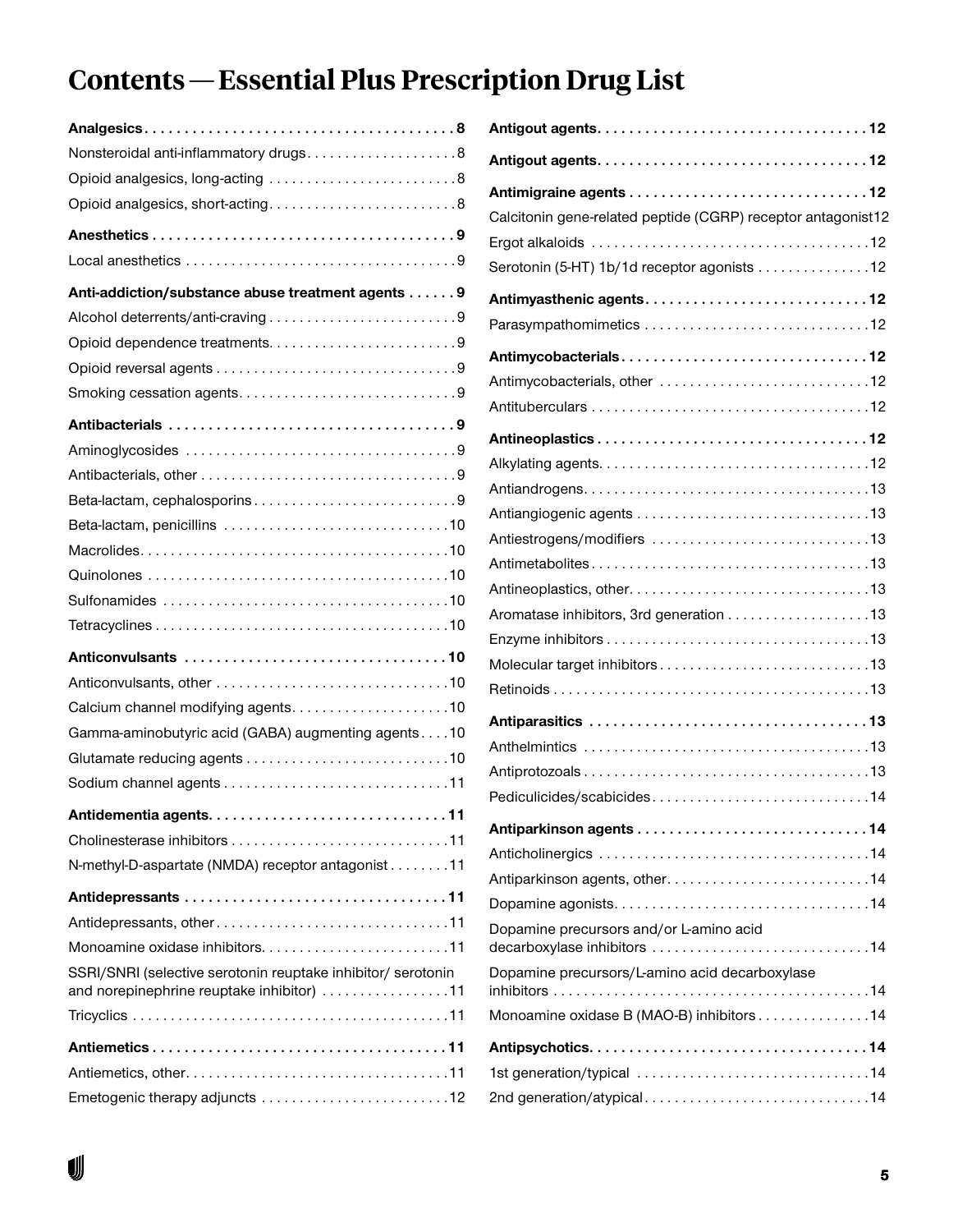| Anti-cytomegalovirus (CMV) agents 14                                    |  |
|-------------------------------------------------------------------------|--|
|                                                                         |  |
|                                                                         |  |
| Anti-hepatitis C (HCV) agents 14                                        |  |
|                                                                         |  |
| Anti-HIV agents, integrase inhibitors (INSTI) 15                        |  |
| Anti-HIV agents, non-nucleoside reverse transcriptase                   |  |
| Anti-HIV agents, nucleoside and nucleotide reverse                      |  |
| Anti-HIV agents, protease inhibitors 15                                 |  |
|                                                                         |  |
|                                                                         |  |
|                                                                         |  |
|                                                                         |  |
|                                                                         |  |
|                                                                         |  |
|                                                                         |  |
| Blood glucose monitoring 16                                             |  |
|                                                                         |  |
| Blood glucose regulators16                                              |  |
|                                                                         |  |
|                                                                         |  |
|                                                                         |  |
| Blood products and modifiers17                                          |  |
|                                                                         |  |
|                                                                         |  |
|                                                                         |  |
| Platelet modifying agents17                                             |  |
| Cardiovascular agents 17                                                |  |
| Alpha-adrenergic agonists17                                             |  |
| Alpha-adrenergic blocking agents 17                                     |  |
|                                                                         |  |
| Angiotensin-converting enzyme (ACE) inhibitors. 17                      |  |
|                                                                         |  |
|                                                                         |  |
| Beta-adrenergic blocking agents 17<br>Calcium channel blocking agents18 |  |
| Cardiovascular agents, other18                                          |  |
|                                                                         |  |
| Diuretics, carbonic anhydrase inhibitors 18                             |  |

| Dyslipidemics, fibric acid derivatives 18                                                          |
|----------------------------------------------------------------------------------------------------|
| Dyslipidemics, HMG CoA reductase inhibitors 18                                                     |
|                                                                                                    |
| Vasodilators, direct-acting arterial/venous19                                                      |
| Vasodilators, direct-acting arterial19                                                             |
| Central nervous system agents19                                                                    |
| Attention deficit hyperactivity disorder agents,                                                   |
| Attention deficit hyperactivity disorder agents, non-                                              |
| Central nervous system, other19                                                                    |
|                                                                                                    |
|                                                                                                    |
|                                                                                                    |
|                                                                                                    |
| Electrolytes/minerals/metals/vitamins20                                                            |
|                                                                                                    |
| Electrolyte/mineral/metal modifiers 21                                                             |
|                                                                                                    |
|                                                                                                    |
| Gastrointestinal agents 22                                                                         |
|                                                                                                    |
|                                                                                                    |
| Histamine2 (H2) receptor antagonists 22                                                            |
| Irritable bowel syndrome agents22                                                                  |
|                                                                                                    |
|                                                                                                    |
|                                                                                                    |
| Genetic or enzyme disorder: replacement, modifiers,                                                |
|                                                                                                    |
|                                                                                                    |
|                                                                                                    |
|                                                                                                    |
| Genitourinary agents, other23                                                                      |
| Hormonal agents, stimulant/replacement/modifying                                                   |
| Hormonal agents, stimulant/replacement/modifying                                                   |
| Hormonal agents, stimulant/replacement/modifying                                                   |
| $(prostaglandins) \ldots \ldots \ldots \ldots \ldots \ldots \ldots \ldots \ldots \ldots \ldots 24$ |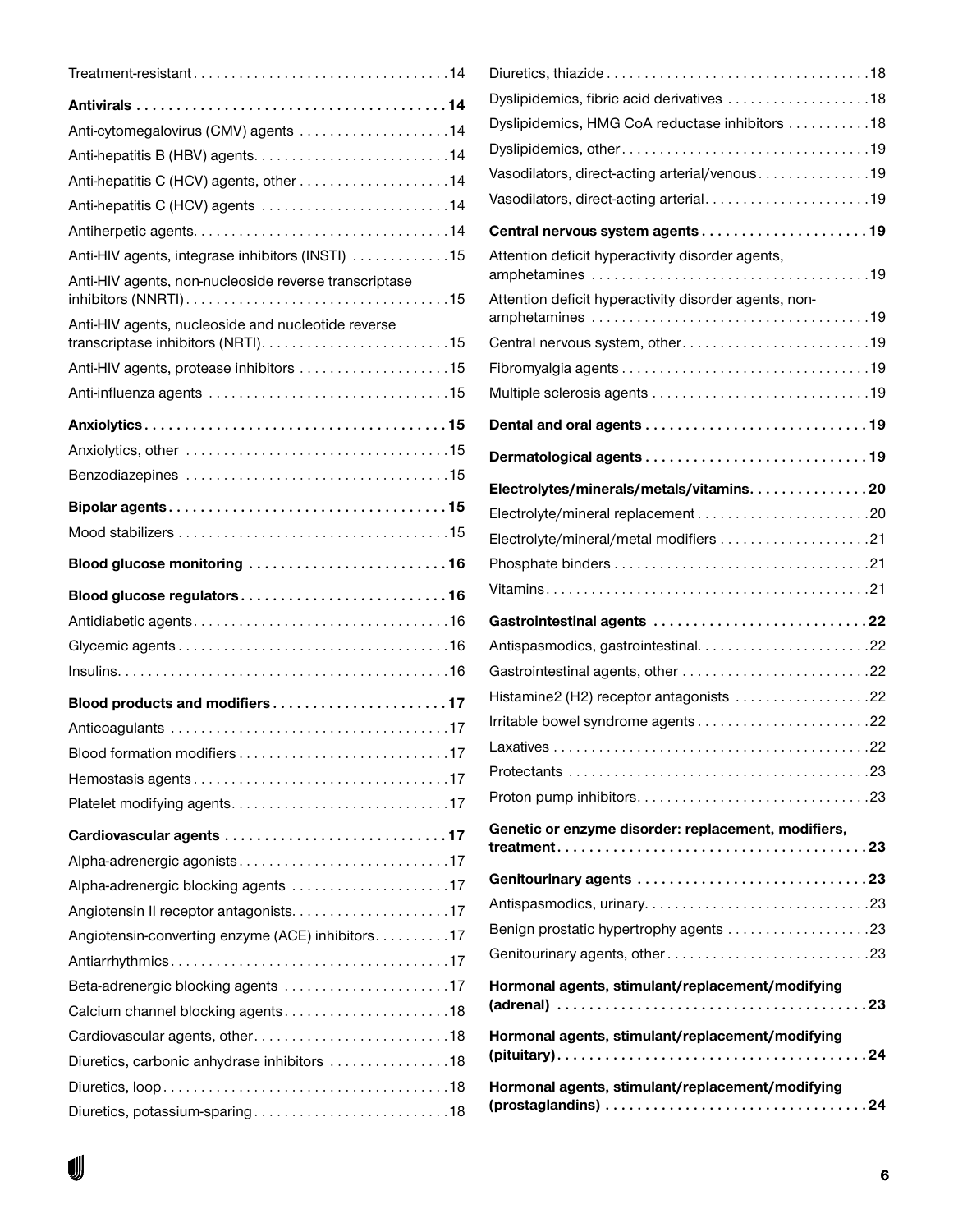| Hormonal agents, stimulant/replacement/modifying<br>(sex hormones/modifiers) 24 |  |
|---------------------------------------------------------------------------------|--|
|                                                                                 |  |
|                                                                                 |  |
|                                                                                 |  |
| Selective estrogen receptor modifying agents. 27                                |  |
| Hormonal agents, stimulant/replacement/modifying                                |  |
| Hormonal agents, suppressant (adrenal) 27                                       |  |
| Hormonal agents, suppressant (pituitary) 27                                     |  |
| Hormonal agents, suppressant (thyroid) 27                                       |  |
|                                                                                 |  |
| Immunological agents 27                                                         |  |
|                                                                                 |  |
|                                                                                 |  |
|                                                                                 |  |
|                                                                                 |  |
| Inflammatory bowel disease agents 29                                            |  |
|                                                                                 |  |
|                                                                                 |  |
|                                                                                 |  |
| Metabolic bone disease agents29                                                 |  |
| Miscellaneous therapeutic agents 29                                             |  |
|                                                                                 |  |
|                                                                                 |  |
|                                                                                 |  |
|                                                                                 |  |
|                                                                                 |  |
|                                                                                 |  |
| Ophthalmic anti-allergy agents 30                                               |  |
|                                                                                 |  |
|                                                                                 |  |
| Ophthalmic prostaglandin and prostamide analogs 30                              |  |
|                                                                                 |  |
|                                                                                 |  |
|                                                                                 |  |
| Respiratory tract/pulmonary agents31                                            |  |
|                                                                                 |  |
| Anti-inflammatories, inhaled corticosteroids 31                                 |  |
|                                                                                 |  |

| Bronchodilators, anticholinergic31               |  |
|--------------------------------------------------|--|
| Bronchodilators, sympathomimetic 31              |  |
|                                                  |  |
|                                                  |  |
| Phosphodiesterase inhibitors, airways disease 31 |  |
|                                                  |  |
|                                                  |  |
| Respiratory tract agents, other 32               |  |
| Skeletal muscle relaxants 32                     |  |
| Sleep disorder agents 32                         |  |
|                                                  |  |
|                                                  |  |
|                                                  |  |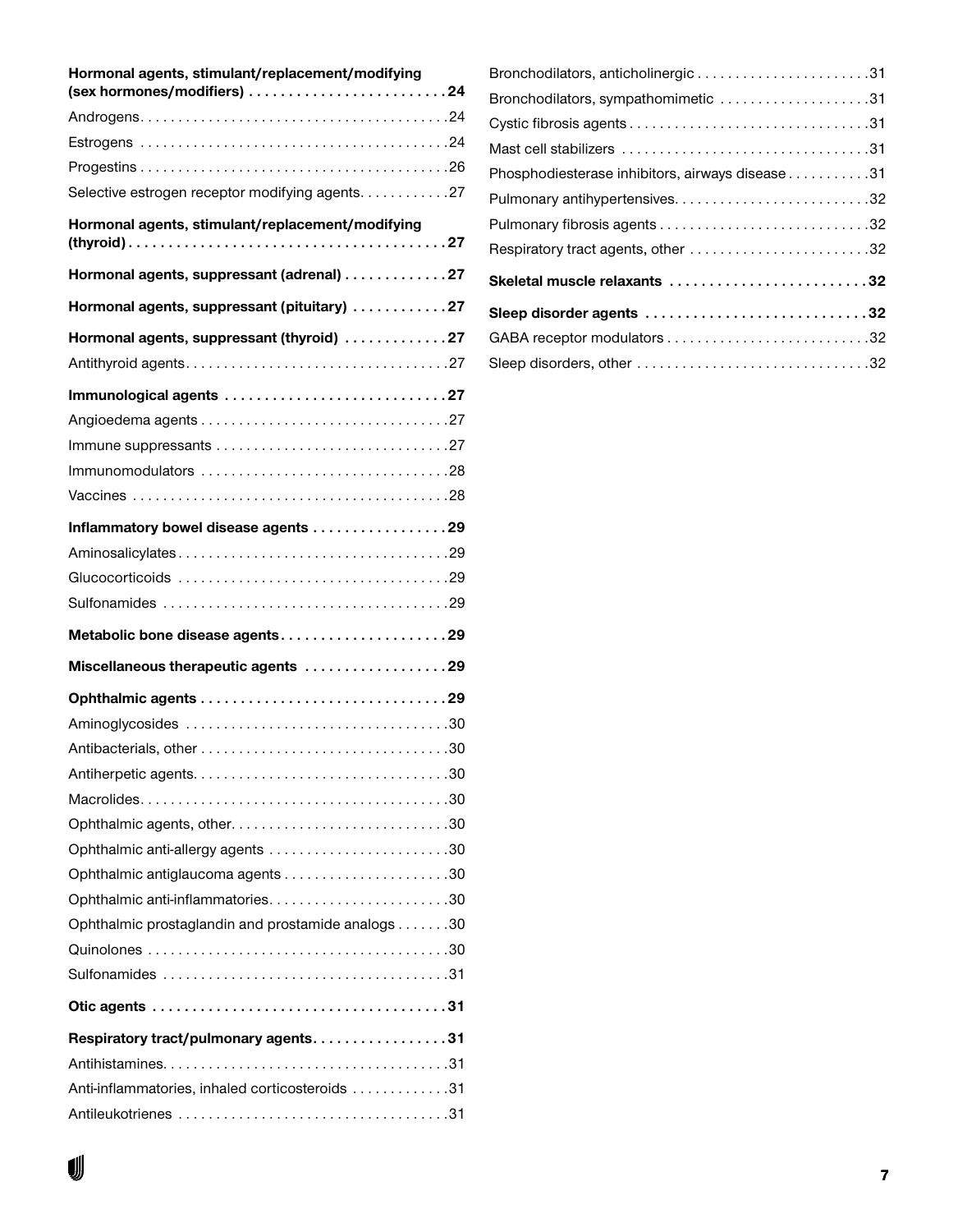<span id="page-7-0"></span>

| Drug Name                                         | Drug<br>Tier | <b>Notes</b>                                                 |
|---------------------------------------------------|--------------|--------------------------------------------------------------|
| <b>Analgesics</b>                                 |              |                                                              |
| bac                                               | 3            | QL                                                           |
|                                                   |              |                                                              |
| butalbital-acetaminophen oral tablet<br>50-300 mg | 4            | QL                                                           |
| butalbital-apap-caffeine oral tablet              | 3            | QL                                                           |
| butalbital-aspirin-caffeine                       | 3            | QL                                                           |
| Nonsteroidal anti-inflammatory drugs              |              |                                                              |
| adult aspirin regimen                             | 1            | HCR \$0 copay<br>for members<br>between ages<br>of 12 to 79. |
| aspirin adult low strength                        | 1            | HCR \$0 copay<br>for members<br>between ages<br>of 12 to 79. |
| aspirin childrens                                 | 1            | HCR \$0 copay<br>for members<br>between ages<br>of 12 to 79. |
| aspirin ec low dose                               | 1            | HCR \$0 copay<br>for members<br>between ages<br>of 12 to 79. |
| aspirin ec low strength                           | 1            | HCR \$0 copay<br>for members<br>between ages<br>of 12 to 79. |
| aspirin low dose                                  | 1            | HCR \$0 copay<br>for members<br>between ages<br>of 12 to 79. |
| aspirin oral tablet delayed release<br>81 mg      | 1            | HCR \$0 copay<br>for members<br>between ages<br>of 12 to 79. |
| BAYER ASPIRIN EC LOW DOSE                         | 1            | HCR \$0 copay<br>for members<br>between ages<br>of 12 to 79. |
| diclofenac-misoprostol                            | 4            |                                                              |
| etodolac                                          | 3            |                                                              |
| goodsense aspirin low dose                        | 1            | HCR \$0 copay<br>for members<br>between ages<br>of 12 to 79. |
| ibuprofen oral tablet 400 mg, 600<br>mg, 800 mg   | 2            |                                                              |
| <b>INDOCIN RECTAL</b>                             | 5            |                                                              |
| indomethacin oral capsule 25 mg,<br>50 mg         | 2            | QL                                                           |
| ketorolac tromethamine oral                       | 3            |                                                              |
| meloxicam oral tablet                             | 2            |                                                              |
|                                                   |              |                                                              |

| Drug Name                                                                                       | <b>Drug</b><br><b>Tier</b> | Notes                                                        |
|-------------------------------------------------------------------------------------------------|----------------------------|--------------------------------------------------------------|
| naproxen oral tablet                                                                            | 2                          |                                                              |
| salsalate oral                                                                                  | 2                          |                                                              |
| ST JOSEPH LOW DOSE ORAL<br>TABLET DELAYED RELEASE                                               | 1                          | HCR \$0 copay<br>for members<br>between ages<br>of 12 to 79. |
| sulindac oral                                                                                   | 3                          |                                                              |
| <b>Opioid analgesics, long-acting</b>                                                           |                            |                                                              |
| fentanyl transdermal patch 72 hour<br>100 mcg/hr, 12 mcg/hr, 25 mcg/hr,<br>50 mcg/hr, 75 mcg/hr | 4                          | PA; QL                                                       |
| hydrocodone bitartrate er oral<br>capsule extended release 12 hour                              | 5                          | PA; QL                                                       |
| methadone hcl intensol                                                                          | 3                          | QL                                                           |
| methadone hcl oral concentrate                                                                  | 3                          | QL                                                           |
| methadone hcl oral solution                                                                     | 3                          | PA; QL                                                       |
| methadone hcl oral tablet                                                                       | 3                          | PA; QL                                                       |
| methadone hcl oral tablet soluble                                                               | 3                          | PA; QL                                                       |
| methadose oral concentrate 10 mg/<br>ml                                                         | 3                          | QL                                                           |
| methadose oral tablet soluble                                                                   | 3                          | PA; QL                                                       |
| methadose sugar-free                                                                            | 3                          | QL                                                           |
| morphine sulfate er oral tablet<br>extended release                                             | 5                          | PA; QL                                                       |
| tramadol hcl er oral tablet extended<br>release 24 hour                                         | 4                          | QL                                                           |
| <b>Opioid analgesics, short-acting</b>                                                          |                            |                                                              |
| acetaminophen-codeine                                                                           | 3                          | QL                                                           |
| acetaminophen-codeine #2                                                                        | 3                          | QL                                                           |
| acetaminophen-codeine #3                                                                        | 3                          | QL                                                           |
| acetaminophen-codeine #4                                                                        | 3                          | QL                                                           |
| ascomp-codeine                                                                                  | 4                          | QL                                                           |
| butalbital-asa-caff-codeine                                                                     | 4                          | QL                                                           |
| carisoprodol-aspirin-codeine                                                                    | 2                          | QL                                                           |
| codeine sulfate                                                                                 | 3                          | QL                                                           |
| endocet                                                                                         | 3                          | QL                                                           |
| hydrocodone-acetaminophen oral<br>solution 10-325 mg/15ml, 7.5-325<br>mg/15ml                   | 3                          | QL                                                           |
| hydrocodone-acetaminophen oral<br>tablet 10-325 mg, 5-325 mg, 7.5-325<br>mg                     | 3                          | QL                                                           |
| hydromorphone hcl oral liquid                                                                   | 4                          | QL                                                           |
| hydromorphone hcl oral tablet                                                                   | 3                          | QL                                                           |
| hydromorphone hcl rectal                                                                        | 4                          |                                                              |
| morphine sulfate (concentrate) oral<br>solution 100 mg/5ml, 20 mg/ml                            | 4                          | QL                                                           |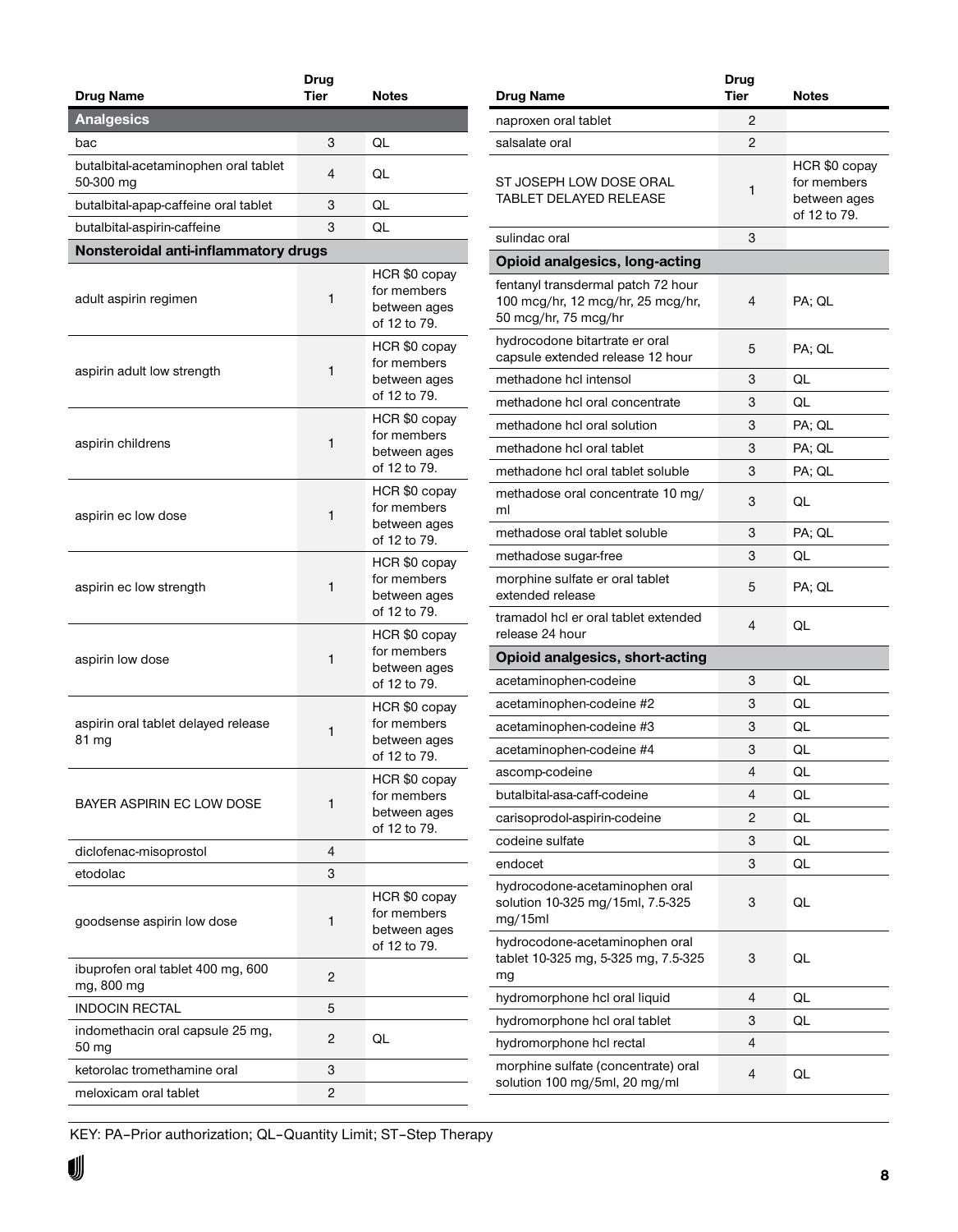<span id="page-8-0"></span>

|                                                                                       | Drug        |        |
|---------------------------------------------------------------------------------------|-------------|--------|
| Drug Name                                                                             | <b>Tier</b> | Notes  |
| morphine sulfate oral solution                                                        | 4           | QL     |
| morphine sulfate oral tablet                                                          | 3           | QL     |
| morphine sulfate rectal                                                               | 4           |        |
| oxycodone hcl oral capsule                                                            | 3           | QL     |
| oxycodone hcl oral concentrate 100<br>mg/5ml                                          | 5           | QL     |
| oxycodone hcl oral solution                                                           | 3           | QL     |
| oxycodone hcl oral tablet                                                             | 3           | QL     |
| oxycodone-acetaminophen oral<br>tablet 10-325 mg, 2.5-325 mg, 5-325<br>mg, 7.5-325 mg | 3           | QL     |
| pentazocine-naloxone hcl                                                              | 4           | QL     |
| tramadol hcl oral tablet 50 mg                                                        | 3           | QL     |
| tramadol-acetaminophen                                                                | 3           | QL     |
| <b>Anesthetics</b>                                                                    |             |        |
| <b>Local anesthetics</b>                                                              |             |        |
| glydo                                                                                 | 2           |        |
| lidocaine external ointment 5 %                                                       | 3           | QL     |
| lidocaine external patch 5 %                                                          | 4           | PA; QL |
| lidocaine hcl external solution                                                       | 4           |        |
| lidocaine hcl mouth/throat                                                            | 4           |        |
| lidocaine hcl urethral/mucosal                                                        | 2           |        |
| lidocaine viscous hcl                                                                 | 2           |        |
| lidocaine-prilocaine external cream                                                   | 3           |        |
| premium lidocaine                                                                     | 3           | QL     |
| Anti-addiction/substance abuse treatment agents                                       |             |        |
| Alcohol deterrents/anti-craving                                                       |             |        |
| acamprosate calcium                                                                   | 4           |        |
| disulfiram oral                                                                       | 3           |        |
| naltrexone hcl oral                                                                   | 1           |        |
| <b>Opioid dependence treatments</b>                                                   |             |        |
| buprenorphine hcl sublingual                                                          | 1           | QL     |
| buprenorphine hcl-naloxone hcl<br>sublingual film                                     | 5           | QL     |
| buprenorphine hcl-naloxone hcl<br>sublingual tablet sublingual                        | 1           | QL     |
| <b>Opioid reversal agents</b>                                                         |             |        |
| naloxone hcl injection                                                                | 3           |        |
| NARCAN                                                                                | 4           |        |
| <b>Smoking cessation agents</b>                                                       |             |        |
| bupropion hcl er (smoking det)                                                        | 1           | QL     |
| goodsense nicotine mouth/throat<br>lozenge 4 mg                                       | 1           | QL     |
| habitrol                                                                              | 1           | QL     |

|                                               | Drug |        |
|-----------------------------------------------|------|--------|
| <b>Drug Name</b>                              | Tier | Notes  |
| NICORETTE MOUTH/THROAT GUM<br>2 MG            | 1    | QL     |
| NICORETTE MOUTH/THROAT<br><b>LOZENGE 4 MG</b> | 1    | QL     |
| nicotine polacrilex mini                      | 1    | QL     |
| nicotine polacrilex mouth/throat              | 1    | QL     |
| nicotine step 1                               | 1    | QL     |
| nicotine step 2                               | 1    | QL     |
| nicotine step 3                               | 1    | QL     |
| nicotine transdermal kit                      | 1    | QL     |
| <b>NICOTROL</b>                               | 1    | PA; QL |
| NICOTROL NS                                   | 1    | PA; QL |
| <b>Antibacterials</b>                         |      |        |
| Aminoglycosides                               |      |        |
| gentamicin sulfate external                   | 4    |        |
| neomycin sulfate oral                         | 2    |        |
| Antibacterials, other                         |      |        |
| clindamycin hcl oral                          | 2    |        |
| clindamycin palmitate hcl                     | 4    |        |
| clindamycin phosphate vaginal                 | 3    |        |
| <b>CLINDESSE</b>                              | 4    |        |
| linezolid oral suspension<br>reconstituted    | 5    | QL     |
| linezolid oral tablet                         | 4    | QL     |
| methenamine mandelate oral                    | 3    |        |
| metronidazole oral tablet                     | 2    |        |
| metronidazole vaginal                         | 3    |        |
| mupirocin calcium                             | 5    | QL     |
| mupirocin external                            | 2    | QL     |
| nitrofurantoin                                | 5    |        |
| nitrofurantoin macrocrystal                   | 4    |        |
| nitrofurantoin monohydrate<br>macrocrystals   | 3    |        |
| silver nitrate external                       | 2    |        |
| silver sulfadiazine external                  | 2    |        |
| ssd                                           | 2    |        |
| tinidazole oral                               | 3    |        |
| trimethoprim oral                             | 2    |        |
| vancomycin hcl oral capsule                   | 2    | QL     |
| vancomycin hcl oral solution<br>reconstituted | 4    |        |
| vandazole                                     | 3    |        |
| Beta-lactam, cephalosporins                   |      |        |
| cefadroxil oral capsule                       | 2    |        |
|                                               |      |        |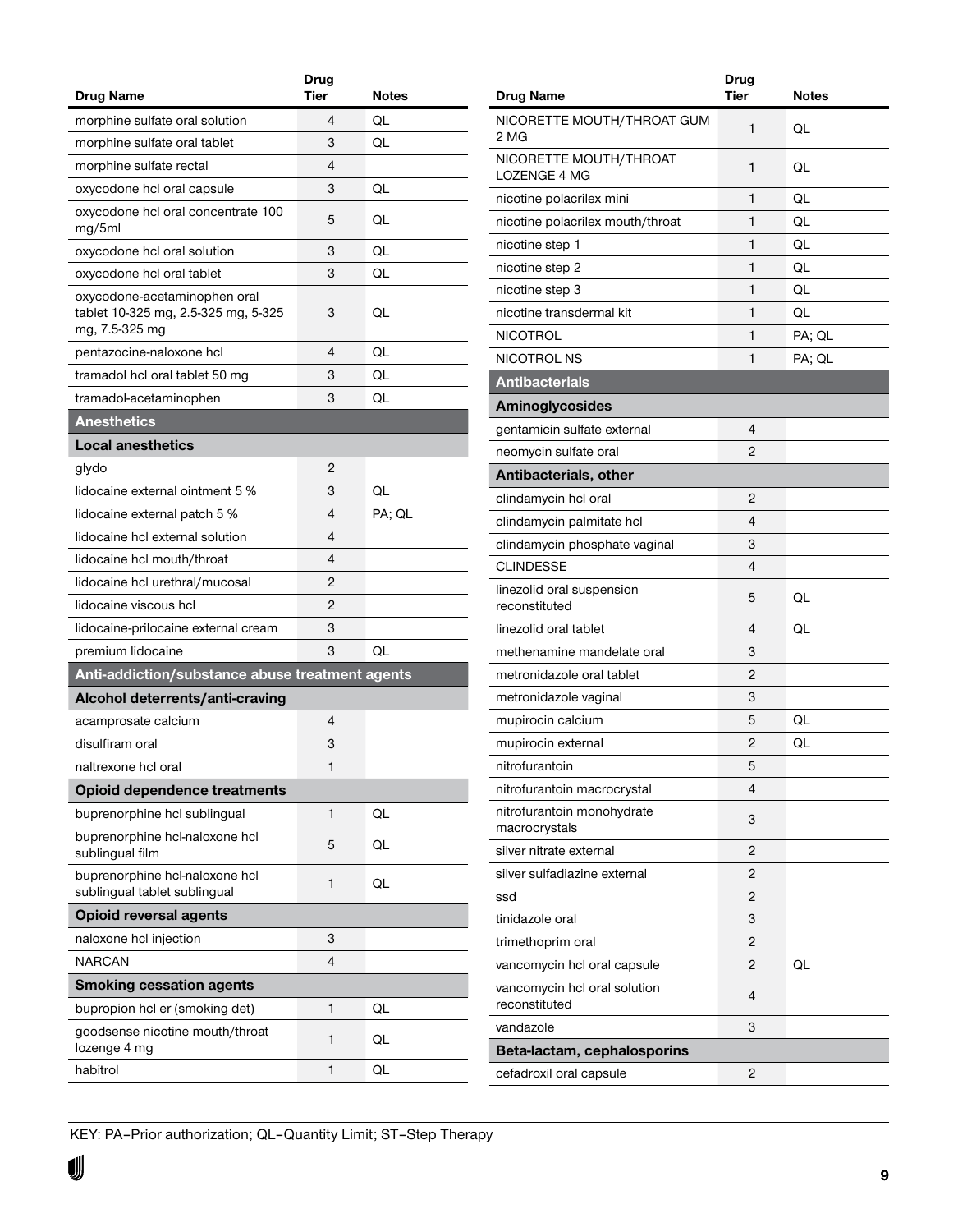<span id="page-9-0"></span>

| Drug Name                                                                                                                                   | <b>Drug</b><br><b>Tier</b> | Notes |
|---------------------------------------------------------------------------------------------------------------------------------------------|----------------------------|-------|
|                                                                                                                                             |                            |       |
| cefadroxil oral suspension<br>reconstituted                                                                                                 | 3                          |       |
| cefadroxil oral tablet                                                                                                                      | 4                          |       |
| cefdinir                                                                                                                                    | 3                          |       |
| cefuroxime axetil                                                                                                                           | 2                          |       |
| cephalexin oral capsule                                                                                                                     | 2                          |       |
| cephalexin oral suspension<br>reconstituted                                                                                                 | 2                          |       |
| Beta-lactam, penicillins                                                                                                                    |                            |       |
| amoxicillin                                                                                                                                 | 2                          |       |
| amoxicillin-potassium clavulanate<br>oral suspension reconstituted 200-<br>28.5 mg/5ml, 250-62.5 mg/5ml, 400-<br>57 mg/5ml, 600-42.9 mg/5ml | 3                          |       |
| amoxicillin-potassium clavulanate<br>oral tablet 250-125 mg, 500-125 mg,<br>875-125 mg                                                      | 2                          |       |
| amoxicillin-potassium clavulanate<br>oral tablet chewable 200-28.5 mg,<br>400-57 mg                                                         | 3                          |       |
| ampicillin                                                                                                                                  | 2                          |       |
| dicloxacillin sodium                                                                                                                        | 3                          |       |
| penicillin v potassium                                                                                                                      | 2                          |       |
| <b>Macrolides</b>                                                                                                                           |                            |       |
| azithromycin oral                                                                                                                           | 2                          |       |
| clarithromycin er                                                                                                                           | 4                          |       |
| clarithromycin oral suspension<br>reconstituted                                                                                             | 5                          |       |
| clarithromycin oral tablet                                                                                                                  | 2                          |       |
| E.E.S. GRANULES                                                                                                                             | 5                          |       |
| ERYPED 200                                                                                                                                  | 5                          |       |
| <b>ERYTHROCIN STEARATE</b>                                                                                                                  | 5                          |       |
| erythromycin base oral capsule<br>delayed release particles                                                                                 | 5                          |       |
| erythromycin base oral tablet                                                                                                               | 5                          |       |
| erythromycin base oral tablet<br>delayed release                                                                                            | 4                          |       |
| erythromycin ethylsuccinate oral                                                                                                            | 5                          |       |
| erythromycin oral                                                                                                                           | 4                          |       |
| Quinolones                                                                                                                                  |                            |       |
| CIPRO ORAL SUSPENSION<br>RECONSTITUTED 250 MG/5ML<br>(5%)                                                                                   | 5                          |       |
| ciprofloxacin hcl oral                                                                                                                      | 2                          |       |
| levofloxacin oral solution                                                                                                                  | 5                          |       |
| levofloxacin oral tablet                                                                                                                    | 2                          |       |
| moxifloxacin hcl oral                                                                                                                       | 3                          |       |

|                                                                            | <b>Drug</b> |       |
|----------------------------------------------------------------------------|-------------|-------|
| Drug Name                                                                  | Tier        | Notes |
| <b>Sulfonamides</b>                                                        |             |       |
| sulfamethoxazole-trimethoprim oral<br>suspension                           | 3           |       |
| sulfamethoxazole-trimethoprim oral<br>tablet                               | 2           |       |
| sulfatrim pediatric                                                        | 3           |       |
| <b>Tetracyclines</b>                                                       |             |       |
| avidoxy                                                                    | 3           |       |
| doxycycline hyclate oral capsule                                           | 3           |       |
| doxycycline hyclate oral tablet 100<br>mg, 20 mg                           | 3           |       |
| doxycycline monohydrate oral<br>capsule 100 mg, 50 mg                      | 2           |       |
| doxycycline monohydrate oral<br>suspension reconstituted                   | 4           |       |
| doxycycline monohydrate oral tablet                                        | 3           |       |
| minocycline hcl oral capsule                                               | 3           |       |
| mondoxyne nl oral capsule 100 mg                                           | 2           |       |
| tetracycline hcl oral                                                      | 5           |       |
| <b>Anticonvulsants</b>                                                     |             |       |
| <b>Anticonvulsants, other</b>                                              |             |       |
| levetiracetam er                                                           | 3           |       |
| levetiracetam oral                                                         | 2           |       |
| roweepra                                                                   | 2           |       |
| Calcium channel modifying agents                                           |             |       |
| <b>CELONTIN</b>                                                            | 4           |       |
| ethosuximide oral                                                          | 4           |       |
| zonisamide oral                                                            | 3           |       |
| Gamma-aminobutyric acid (GABA) augmenting agents                           |             |       |
| diazepam rectal                                                            | 5           | QL    |
| gabapentin oral capsule                                                    | 2           |       |
| gabapentin oral solution 250 mg/5ml                                        | 3           |       |
| gabapentin oral tablet                                                     | 2           |       |
| phenobarbital oral                                                         | 3           |       |
| primidone oral                                                             | 2           |       |
| valproic acid oral                                                         | 3           |       |
| <b>Glutamate reducing agents</b>                                           |             |       |
| felbamate                                                                  | 5           |       |
| LAMICTAL ODT ORAL KIT 21 X 25<br>MG & 7 X 50 MG, 42 X 50 MG &<br>14X100 MG | 5           | PA    |
| lamotrigine oral kit                                                       | 5           | PA    |
| lamotrigine oral tablet                                                    | 2           |       |
| lamotrigine oral tablet chewable                                           | 3           |       |
| lamotrigine oral tablet dispersible                                        | 5           | PA    |
|                                                                            |             |       |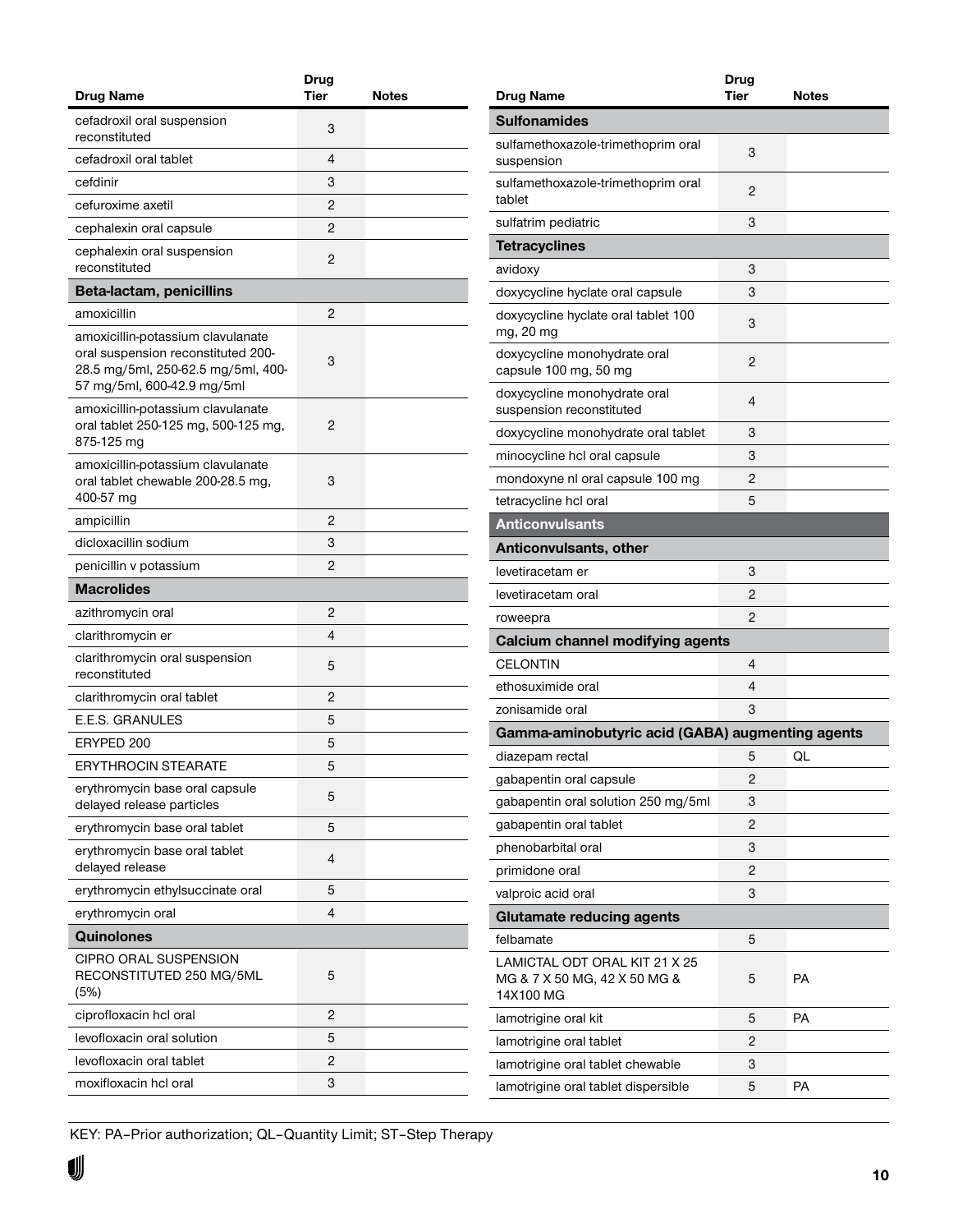<span id="page-10-0"></span>

| <b>Drug Name</b>                                                                | Drug<br><b>Tier</b> | Notes |
|---------------------------------------------------------------------------------|---------------------|-------|
| lamotrigine starter kit-blue                                                    | 5                   |       |
| lamotrigine starter kit-green                                                   | 5                   |       |
| lamotrigine starter kit-orange                                                  | 5                   |       |
| subvenite                                                                       | 2                   |       |
| subvenite starter kit-blue                                                      | 5                   |       |
|                                                                                 | 5                   |       |
| subvenite starter kit-green                                                     |                     |       |
| subvenite starter kit-orange                                                    | 5                   |       |
| topiramate oral capsule sprinkle                                                | 4                   |       |
| topiramate oral tablet                                                          | 2                   |       |
| Sodium channel agents                                                           |                     |       |
| carbamazepine er                                                                | 4                   |       |
| carbamazepine oral suspension                                                   | 4                   |       |
| carbamazepine oral tablet                                                       | 3                   |       |
| carbamazepine oral tablet chewable                                              | 3                   |       |
| DILANTIN ORAL CAPSULE 30 MG                                                     | 5                   |       |
| epitol                                                                          | 3                   |       |
| oxcarbazepine oral suspension                                                   | 5                   |       |
| oxcarbazepine oral tablet                                                       | 3                   |       |
| phenytoin infatabs                                                              | 3                   |       |
| phenytoin oral suspension 125<br>mg/5ml                                         | 3                   |       |
| phenytoin oral tablet chewable                                                  | 3                   |       |
| phenytoin sodium extended                                                       | 3                   |       |
| Antidementia agents                                                             |                     |       |
| <b>Cholinesterase inhibitors</b>                                                |                     |       |
| donepezil hcl oral tablet 10 mg, 5 mg                                           | 2                   | QL    |
| donepezil hcl oral tablet dispersible                                           | 2                   | QL    |
| galantamine hydrobromide er                                                     | 4                   | QL    |
| galantamine hydrobromide oral<br>solution                                       | 5                   | QL    |
| galantamine hydrobromide oral<br>tablet                                         | 4                   | QL    |
| N-methyl-D-aspartate (NMDA) receptor antagonist                                 |                     |       |
| memantine hcl oral solution 2 mg/ml                                             | 5                   | QL    |
| memantine hcl oral tablet                                                       | 3                   | QL    |
| <b>Antidepressants</b>                                                          |                     |       |
| Antidepressants, other                                                          |                     |       |
| bupropion hcl er (sr)                                                           | 2                   |       |
| bupropion hcl er (xl) oral tablet<br>extended release 24 hour 150 mg,<br>300 mg | 3                   | QL    |
| bupropion hcl oral                                                              | 2                   |       |
| chlordiazepoxide-amitriptyline                                                  | 3                   |       |
| mirtazapine oral tablet                                                         | $\overline{c}$      |       |
|                                                                                 |                     |       |

|                                                                                                        | Drug |              |
|--------------------------------------------------------------------------------------------------------|------|--------------|
| Drug Name                                                                                              | Tier | <b>Notes</b> |
| mirtazapine oral tablet dispersible                                                                    | 3    |              |
| olanzapine-fluoxetine hcl                                                                              | 5    | QL           |
| perphenazine-amitriptyline                                                                             | 3    |              |
| <b>Monoamine oxidase inhibitors</b>                                                                    |      |              |
| phenelzine sulfate oral                                                                                | 3    |              |
| tranylcypromine sulfate                                                                                | 5    |              |
| SSRI/SNRI (selective serotonin reuptake inhibitor/<br>serotonin and norepinephrine reuptake inhibitor) |      |              |
| citalopram hydrobromide oral<br>solution                                                               | 4    |              |
| citalopram hydrobromide oral tablet                                                                    | 2    |              |
| duloxetine hcl oral capsule delayed<br>release particles 20 mg, 60 mg                                  | 2    | QL           |
| duloxetine hcl oral capsule delayed<br>release particles 30 mg                                         | 3    | QL           |
| escitalopram oxalate oral solution                                                                     | 4    |              |
| escitalopram oxalate oral tablet                                                                       | 2    |              |
| fluoxetine hcl (pmdd)                                                                                  | 4    | QL           |
| fluoxetine hcl oral capsule                                                                            | 2    |              |
| fluoxetine hcl oral capsule delayed<br>release                                                         | 4    | OL           |
| fluoxetine hcl oral solution                                                                           | 2    |              |
| fluoxetine hcl oral tablet 10 mg, 20<br>mg                                                             | 4    | QL           |
| fluvoxamine maleate er oral capsule<br>extended release 24 hour 100 mg                                 | 5    | QL           |
| paroxetine hcl                                                                                         | 2    |              |
| sertraline hcl oral concentrate                                                                        | 3    |              |
| sertraline hcl oral tablet                                                                             | 2    |              |
| trazodone hcl oral                                                                                     | 2    |              |
| venlafaxine hcl                                                                                        | 3    |              |
| venlafaxine hcl er oral capsule<br>extended release 24 hour                                            | 3    |              |
| <b>Tricyclics</b>                                                                                      |      |              |
| amitriptyline hcl oral                                                                                 | 2    |              |
| desipramine hcl oral                                                                                   | 4    |              |
| doxepin hcl oral capsule                                                                               | 3    |              |
| doxepin hcl oral concentrate                                                                           | 3    |              |
| imipramine hcl oral                                                                                    | 3    |              |
| imipramine pamoate                                                                                     | 5    |              |
| nortriptyline hcl oral capsule                                                                         | 3    |              |
| nortriptyline hcl oral solution                                                                        | 4    |              |
| protriptyline hcl                                                                                      | 4    |              |
| <b>Antiemetics</b>                                                                                     |      |              |
| Antiemetics, other                                                                                     |      |              |
|                                                                                                        |      |              |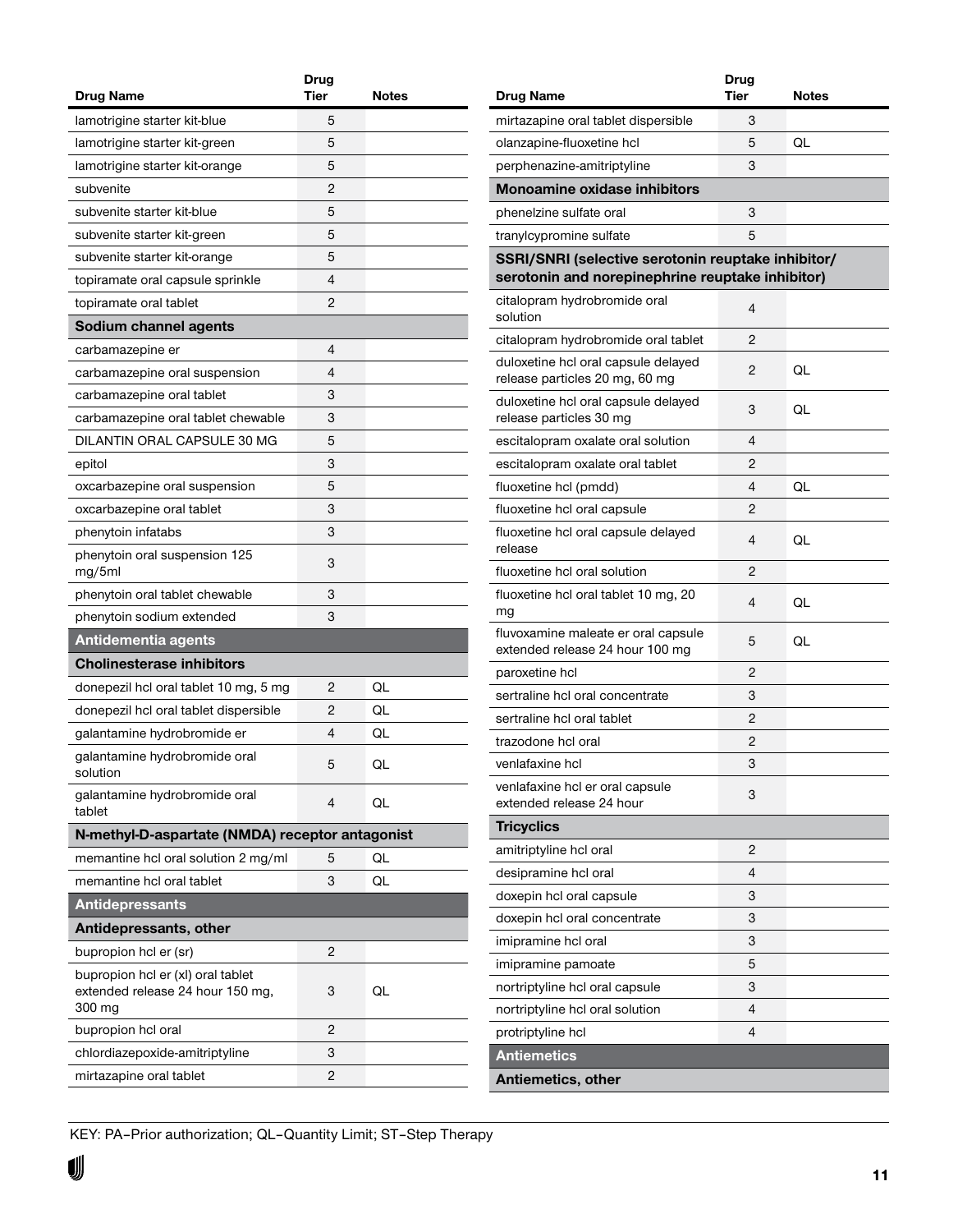<span id="page-11-0"></span>

|                                               | Drug           |       |
|-----------------------------------------------|----------------|-------|
| Drug Name                                     | Tier           | Notes |
| compro                                        | 4              |       |
| metoclopramide hcl oral solution              | 2              |       |
| metoclopramide hcl oral tablet                | 2              |       |
| perphenazine oral                             | 3              |       |
| prochlorperazine                              | $\overline{4}$ |       |
| prochlorperazine maleate oral                 | 2              |       |
| scopolamine                                   | $\overline{4}$ |       |
| trimethobenzamide hcl oral                    | 2              |       |
| <b>Emetogenic therapy adjuncts</b>            |                |       |
| aprepitant                                    | 5              | QL    |
| dronabinol                                    | 5              |       |
| EMEND ORAL SUSPENSION<br><b>RECONSTITUTED</b> | 4              | QL    |
| granisetron hcl oral                          | 4              | QL    |
| ondansetron hcl oral solution                 | 3              |       |
| ondansetron hcl oral tablet                   | 2              |       |
| ondansetron odt                               | 2              |       |
| <b>Antigout agents</b>                        |                |       |
| clotrimazole mouth/throat                     | 3              |       |
| clotrimazole-betamethasone external<br>cream  | 3              | QL    |
| clotrimazole-betamethasone external<br>lotion | 4              |       |
| fluconazole oral suspension<br>reconstituted  | 3              |       |
| fluconazole oral tablet                       | 2              |       |
| flucytosine oral                              | 5              |       |
| griseofulvin microsize oral                   | 4              |       |
| griseofulvin ultramicrosize                   | 4              |       |
| hydrocortisone-iodoquinol                     | 3              |       |
| ketoconazole external cream                   | 3              | QL    |
| ketoconazole external shampoo                 | 2              |       |
| ketoconazole oral                             | 3              |       |
| miconazole 3                                  | 3              |       |
| nyamyc                                        | 3              | QL    |
| nystatin external cream                       | 2              |       |
| nystatin external ointment                    | 2              |       |
| nystatin external powder                      | 3              | QL    |
| nystatin mouth/throat                         | 3              |       |
| nystatin oral                                 | 3              |       |
| nystop                                        | 3              | QL    |
| posaconazole                                  | 4              | QL    |
| SULCONAZOLE NITRATE                           | 5              |       |
|                                               |                |       |
| terbinafine hcl oral                          | 3              | QL    |

| Drug Name                                                             | <b>Drug</b><br><b>Tier</b> | Notes |
|-----------------------------------------------------------------------|----------------------------|-------|
| voriconazole oral suspension                                          |                            |       |
| reconstituted                                                         | 5                          |       |
| voriconazole oral tablet                                              | 5                          | QL    |
| <b>Antigout agents</b>                                                |                            |       |
| allopurinol oral                                                      | 2                          |       |
| COLCHICINE ORAL CAPSULE                                               | 2                          | QL    |
| MITIGARE                                                              | 4                          | QL    |
| probenecid                                                            | 3                          |       |
| <b>Antimigraine agents</b>                                            |                            |       |
| Calcitonin gene-related peptide (CGRP) receptor<br>antagonist         |                            |       |
| AIMOVIG SUBCUTANEOUS<br>SOLUTION AUTO-INJECTOR 140<br>MG/ML, 70 MG/ML | 4                          | QL    |
| <b>Ergot alkaloids</b>                                                |                            |       |
| dihydroergotamine mesylate<br>injection                               | 5                          | QL    |
| ergotamine-caffeine                                                   | 5                          |       |
| MIGERGOT                                                              | 5                          |       |
| Serotonin (5-HT) 1b/1d receptor agonists                              |                            |       |
| naratriptan hol                                                       | 3                          | QL    |
| rizatriptan benzoate                                                  | 3                          | QL    |
| sumatriptan nasal                                                     | 5                          | QL    |
| sumatriptan succinate oral                                            | 2                          | QL    |
| sumatriptan succinate refill                                          | 5                          | QL    |
| sumatriptan succinate subcutaneous                                    | 5                          | QL    |
| <b>Antimyasthenic agents</b>                                          |                            |       |
| Parasympathomimetics                                                  |                            |       |
| pyridostigmine bromide er                                             | 5                          |       |
| pyridostigmine bromide oral solution                                  | 5                          |       |
| pyridostigmine bromide oral tablet<br>60 mg                           | 2                          |       |
| <b>Antimycobacterials</b>                                             |                            |       |
| Antimycobacterials, other                                             |                            |       |
| dapsone oral                                                          | 3                          |       |
| <b>Antituberculars</b>                                                |                            |       |
| ethambutol hcl oral                                                   | 3                          |       |
| isoniazid oral syrup                                                  | 5                          |       |
| isoniazid oral tablet                                                 | 2                          |       |
| pyrazinamide oral                                                     | 4                          |       |
| rifampin oral                                                         | 3                          |       |
| <b>Antineoplastics</b>                                                |                            |       |
| <b>Alkylating agents</b>                                              |                            |       |
| cyclophosphamide oral capsule                                         | 5                          |       |
|                                                                       |                            |       |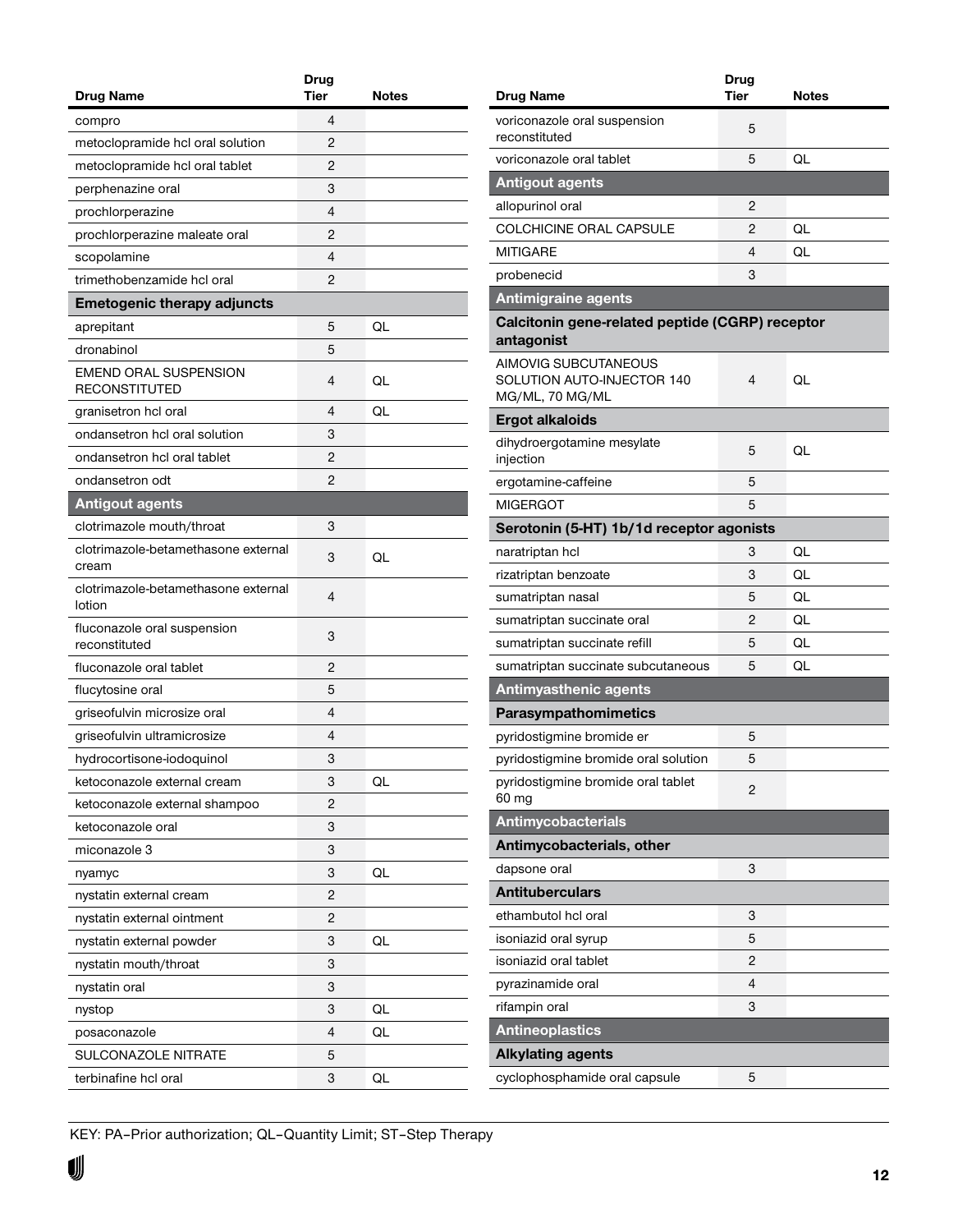<span id="page-12-0"></span>

|                                             | <b>Drug</b> |                                                                                                                                              |
|---------------------------------------------|-------------|----------------------------------------------------------------------------------------------------------------------------------------------|
| <b>Drug Name</b>                            | <b>Tier</b> | <b>Notes</b>                                                                                                                                 |
| CYCLOPHOSPHAMIDE ORAL<br><b>TABLET</b>      | 5           |                                                                                                                                              |
| <b>GLEOSTINE</b>                            | 6           |                                                                                                                                              |
| LEUKERAN                                    | 5           |                                                                                                                                              |
| melphalan                                   | 5           |                                                                                                                                              |
| MYLERAN                                     | 5           |                                                                                                                                              |
| temozolomide                                | 6           | <b>PA</b>                                                                                                                                    |
| <b>VALCHLOR</b>                             | 5           | PA; QL                                                                                                                                       |
| <b>Antiandrogens</b>                        |             |                                                                                                                                              |
| abiraterone acetate                         | 6           | PA; QL                                                                                                                                       |
| bicalutamide                                | 2           |                                                                                                                                              |
| flutamide                                   | 4           |                                                                                                                                              |
| nilutamide                                  | 5           |                                                                                                                                              |
| Antiangiogenic agents                       |             |                                                                                                                                              |
| <b>REVLIMID</b>                             | 5           | PA; QL                                                                                                                                       |
| <b>THALOMID</b>                             | 5           | PA; QL                                                                                                                                       |
| Antiestrogens/modifiers                     |             |                                                                                                                                              |
| <b>EMCYT</b>                                | 5           |                                                                                                                                              |
| tamoxifen citrate oral tablet 10 mg         | 2           |                                                                                                                                              |
| tamoxifen citrate oral tablet 20 mg         | 2           | HCR \$0 Copay<br>after prior<br>authorization<br>for members<br>ages 35<br>and above<br>who meet<br>breast cancer<br>prevention<br>criteria. |
| <b>Antimetabolites</b>                      |             |                                                                                                                                              |
| capecitabine                                | 6           |                                                                                                                                              |
| DROXIA                                      | 5           |                                                                                                                                              |
| hydroxyurea oral                            | 3           |                                                                                                                                              |
| mercaptopurine oral                         | 3           |                                                                                                                                              |
| <b>TABLOID</b>                              | 6           |                                                                                                                                              |
| Antineoplastics, other                      |             |                                                                                                                                              |
| <b>FLUOROURACIL EXTERNAL</b><br>CREAM 0.5 % | 5           | QL                                                                                                                                           |
| fluorouracil external cream 5 %             | 3           | QL                                                                                                                                           |
| fluorouracil external solution              | 3           |                                                                                                                                              |
| leucovorin calcium oral                     | 2           |                                                                                                                                              |
| Aromatase inhibitors, 3rd generation        |             |                                                                                                                                              |

| <b>Drug Name</b>                                            | <b>Drug</b><br><b>Tier</b> | <b>Notes</b>                                                                                                                                 |
|-------------------------------------------------------------|----------------------------|----------------------------------------------------------------------------------------------------------------------------------------------|
|                                                             |                            | HCR \$0 Copay                                                                                                                                |
| anastrozole oral                                            | $\overline{2}$             | after prior<br>authorization<br>for members<br>ages 35<br>and above<br>who meet<br>breast cancer<br>prevention<br>criteria.                  |
| exemestane                                                  | 5                          |                                                                                                                                              |
| letrozole oral                                              | 2                          | HCR \$0 Copay<br>after prior<br>authorization<br>for members<br>ages 35<br>and above<br>who meet<br>breast cancer<br>prevention<br>criteria. |
| <b>Enzyme inhibitors</b>                                    |                            |                                                                                                                                              |
| etoposide oral                                              | 4                          |                                                                                                                                              |
| <b>Molecular target inhibitors</b>                          |                            |                                                                                                                                              |
| <b>BOSULIF</b>                                              | 6                          | PA; QL                                                                                                                                       |
| CAPRELSA                                                    | 6                          | PA; QL                                                                                                                                       |
| erlotinib hcl                                               | 5                          | PA; QL                                                                                                                                       |
| everolimus oral tablet 2.5 mg, 5 mg,<br>$7.5 \,\mathrm{mg}$ | 5                          | PA; QL                                                                                                                                       |
| imatinib mesylate                                           | 5                          | PA; QL                                                                                                                                       |
| <b>NEXAVAR</b>                                              | 6                          | PA; QL                                                                                                                                       |
| <b>ZELBORAF</b>                                             | 6                          | PA; QL                                                                                                                                       |
| <b>ZYKADIA</b>                                              | 6                          | PA; QL                                                                                                                                       |
| Retinoids                                                   |                            |                                                                                                                                              |
| tretinoin oral                                              | 5                          | QL                                                                                                                                           |
| <b>Antiparasitics</b>                                       |                            |                                                                                                                                              |
| <b>Anthelmintics</b>                                        |                            |                                                                                                                                              |
| albendazole oral                                            | 5                          | PA; QL                                                                                                                                       |
| ivermectin oral                                             | 3                          |                                                                                                                                              |
| praziquantel oral                                           | 5                          |                                                                                                                                              |
| Antiprotozoals                                              |                            |                                                                                                                                              |
| atovaquone oral                                             | 5                          |                                                                                                                                              |
| atovaquone-proguanil hcl                                    | 4                          |                                                                                                                                              |
| chloroquine phosphate oral                                  | 3                          | QL                                                                                                                                           |
| hydroxychloroquine sulfate oral<br>tablet 200 mg            | 3                          | QL                                                                                                                                           |
| mefloquine hcl                                              | 2                          |                                                                                                                                              |
| pentamidine isethionate inhalation                          | 4                          | QL                                                                                                                                           |
| primaquine phosphate                                        | 3                          |                                                                                                                                              |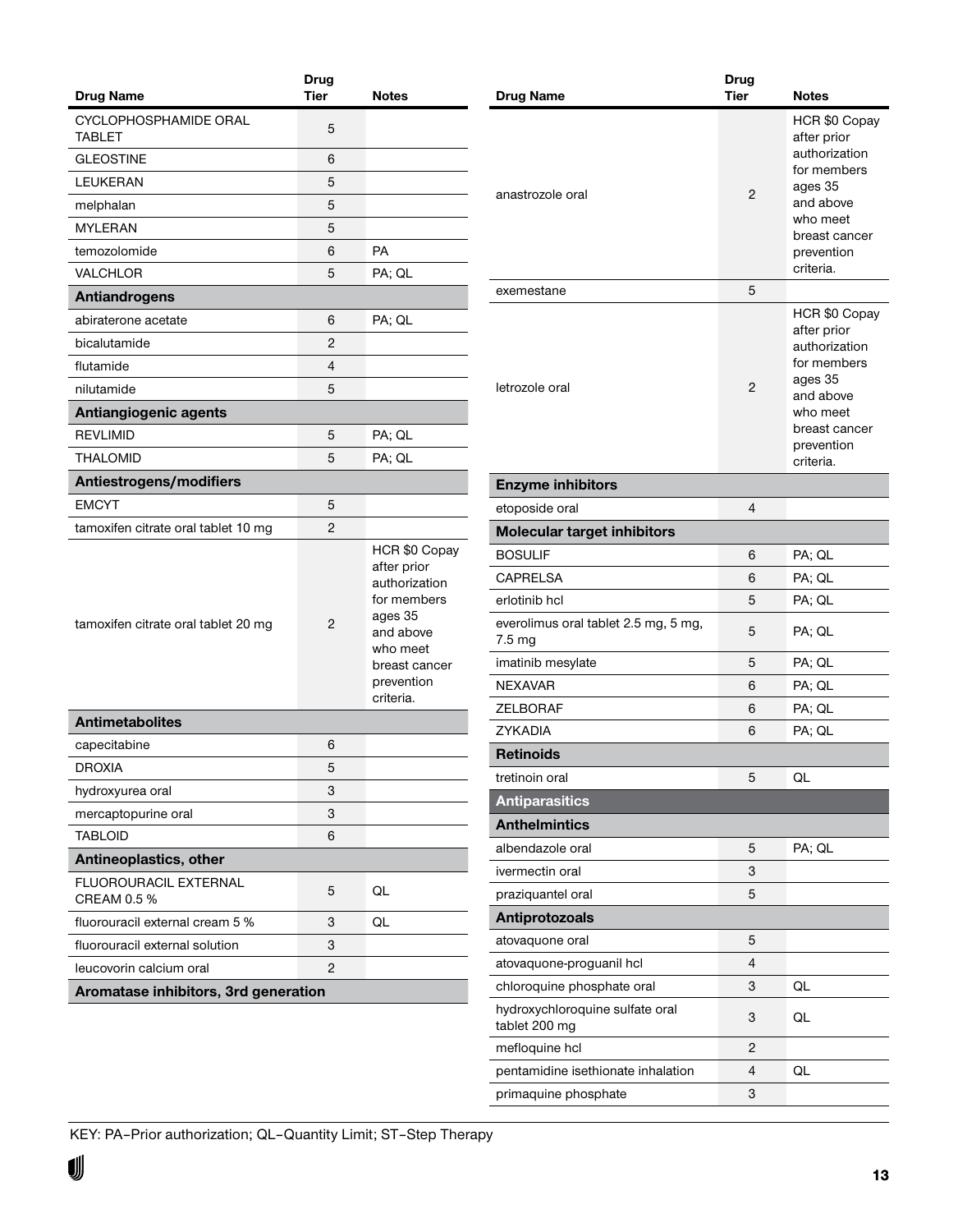<span id="page-13-0"></span>

| Drug Name                                                                                                          | Drug<br>Tier | Notes |
|--------------------------------------------------------------------------------------------------------------------|--------------|-------|
| quinine sulfate oral                                                                                               | 4            |       |
| Pediculicides/scabicides                                                                                           |              |       |
| permethrin external                                                                                                | 3            |       |
| <b>Antiparkinson agents</b>                                                                                        |              |       |
| <b>Anticholinergics</b>                                                                                            |              |       |
| benztropine mesylate oral                                                                                          | 3            |       |
| trihexyphenidyl hcl                                                                                                | 3            |       |
| Antiparkinson agents, other                                                                                        |              |       |
| amantadine hcl oral                                                                                                | 3            |       |
| carbidopa-levodopa-entacapone oral<br>tablet 12.5-50-200 mg, 18.75-75-200<br>mg                                    | 5            |       |
| entacapone                                                                                                         | 4            |       |
| Dopamine agonists                                                                                                  |              |       |
| bromocriptine mesylate oral capsule                                                                                | 5            |       |
| bromocriptine mesylate oral tablet                                                                                 | 4            |       |
| pramipexole dihydrochloride                                                                                        | 2            |       |
| ropinirole hcl                                                                                                     | 2            |       |
| Dopamine precursors and/or L-amino acid<br>decarboxylase inhibitors                                                |              |       |
| carbidopa-levodopa er oral tablet<br>extended release 50-200 mg                                                    | 3            |       |
| carbidopa-levodopa oral tablet 10-<br>100 mg, 25-250 mg                                                            | 3            |       |
| Dopamine precursors/L-amino acid decarboxylase<br>inhibitors                                                       |              |       |
| carbidopa-levodopa er oral tablet<br>extended release 25-100 mg                                                    | 3            |       |
| carbidopa-levodopa oral tablet 25-<br>100 mg                                                                       | 3            |       |
| carbidopa-levodopa-entacapone oral<br>tablet 25-100-200 mg, 31.25-125-200<br>mg, 37.5-150-200 mg, 50-200-200<br>mg | 5            |       |
| Monoamine oxidase B (MAO-B) inhibitors                                                                             |              |       |
| selegiline hcl oral                                                                                                | 4            |       |
| <b>Antipsychotics</b>                                                                                              |              |       |
| 1st generation/typical                                                                                             |              |       |
| <b>ADASUVE</b>                                                                                                     | 5            |       |
| chlorpromazine hcl oral tablet                                                                                     | 2            |       |
| fluphenazine hcl oral concentrate                                                                                  | 4            |       |
| fluphenazine hcl oral elixir                                                                                       | 4            |       |
| fluphenazine hcl oral tablet                                                                                       | 3            |       |
| haloperidol lactate oral                                                                                           | 3            |       |
| haloperidol oral                                                                                                   | 3            |       |
| loxapine succinate                                                                                                 | 2            |       |

| Drug Name                                                          | Drug<br><b>Tier</b> | Notes  |
|--------------------------------------------------------------------|---------------------|--------|
| molindone hcl                                                      | 5                   |        |
| pimozide                                                           | 4                   |        |
| thioridazine hcl oral                                              | 3                   |        |
| thiothixene                                                        | 3                   |        |
| trifluoperazine hcl                                                | 3                   |        |
| 2nd generation/atypical                                            |                     |        |
| aripiprazole oral tablet                                           | 3                   | QL     |
| asenapine maleate                                                  | 5                   | ST; QL |
| <b>FANAPT</b>                                                      | 5                   | QL     |
| <b>FANAPT TITRATION PACK</b>                                       | 5                   | QL     |
| LATUDA                                                             | 5                   | ST; QL |
| olanzapine oral tablet                                             | 2                   | OI.    |
| olanzapine oral tablet dispersible                                 | 3                   | QL     |
| paliperidone er                                                    | 5                   | QL     |
| quetiapine fumarate                                                | 2                   | OI.    |
| quetiapine fumarate er                                             | 3                   | ST; QL |
| risperidone oral solution                                          | 3                   |        |
|                                                                    | 2                   |        |
| risperidone oral tablet                                            | 4                   |        |
| risperidone oral tablet dispersible                                | 3                   | QL     |
| ziprasidone hcl                                                    |                     |        |
| Treatment-resistant                                                |                     |        |
| clozapine oral tablet                                              | 3                   | QL     |
| clozapine oral tablet dispersible                                  | 5                   |        |
| <b>Antivirals</b>                                                  |                     |        |
| Anti-cytomegalovirus (CMV) agents                                  |                     |        |
| valganciclovir hcl                                                 | 5                   | QL     |
| <b>Anti-hepatitis B (HBV) agents</b>                               |                     |        |
| adefovir dipivoxil                                                 | 5                   |        |
| entecavir                                                          | 4                   |        |
| lamivudine oral tablet 100 mg                                      | 4                   |        |
| Anti-hepatitis C (HCV) agents, other                               |                     |        |
| <b>INTRON A INJECTION SOLUTION</b>                                 | 6                   | PA     |
| <b>INTRON A INJECTION SOLUTION</b><br>RECONSTITUTED 10000000 UNIT, | 6                   | PA     |
| 18000000 UNIT                                                      |                     |        |
| Anti-hepatitis C (HCV) agents                                      |                     |        |
| <b>MAVYRET</b>                                                     | 6                   | PA; QL |
| <b>PEGASYS</b>                                                     | 5                   | PA; QL |
| ribavirin oral                                                     | 4                   |        |
| SOFOSBUVIR-VELPATASVIR                                             | 5                   | PA; QL |
| <b>Antiherpetic agents</b>                                         |                     |        |
| acyclovir oral capsule                                             | 2                   |        |
| acyclovir oral suspension                                          | 5                   |        |
| acyclovir oral tablet                                              | 2                   |        |
|                                                                    |                     |        |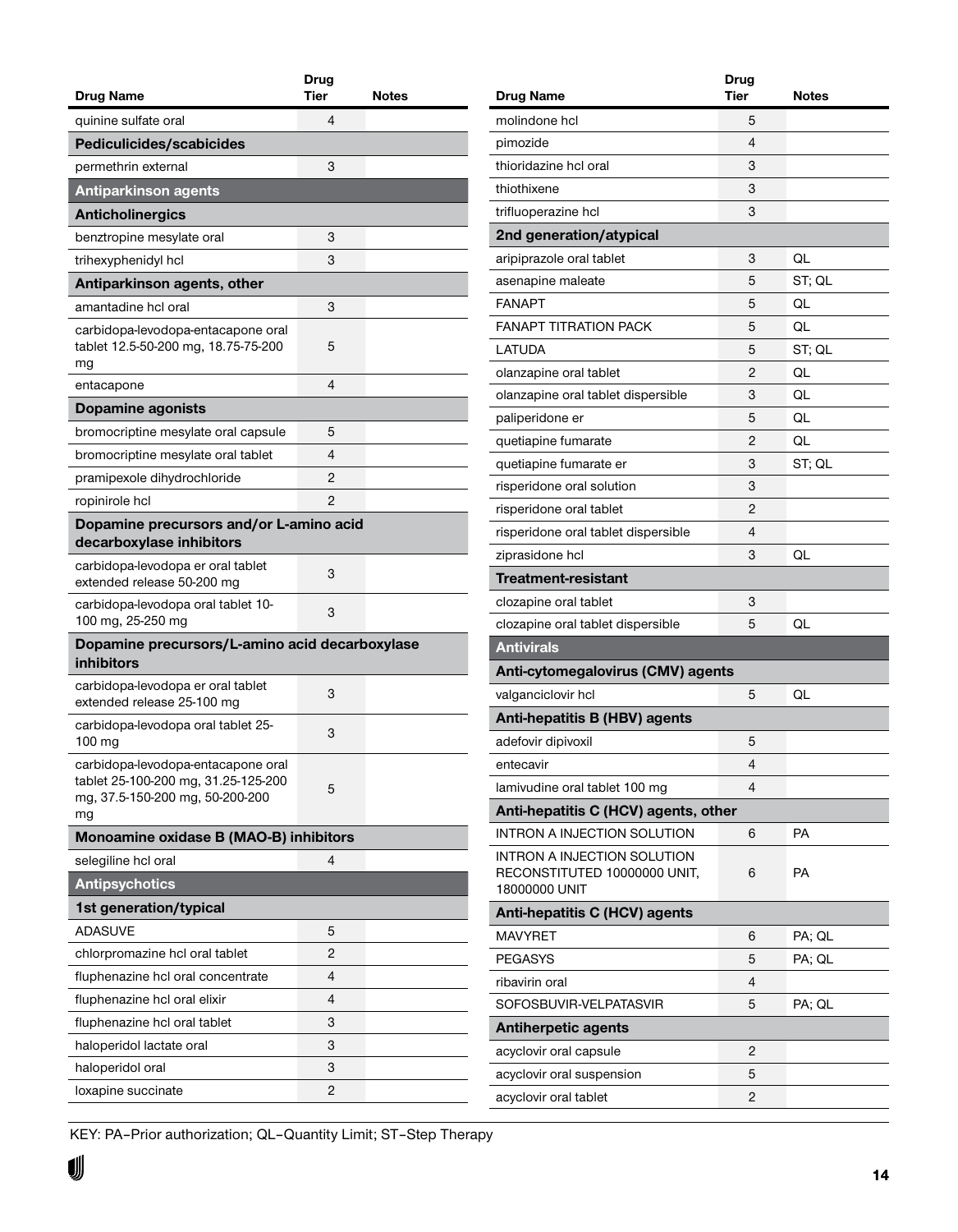<span id="page-14-0"></span>

| Drug Name                                                                             | Drug<br><b>Tier</b> | <b>Notes</b>                                                                                                                                             |
|---------------------------------------------------------------------------------------|---------------------|----------------------------------------------------------------------------------------------------------------------------------------------------------|
| famciclovir oral                                                                      | 3                   | QL                                                                                                                                                       |
| Anti-HIV agents, integrase inhibitors (INSTI)                                         |                     |                                                                                                                                                          |
| <b>BIKTARVY</b>                                                                       | 5                   | QL                                                                                                                                                       |
| <b>GENVOYA</b>                                                                        | 5                   | QL                                                                                                                                                       |
| ISENTRESS ORAL PACKET                                                                 | 5                   | QL                                                                                                                                                       |
| STRIBILD                                                                              | 5                   | QL                                                                                                                                                       |
| VOCABRIA                                                                              | 5                   | QL                                                                                                                                                       |
| Anti-HIV agents, non-nucleoside reverse transcriptase                                 |                     |                                                                                                                                                          |
| inhibitors (NNRTI)                                                                    |                     |                                                                                                                                                          |
| COMPLERA                                                                              | 5                   | QL                                                                                                                                                       |
| EDURANT                                                                               | 5                   | QL                                                                                                                                                       |
| efavirenz                                                                             | 5                   | QL                                                                                                                                                       |
| etravirine                                                                            | 5                   | QL                                                                                                                                                       |
| <b>INTELENCE</b>                                                                      | 5                   | QL                                                                                                                                                       |
| nevirapine oral suspension                                                            | 2                   | QL                                                                                                                                                       |
| nevirapine oral tablet                                                                | 3                   | QL                                                                                                                                                       |
| Anti-HIV agents, nucleoside and nucleotide reverse<br>transcriptase inhibitors (NRTI) |                     |                                                                                                                                                          |
| abacavir sulfate oral solution                                                        | 5                   | QL                                                                                                                                                       |
| abacavir sulfate oral tablet                                                          | 3                   | QL                                                                                                                                                       |
| abacavir sulfate-lamivudine                                                           | 4                   | QL                                                                                                                                                       |
| abacavir-lamivudine-zidovudine                                                        | 5                   | QL                                                                                                                                                       |
| emtricitabine-tenofovir df oral tablet<br>100-150 mg, 133-200 mg, 167-250<br>mg       | 5                   | QL                                                                                                                                                       |
| emtricitabine-tenofovir df oral tablet<br>200-300 mg                                  | 1                   | <b>QL; HCR \$0</b><br>copay after<br>PA to prevent<br><b>HIV</b> infections<br>in individuals<br>who are at<br>high risk of HIV<br>acquisition.          |
| lamivudine oral solution                                                              | 3                   | QL                                                                                                                                                       |
| lamivudine oral tablet 150 mg, 300<br>mg                                              | 3                   | QL                                                                                                                                                       |
| lamivudine-zidovudine                                                                 | 4                   | QL                                                                                                                                                       |
| ODEFSEY                                                                               | 5                   | QL                                                                                                                                                       |
| stavudine                                                                             | 4                   | QL                                                                                                                                                       |
| tenofovir disoproxil fumarate                                                         | 3                   | QL; HCR<br>\$0 copay<br>after prior<br>authorization<br>to prevent HIV<br>infections in<br>individuals<br>who are at<br>high risk of HIV<br>acquisition. |

|                                      | Drug |       |
|--------------------------------------|------|-------|
| <b>Drug Name</b>                     | Tier | Notes |
| zidovudine oral capsule              | 4    | QL    |
| zidovudine oral syrup                | 4    | QL    |
| zidovudine oral tablet               | 3    | QL    |
| Anti-HIV agents, protease inhibitors |      |       |
| <b>APTIVUS</b>                       | 5    | QL    |
| atazanavir sulfate                   | 5    | QL    |
| <b>CRIXIVAN</b>                      | 5    | QL    |
| fosamprenavir calcium                | 5    | QL    |
| <b>INVIRASE</b>                      | 5    | QL    |
| KALETRA ORAL TABLET                  | 5    | QL    |
| LEXIVA ORAL SUSPENSION               | 5    | QL    |
| lopinavir-ritonavir                  | 5    | QL    |
| <b>NORVIR ORAL PACKET</b>            | 5    | QL    |
| NORVIR ORAL SOLUTION                 | 5    | QL    |
| <b>PREZISTA</b>                      | 5    | QL    |
| REYATAZ ORAL PACKET                  | 5    | QL    |
| ritonavir                            | 5    | QL    |
| <b>VIRACEPT</b>                      | 5    | QL    |
| Anti-influenza agents                |      |       |
| oseltamivir phosphate oral           | 4    | QL    |
| rimantadine hcl                      | 2    |       |
| <b>Anxiolytics</b>                   |      |       |
| Anxiolytics, other                   |      |       |
| buspirone hcl oral                   | 3    |       |
| hydroxyzine hcl oral                 | 3    |       |
| hydroxyzine pamoate oral             | 2    |       |
| <b>Benzodiazepines</b>               |      |       |
| alprazolam oral tablet               | 2    | QL    |
| chlordiazepoxide hcl                 | 2    |       |
| clonazepam oral tablet               | 2    | QL    |
| diazepam intensol                    | 2    | QL    |
| diazepam oral concentrate            | 2    | QL    |
| diazepam oral solution               | 3    |       |
| diazepam oral tablet                 | 2    | QL    |
| lorazepam intensol                   | 2    | QL    |
| lorazepam oral concentrate 2 mg/ml   | 2    | QL    |
| lorazepam oral tablet                | 2    | QL    |
| oxazepam                             | 3    |       |
| triazolam                            | 3    | QL    |
| <b>Bipolar agents</b>                |      |       |
|                                      |      |       |
| <b>Mood stabilizers</b>              |      |       |
| divalproex sodium er                 | 3    |       |

U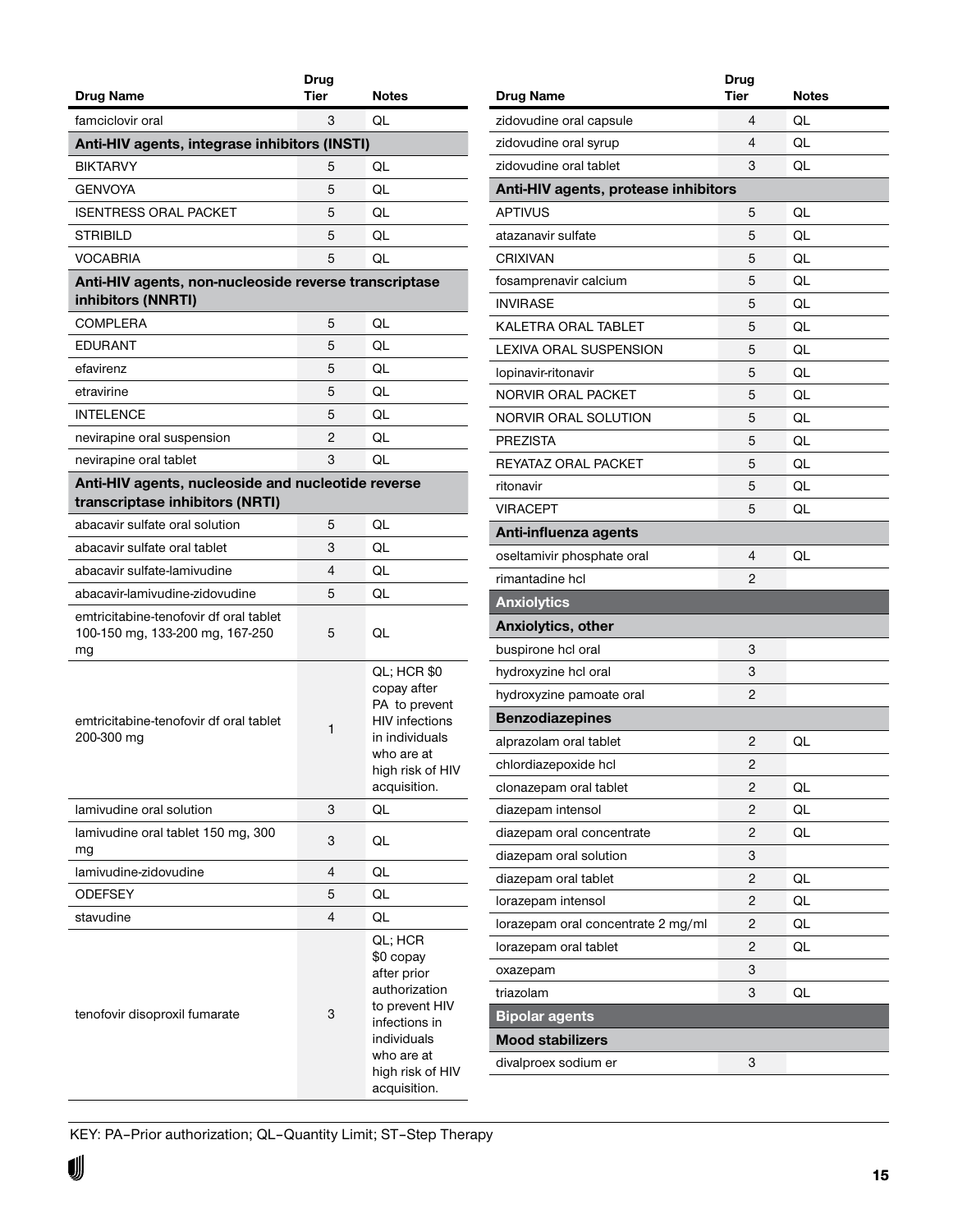<span id="page-15-0"></span>

| <b>Drug Name</b>                                           | Drug<br><b>Tier</b> | <b>Notes</b> |
|------------------------------------------------------------|---------------------|--------------|
|                                                            |                     |              |
| divalproex sodium oral capsule<br>delayed release sprinkle | 3                   |              |
| divalproex sodium oral tablet<br>delayed release           | 2                   |              |
| lithium carbonate er                                       | 2                   |              |
| lithium carbonate oral                                     | 2                   |              |
| <b>Blood glucose monitoring</b>                            |                     |              |
| ACCU-CHEK AVIVA DEVICE                                     | 4                   | QL           |
| ACCU-CHEK AVIVA PLUS TEST<br><b>STRIPS</b>                 | 4                   | QL           |
| ACCU-CHEK COMPACT PLUS<br>CONTROL                          | 4                   | QL           |
| ACCU-CHEK FASTCLIX LANCET KIT                              | 4                   | QL           |
| ACCU-CHEK GUIDE TEST STRIPS                                | 4                   | QL           |
| ACCU-CHEK GUIDE CONTROL                                    | 4                   | QL           |
| <b>ACCU-CHEK SMARTVIEW</b><br>CONTROL                      | 4                   | QL           |
| <b>ACCU-CHEK SMARTVIEW TEST</b><br>STRIPS                  | 4                   | QL           |
| <b>ACCU-CHEK SOFTCLIX LANCET</b><br><b>DEVICE KIT</b>      | 4                   | QL           |
| AUTOLET LANCING DEVICE                                     | 4                   | QL           |
| CARETOUCH CONTROL SOL<br>LEVEL <sub>2</sub>                | 4                   | QL           |
| CARETOUCH LANCING/EJECTOR                                  | 4                   | QL           |
| <b>CEQUR SIMPLICITY 2U</b>                                 | 4                   |              |
| CONTOUR CONTROL SOLUTION                                   | 4                   | QL           |
| CONTOUR NEXT CONTROL<br>SOLUTION                           | 4                   | QL           |
| EASYMAX 15 LEVEL 2-3 CONTROL                               | 4                   | QL           |
| <b>EASYMAX CONTROL</b>                                     | 4                   | QL           |
| <b>GLUCOSE CONTROL SOLUTIONS</b>                           | 4                   | QL           |
| FORTISCARE CONTROL                                         | 4                   | QL           |
| MICROLET NEXT LANCING DEVICE                               | 4                   | QL           |
| NOVOPEN ECHO                                               | 4                   |              |
| ONETOUCH DELICA LANCING DEV                                | 4                   | QL           |
| ONETOUCH DELICA PLUS<br><b>LANCING</b>                     | 4                   | QL           |
| ONETOUCH ULTRA TEST STRIPS                                 | 4                   | QL           |
| ONETOUCH ULTRA 2 KIT W/<br><b>DEVICE</b>                   | 4                   | QL           |
| ONETOUCH VERIO KIT W/DEVICE                                | 4                   | QL           |
| ONETOUCH VERIO FLEX SYSTEM                                 | 4                   | QL           |
| ONETOUCH VERIO IN VITRO<br><b>SOLUTION HIGH</b>            | 4                   | QL           |
| ONETOUCH VERIO TEST STRIPS                                 | 4                   | QL           |
| ONETOUCH VERIO REFLECT                                     | 4                   | QL           |
|                                                            |                     |              |

|                                                             | Drug |              |
|-------------------------------------------------------------|------|--------------|
| Drug Name                                                   | Tier | <b>Notes</b> |
| SURESTEP PRO HIGH GLUCOSE                                   | 4    | QL           |
| SURESTEP PRO LOW GLUCOSE                                    | 4    | QL           |
| SURESTEP PRO NORMAL<br><b>GLUCOSE</b>                       | 4    | QL           |
| <b>TRUE METRIX LEVEL 1</b>                                  | 4    | QL           |
| <b>TRUE METRIX LEVEL 2</b>                                  | 4    | QL           |
| TRUE METRIX LEVEL 3                                         | 4    | QL           |
| UNISTRIP CONTROL IN VITRO<br>SOLUTION LOW                   | 4    | QL           |
| <b>Blood glucose regulators</b>                             |      |              |
| <b>Antidiabetic agents</b>                                  |      |              |
| acarbose oral                                               | 3    | QL           |
| BYDUREON BCISE AUTOINJECTOR                                 | 4    | QL           |
| glimepiride                                                 | 2    | QL           |
| glipizide er                                                | 2    | QL           |
| glipizide ir                                                | 2    | QL           |
| glipizide xl                                                | 2    | QL           |
| <b>INVOKANA</b>                                             | 4    | ST; QL       |
| JARDIANCE                                                   | 4    | ST; QL       |
| metformin hcl er                                            | 2    | QL           |
| metformin hcl oral solution                                 | 5    | QL           |
| metformin hcl oral tablet                                   | 2    | QL           |
| ONGLYZA                                                     | 4    | QL           |
| pioglitazone hcl                                            | 2    | QL           |
| repaglinide oral tablet 1 mg, 2 mg                          | 3    | QL           |
| <b>TRADJENTA</b>                                            | 4    | QL           |
| TRULICITY                                                   | 4    | QL           |
| <b>Glycemic agents</b>                                      |      |              |
| diazoxide oral                                              | 5    |              |
| <b>GLUCAGEN HYPOKIT</b>                                     | 4    | QL           |
| glucagon emergency kit 1 mg<br>injection 1 mg               | 4    | QL           |
| <b>GLUCAGON EMERGENCY KIT 1 MG</b><br><b>INJECTION 1 MG</b> | 4    | QL           |
| <b>GLUCAGON EMERGENCY KIT</b>                               | 4    | QL           |
| <b>Insulins</b>                                             |      |              |
| <b>BASAGLAR KWIKPEN</b>                                     | 4    | QL           |
| <b>HUMALOG</b>                                              | 4    | QL           |
| <b>HUMALOG KWIKPEN</b>                                      | 4    | QL           |
| HUMALOG MIX 50/50 KWIKPEN                                   | 4    | QL           |
| HUMALOG MIX 50/50 VIAL                                      | 4    | QL           |
| HUMALOG MIX 75/25 KWIKPEN                                   | 4    | QL           |
| HUMALOG MIX 75/25 VIAL                                      | 4    | QL           |
| HUMALOG U-100 JUNIOR KWIKPEN                                | 4    | QL           |
|                                                             |      |              |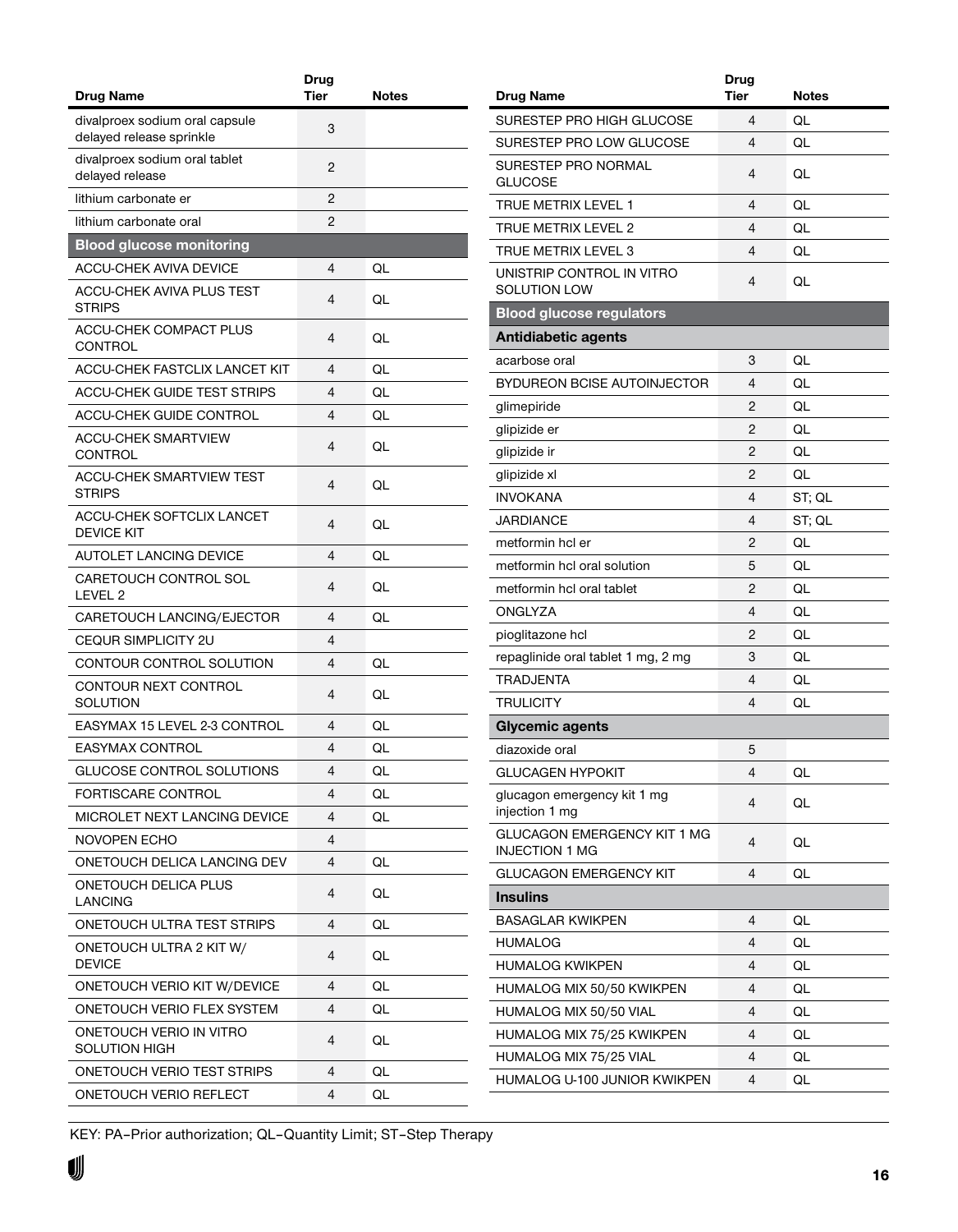<span id="page-16-0"></span>

|                                         | Drug        |        |
|-----------------------------------------|-------------|--------|
| Drug Name                               | <b>Tier</b> | Notes  |
| HUMULIN 70/30 KWIKPEN                   | 4           | QL     |
| HUMULIN 70/30 VIAL                      | 4           | QL     |
| <b>HUMULIN N KWIKPEN</b>                | 4           | QL     |
| <b>HUMULIN N VIAL</b>                   | 4           | QL     |
| HUMULIN R U-500 KWIKPEN                 | 4           | QL     |
| HUMULIN R U-500 VIAL                    | 4           | QL     |
| <b>HUMULIN R VIAL</b>                   | 4           | QL     |
| <b>INSULIN ASPART PROT &amp; ASPART</b> | 4           | QL     |
| <b>INSULIN LISPRO</b>                   | 4           | QL     |
| <b>INSULIN LISPRO (1 UNIT DIAL)</b>     | 4           | QL     |
| INSULIN LISPRO JUNIOR KWIKPEN           | 4           | QL     |
| <b>INSULIN LISPRO PROT &amp; LISPRO</b> | 4           | QL     |
| <b>Blood products and modifiers</b>     |             |        |
| <b>Anticoagulants</b>                   |             |        |
| <b>ELIQUIS</b>                          | 4           | QL     |
| ELIQUIS DVT/PE STARTER PACK             | 4           | QL     |
| fondaparinux sodium                     | 5           | QL     |
| heparin sodium (porcine)                | 3           |        |
| heparin sodium (porcine) pf             | 3           |        |
| jantoven                                | 2           |        |
| PRADAXA                                 | 4           | QL     |
| warfarin sodium oral                    | 2           |        |
| <b>Blood formation modifiers</b>        |             |        |
| anagrelide hcl                          | 5           |        |
| <b>MOZOBIL</b>                          | 6           |        |
| <b>PROMACTA</b>                         | 6           | PA; QL |
| <b>RETACRIT</b>                         | 5           | QL     |
| ZARXIO                                  | 6           |        |
| <b>Hemostasis agents</b>                |             |        |
| aminocaproic acid oral                  | 5           |        |
| <b>RECOTHROM</b>                        | 5           |        |
| <b>RECOTHROM SPRAY KIT</b>              | 5           |        |
| THROMBIN-JMI EPISTAXIS                  | 5           |        |
| THROMBIN-JMI EXTERNAL KIT               | 5           |        |
| <b>THROMBOGEN</b>                       | 5           |        |
| tranexamic acid oral                    | 4           | QL     |
| <b>Platelet modifying agents</b>        |             |        |
| aspirin-dipyridamole er                 | 5           | QL     |
| <b>BRILINTA</b>                         | 5           | QL     |
| cilostazol                              | 2           |        |
| clopidogrel bisulfate oral              | 2           | QL     |
| dipyridamole oral                       | 3           |        |
| prasugrel hcl                           | 3           | QL     |
|                                         |             |        |

| <b>Drug Name</b>                               | Drug<br>Tier | Notes  |
|------------------------------------------------|--------------|--------|
| <b>Cardiovascular agents</b>                   |              |        |
| Alpha-adrenergic agonists                      |              |        |
| clonidine hcl oral                             | 2            |        |
| guanfacine hcl                                 | 2            | QL     |
| methyldopa                                     | 2            |        |
| midodrine hcl                                  | 2            |        |
| Alpha-adrenergic blocking agents               |              |        |
| doxazosin mesylate oral                        | 2            |        |
| phenoxybenzamine hcl oral                      | 5            |        |
| prazosin hcl oral                              | 3            |        |
| Angiotensin II receptor antagonists            |              |        |
| irbesartan                                     | 2            | QL     |
| losartan potassium oral                        | 2            | QL     |
| olmesartan medoxomil oral                      | 2            | QL     |
| valsartan                                      | 2            | QL     |
| Angiotensin-converting enzyme (ACE) inhibitors |              |        |
| benazepril hcl oral                            | 2            | QL     |
| lisinopril oral                                | 2            | QL     |
| <b>Antiarrhythmics</b>                         |              |        |
| amiodarone hcl oral                            | 2            |        |
| disopyramide phosphate                         | 4            |        |
| dofetilide                                     | 5            | QL     |
| flecainide acetate                             | 3            |        |
| <b>MULTAQ</b>                                  | 5            | PA; QL |
| NORPACE CR                                     | 4            |        |
| PACERONE ORAL TABLET 200 MG                    | 2            |        |
| propafenone hcl                                | 3            |        |
| propafenone hcl er                             | 5            |        |
| quinidine gluconate er                         | 2            |        |
| quinidine sulfate                              | 2            |        |
| sotalol hcl (af)                               | 3            |        |
| sotalol hcl oral                               | 3            |        |
| <b>SOTYLIZE</b>                                | 5            | PA     |
| <b>Beta-adrenergic blocking agents</b>         |              |        |
| atenolol oral                                  | 2            |        |
| bisoprolol fumarate oral                       | 3            |        |
| carvedilol                                     | 2            |        |
| labetalol hcl oral                             | 2            |        |
| metoprolol succinate er                        | 2            |        |
| metoprolol tartrate oral tablet 100            |              |        |
| mg, 25 mg, 50 mg                               | 2            |        |
| propranolol hcl oral solution                  | 3            |        |
| propranolol hcl oral tablet                    | 2            |        |
|                                                |              |        |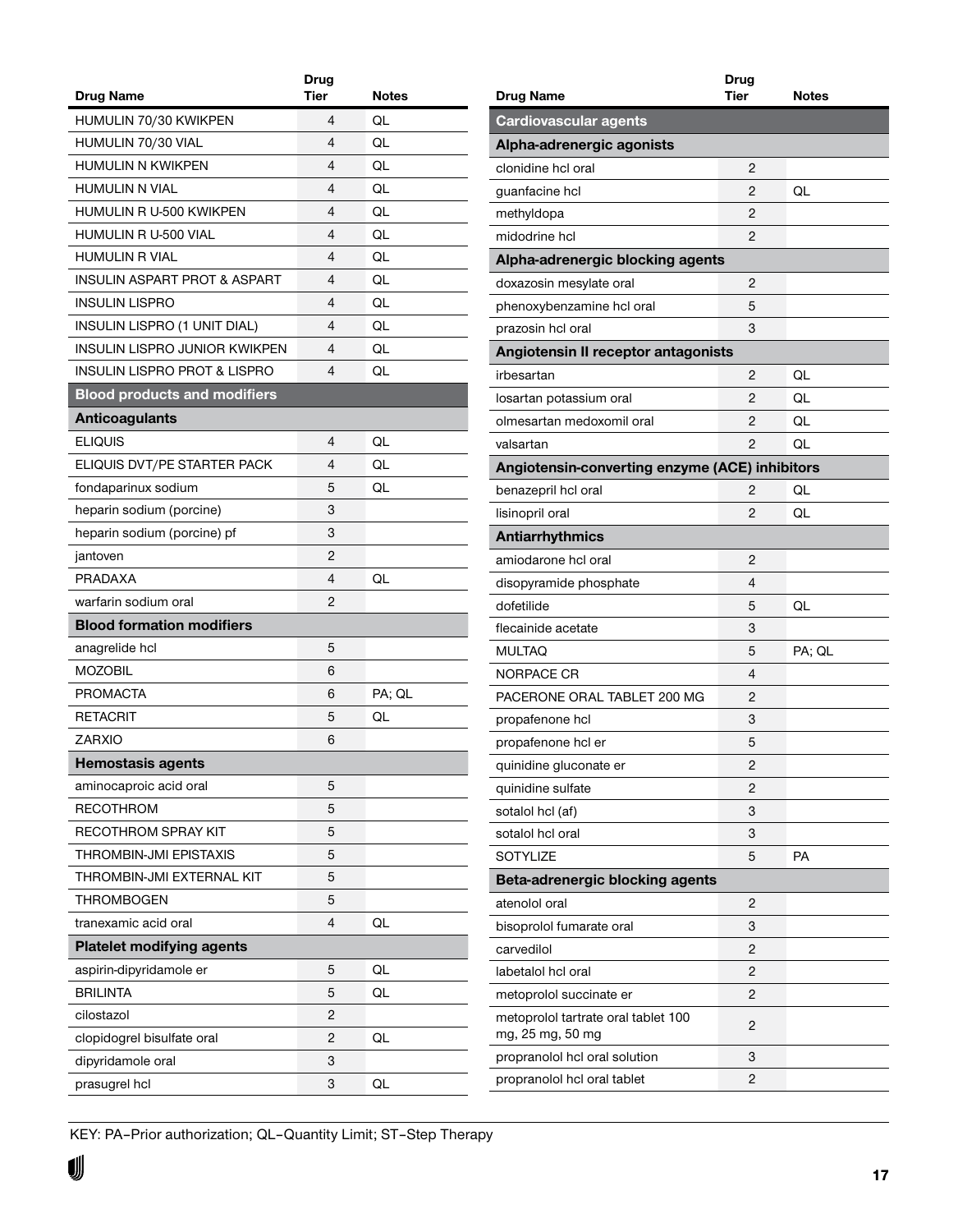<span id="page-17-0"></span>

| Drug Name                                                 | Drug<br><b>Tier</b> | <b>Notes</b> |
|-----------------------------------------------------------|---------------------|--------------|
| <b>Calcium channel blocking agents</b>                    |                     |              |
| amlodipine besylate oral                                  | 2                   |              |
| cartia xt                                                 | 3                   |              |
| diltiazem hcl er                                          | 3                   |              |
| diltiazem hcl er beads                                    | 3                   |              |
| diltiazem hcl er coated beads                             | 3                   |              |
| diltiazem hcl oral                                        | 3                   |              |
| dilt-xr                                                   | 3                   |              |
| felodipine er                                             | 2                   |              |
| matzim la                                                 | 3                   |              |
| nimodipine oral                                           | 5                   |              |
| <b>NYMALIZE</b>                                           | 4                   |              |
| taztia xt                                                 | 3                   |              |
| tiadylt er                                                | 3                   |              |
| verapamil hcl er oral capsule<br>extended release 24 hour | 4                   |              |
| verapamil hcl er oral tablet extended<br>release          | 2                   |              |
| verapamil hcl oral                                        | 2                   |              |
| Cardiovascular agents, other                              |                     |              |
| amiloride-hydrochlorothiazide                             | 2                   |              |
| amlodipine besylate-benazepril hcl                        | 2                   | QL           |
| amlodipine besylate-valsartan                             | 3                   | OL           |
| atenolol-chlorthalidone                                   | 3                   |              |
| benazepril-hydrochlorothiazide                            | 3                   | QL           |
| <b>BIDIL</b>                                              | 4                   | QL           |
| bisoprolol-hydrochlorothiazide                            | 2                   | QL           |
| candesartan cilexetil-hctz                                | 4                   | QL           |
| digitek oral tablet 125 mcg                               | 2                   |              |
| digitek oral tablet 250 mcg                               | 3                   |              |
| digox oral tablet 125 mcg                                 | 2                   |              |
| digox oral tablet 250 mcg                                 | 3                   |              |
| digoxin oral solution                                     | 4                   |              |
| digoxin oral tablet 125 mcg                               | 2                   |              |
| digoxin oral tablet 250 mcg                               | 3                   |              |
| <b>EDARBYCLOR</b>                                         | 5                   | QL           |
| enalapril-hydrochlorothiazide                             | 2                   | QL           |
| <b>ENTRESTO</b>                                           | 5                   | PA; QL       |
| fosinopril sodium-hctz                                    | 3                   | QL           |
| irbesartan-hydrochlorothiazide                            | 2                   | QL           |
| isoxsuprine hcl oral                                      | 2                   |              |
| lisinopril-hydrochlorothiazide                            | 2                   | QL           |
| losartan potassium-hctz                                   | 2                   | QL           |
| pentoxifylline er                                         | 3                   |              |

| <b>Drug Name</b>                                     | Drug<br>Tier | Notes                                                            |
|------------------------------------------------------|--------------|------------------------------------------------------------------|
|                                                      | 3            | QL                                                               |
| quinapril-hydrochlorothiazide                        | 3            |                                                                  |
| spironolactone-hctz<br>telmisartan-hctz              | 4            | QL                                                               |
|                                                      |              |                                                                  |
| triamterene-hctz                                     | 2            |                                                                  |
| valsartan-hydrochlorothiazide                        | 2            | QL                                                               |
| Diuretics, carbonic anhydrase inhibitors             |              |                                                                  |
| acetazolamide er                                     | 4            |                                                                  |
| acetazolamide oral                                   | 4            |                                                                  |
| methazolamide oral                                   | 5            |                                                                  |
| Diuretics, loop                                      |              |                                                                  |
| bumetanide oral                                      | 3            |                                                                  |
| furosemide oral                                      | 2            |                                                                  |
| torsemide                                            | 2            |                                                                  |
| Diuretics, potassium-sparing                         |              |                                                                  |
| amiloride hcl oral                                   | 2            |                                                                  |
| CAROSPIR                                             | 5            | PА                                                               |
| spironolactone oral                                  | 2            |                                                                  |
| triamterene oral                                     | 4            |                                                                  |
| Diuretics, thiazide                                  |              |                                                                  |
| chlorthalidone                                       | 2            |                                                                  |
| hydrochlorothiazide oral                             | 2            |                                                                  |
| indapamide                                           | 2            |                                                                  |
| metolazone                                           | 3            |                                                                  |
| <b>Dyslipidemics, fibric acid derivatives</b>        |              |                                                                  |
| fenofibrate oral tablet 160 mg, 54 mg                | 5            |                                                                  |
| gemfibrozil oral                                     | 2            |                                                                  |
| <b>Dyslipidemics, HMG CoA reductase inhibitors</b>   |              |                                                                  |
| atorvastatin calcium oral tablet 10<br>mg, 20 mg     | 2            | QL; HCR \$0<br>Copay for<br>members<br>between ages<br>40 to 75. |
| atorvastatin calcium oral tablet 40<br>mg, 80 mg     | 2            | QL                                                               |
| lovastatin oral                                      | 2            | QL; HCR \$0<br>Copay for<br>members<br>between ages<br>40 to 75. |
| pravastatin sodium                                   | 2            | QL                                                               |
| rosuvastatin calcium                                 | 2            | QL                                                               |
| simvastatin oral tablet 10 mg, 20 mg,<br>40 mg, 5 mg | 2            | QL; HCR \$0<br>Copay for<br>members<br>between ages<br>40 to 75. |
| simvastatin oral tablet 80 mg                        | 2            | QL                                                               |
|                                                      |              |                                                                  |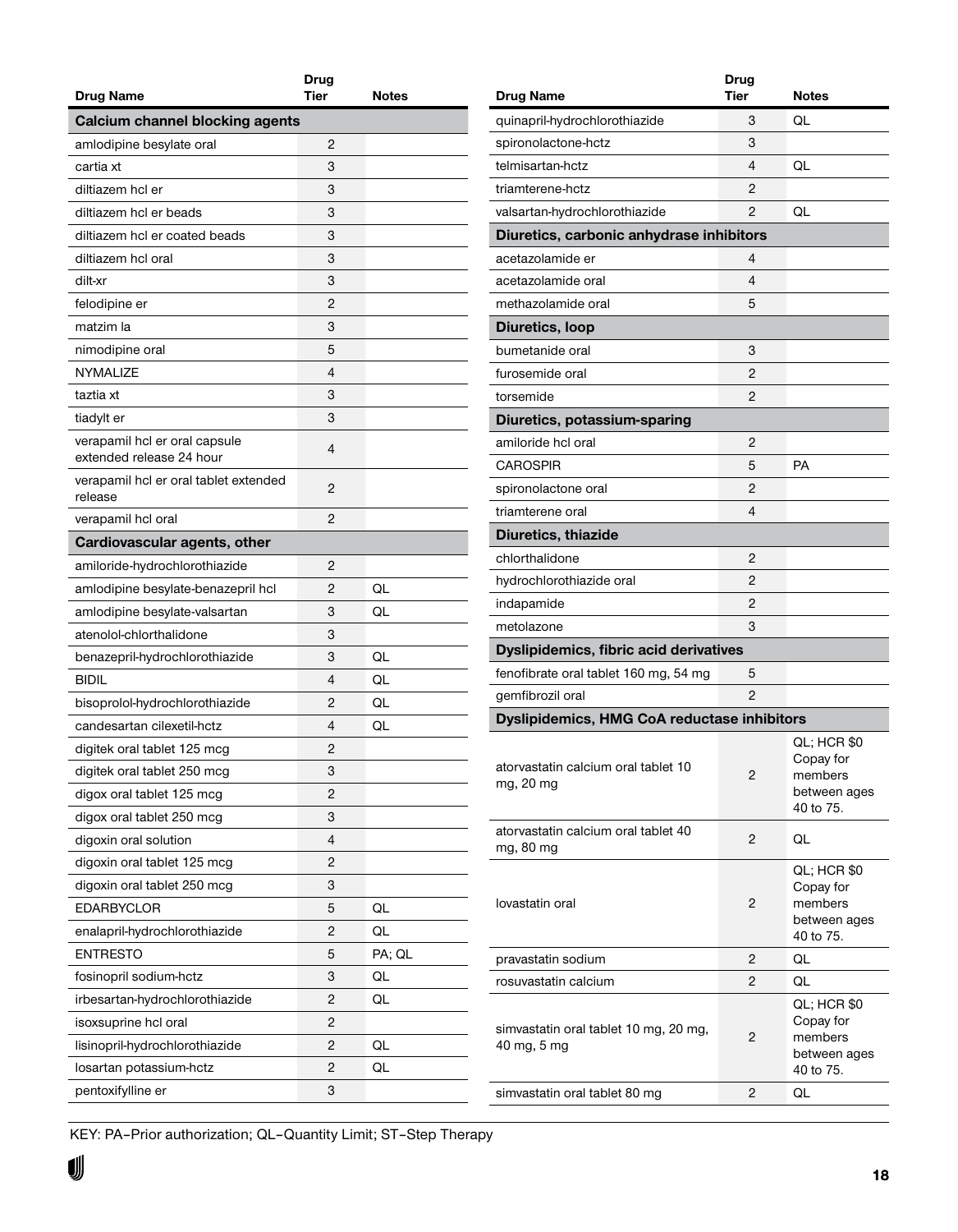<span id="page-18-0"></span>

| <b>Drug Name</b>                                                 | Drug<br>Tier | Notes  |
|------------------------------------------------------------------|--------------|--------|
|                                                                  |              |        |
| <b>Dyslipidemics, other</b>                                      | 4            |        |
| cholestyramine light                                             | 4            |        |
| cholestyramine oral<br>colesevelam hcl                           | 4            |        |
| ezetimibe                                                        | 2            | QL     |
|                                                                  | 4            |        |
| prevalite<br>Vasodilators, direct-acting arterial/venous         |              |        |
| isosorbide dinitrate                                             | 3            |        |
| isosorbide mononitrate                                           | 2            |        |
| isosorbide mononitrate er                                        | 2            |        |
| minitran                                                         | 3            |        |
| NITRO-BID                                                        | 4            |        |
|                                                                  |              |        |
| NITRO-DUR TRANSDERMAL PATCH<br>24 HOUR 0.3 MG/HR, 0.8 MG/HR      | 5            |        |
| nitroglycerin sublingual                                         | 2            |        |
| nitroglycerin transdermal                                        | 3            |        |
| <b>NITROMIST</b>                                                 | 5            | QL     |
| NITRO-TIME                                                       | 2            |        |
| Vasodilators, direct-acting arterial                             |              |        |
| hydralazine hcl oral                                             | 2            |        |
| minoxidil oral                                                   | 2            |        |
| Central nervous system agents                                    |              |        |
| Attention deficit hyperactivity disorder agents,<br>amphetamines |              |        |
| amphetamine-dextroamphetamine                                    | 3            | PA; QL |
| amphetamine-dextroamphetamine er                                 | 4            | PA; QL |
| dextroamphetamine sulfate er                                     | 4            | PA; QL |
| dextroamphetamine sulfate oral<br>solution                       | 4            | PA     |
| dextroamphetamine sulfate oral<br>tablet 10 mg, 5 mg             | 3            | PA; QL |
| Attention deficit hyperactivity disorder agents, non-            |              |        |
| amphetamines                                                     |              |        |
| atomoxetine hcl                                                  | 4            | QL     |
| methylphenidate hcl oral tablet 10<br>mg, 20 mg                  | 3            | PA; QL |
| Central nervous system, other                                    |              |        |
| caffeine citrate oral                                            | 2            |        |
| riluzole                                                         | 5            |        |
| tetrabenazine                                                    | 6            | PA; QL |
| Fibromyalgia agents                                              |              |        |
| SAVELLA TITRATION PACK                                           | 5            | QL     |
| <b>Multiple sclerosis agents</b>                                 |              |        |
|                                                                  |              |        |
| <b>AVONEX PEN</b>                                                | 6            | PA; QL |

|                                                        | Drug |              |
|--------------------------------------------------------|------|--------------|
| Drug Name                                              | Tier | <b>Notes</b> |
| <b>AVONEX PREFILLED</b>                                | 6    | PA; QL       |
| <b>BETASERON</b>                                       | 6    | PA; QL       |
| dalfampridine er                                       | 5    | PA; QL       |
| glatiramer acetate                                     | 5    | PA; QL       |
| glatopa                                                | 5    | PA; QL       |
| <b>Dental and oral agents</b>                          |      |              |
| chlorhexidine gluconate mouth/<br>throat               | 2    |              |
| <b>DEBACTEROL</b>                                      | 4    |              |
| oralone                                                | 3    |              |
| periogard                                              | 2    |              |
| triamcinolone acetonide mouth/<br>throat               | 3    |              |
| <b>Dermatological agents</b>                           |      |              |
| accutane                                               | 5    |              |
| acitretin                                              | 5    |              |
| ammonium lactate external cream                        | 3    |              |
| amnesteem                                              | 5    |              |
| ARZOL SILVER NIT APPLICATORS                           | 2    |              |
| AVAR CLEANSER                                          | 2    |              |
| azelaic acid external                                  | 5    | QL           |
| benzoyl peroxide-erythromycin                          | 4    | QL           |
| bp 10-1                                                | 2    |              |
| bp cleansing wash                                      | 2    |              |
| calcipotriene external cream                           | 5    | QL           |
| calcipotriene external ointment                        | 5    | QL           |
| calcipotriene external solution                        | 4    | QL           |
| calcitriol external                                    | 5    | QL           |
| cerovel                                                | 3    |              |
| claravis                                               | 5    |              |
| clindacin etz external swab                            | 3    | QL           |
| clindacin-p                                            | 3    | QL           |
| clindamycin phos-benzoyl perox<br>external gel 1.2-5 % | 5    | QL           |
| clindamycin phosphate external<br>lotion               | 4    | QL           |
| clindamycin phosphate external<br>solution             | 3    | QL           |
| clindamycin phosphate external<br>swab                 | 3    | QL           |
| COAL TAR EXTERNAL                                      | 5    |              |
| <b>EPIFOAM</b>                                         | 4    |              |
| ery                                                    | 3    |              |
| erythromycin external                                  | 4    |              |
| GORDOFILM                                              | 4    |              |
|                                                        |      |              |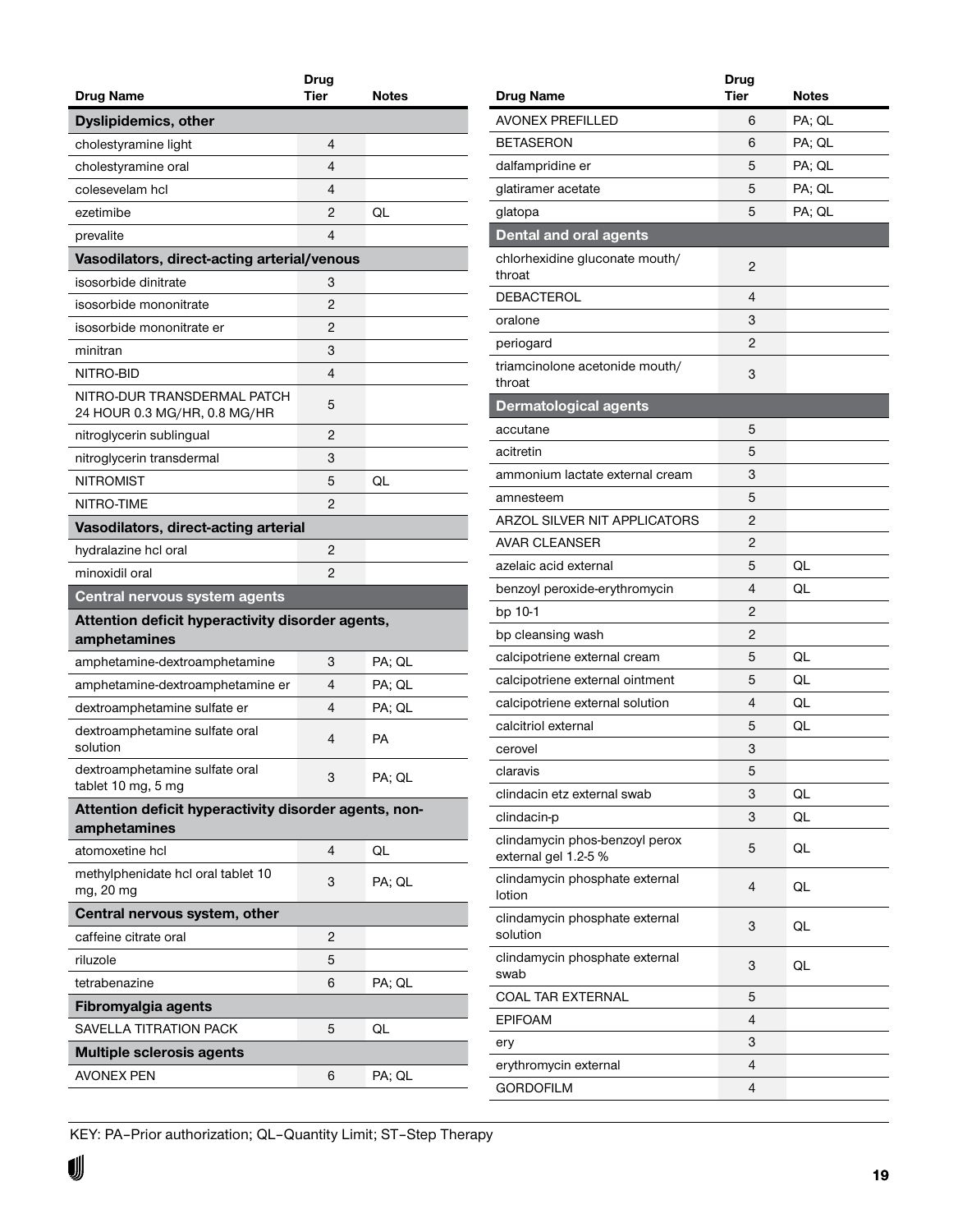<span id="page-19-0"></span>

| Drug Name                                                    | Drug<br><b>Tier</b> | Notes |
|--------------------------------------------------------------|---------------------|-------|
| hydrocortisone ace-pramoxine                                 |                     |       |
| external cream 2.5-1 %                                       | 4                   |       |
| imiguimod external cream 5 %                                 | 3                   | QL    |
| INOVA 4/1 ACNE CONTROL<br><b>THERAPY</b>                     | 5                   |       |
| INOVA 8/2 ACNE CONTROL<br>THERAPY                            | 5                   |       |
| isotretinoin oral capsule 10 mg, 20<br>mg, 30 mg, 40 mg      | 5                   |       |
| metronidazole external cream                                 | 4                   |       |
| metronidazole external gel 0.75 %                            | 4                   |       |
| metronidazole external lotion                                | 4                   |       |
| myorisan                                                     | 5                   |       |
| podocon                                                      | 3                   |       |
| podofilox external                                           | 3                   |       |
| pramosone external cream 1-1 %                               | 3                   |       |
| PRAMOSONE EXTERNAL CREAM<br>$1-2.5%$                         | 5                   |       |
| PRAMOSONE EXTERNAL LOTION                                    | 4                   |       |
| PRAMOSONE EXTERNAL<br>OINTMENT 1-1 %                         | 4                   |       |
| pramox                                                       | 2                   |       |
| <b>PYROGALLIC ACID</b>                                       | 4                   |       |
| rosadan external cream                                       | 4                   |       |
| rosadan external gel                                         | 4                   |       |
| salicylic acid external solution                             | 2                   |       |
| SCALACORT DK                                                 | 5                   |       |
| selenium sulfide external lotion                             | 2                   |       |
| selenium sulfide external shampoo<br>2.25 %                  | 2                   |       |
| sodium sulfacetamide                                         | 2                   |       |
| sodium sulfacetamide wash                                    | 4                   |       |
| SODIUM SULFACETAMIDE-<br><b>BAKUCHIOL</b>                    | 4                   |       |
| sss 10-5                                                     | 2                   |       |
| sulfacetamide sodium (acne)                                  | 2                   |       |
| sulfacetamide sodium external                                | 4                   |       |
| sulfacetamide sodium-sulfur external<br>cream 10-2 %, 10-5 % | 2                   |       |
| sulfacetamide sodium-sulfur external<br>emulsion             | 2                   |       |
| sulfacetamide sodium-sulfur external<br>liquid 9-4 %         | 2                   |       |
| sulfacetamide sodium-sulfur external<br>lotion 10-5 %        | 2                   |       |
| sulfacetamide sodium-sulfur external<br>pad 10-4 %           | 2                   |       |
|                                                              |                     |       |

|                                                           | <b>Drug</b>    |                                                        |
|-----------------------------------------------------------|----------------|--------------------------------------------------------|
| <b>Drug Name</b>                                          | Tier           | Notes                                                  |
| sulfacetamide sodium-sulfur external<br>suspension 10-5 % | 2              |                                                        |
| sulfacetamide sod-sulfur wash<br>external liquid 9-4 %    | 2              |                                                        |
| sulfacetamide-sulfur in urea                              | 2              |                                                        |
| sulfamez wash                                             | 2              |                                                        |
| tacrolimus external                                       | 5              | ST; QL                                                 |
| tazarotene external cream                                 | 5              | PA; QL                                                 |
| TAZORAC EXTERNAL CREAM 0.05<br>%                          | 5              | PA; QL                                                 |
| TAZORAC EXTERNAL GEL                                      | 5              | PA; QL                                                 |
| TRI-CHLOR                                                 | 4              |                                                        |
| urea external cream 40 %, 45 %                            | 3              |                                                        |
| urea external lotion                                      | 3              |                                                        |
| urea nail                                                 | 3              |                                                        |
| UREMEZ-40                                                 | 3              |                                                        |
| zenatane                                                  | 5              |                                                        |
| Electrolytes/minerals/metals/vitamins                     |                |                                                        |
| Electrolyte/mineral replacement                           |                |                                                        |
| cytra k crystals                                          | 2              |                                                        |
| EFFER-K ORAL TABLET<br>EFFERVESCENT 10 MEQ, 20 MEQ        | 4              |                                                        |
| effer-k oral tablet effervescent 25<br>meq                | 2              |                                                        |
| <b>FLORIVA ORAL LIQUID</b>                                | 1              | HCR \$0 copay<br>for members<br>ages 0 to 16<br>years. |
| fluoritab                                                 | 1              | HCR \$0 copay<br>for members<br>ages 0 to 16<br>years. |
| GALZIN                                                    | 5              |                                                        |
| hematinic/folic acid                                      | 2              |                                                        |
| hemocyte-f                                                | 2              |                                                        |
| klor-con 10                                               | $\overline{2}$ |                                                        |
| klor-con m10                                              | 2              |                                                        |
| klor-con m15                                              | 5              |                                                        |
| klor-con m20                                              | 2              |                                                        |
| klor-con oral packet                                      | 5              |                                                        |
| klor-con oral tablet extended release                     | 2              |                                                        |
| klor-con/ef                                               | 2              |                                                        |
| <b>K-PHOS</b>                                             | 4              |                                                        |
| K-PHOS NO 2                                               | 4              |                                                        |
| K-PHOS-NEUTRAL                                            | 4              |                                                        |
| k-prime                                                   | $\overline{c}$ |                                                        |
|                                                           |                |                                                        |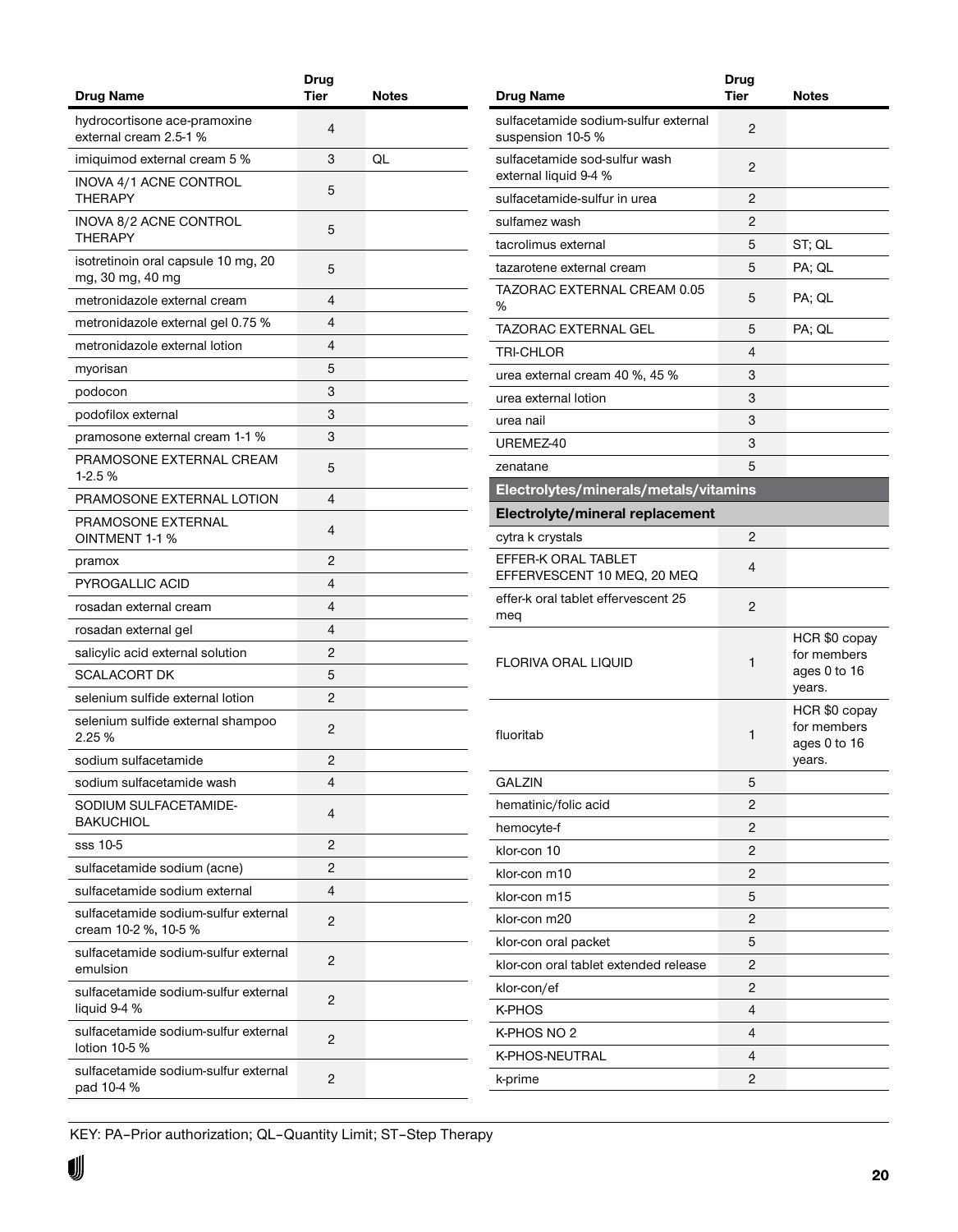<span id="page-20-0"></span>

| Drug Name                                                                   | Drug<br><b>Tier</b> | <b>Notes</b>                                           |
|-----------------------------------------------------------------------------|---------------------|--------------------------------------------------------|
| levocarnitine oral solution                                                 | 4                   |                                                        |
| levocarnitine oral tablet                                                   | 3                   |                                                        |
| levocarnitine sf                                                            | 4                   |                                                        |
| nafrinse                                                                    | 1                   | HCR \$0 copay<br>for members<br>ages 0 to 16<br>years. |
| nafrinse drops                                                              | 1                   | HCR \$0 copay<br>for members<br>ages 0 to 16<br>years. |
| ORACIT                                                                      | 4                   |                                                        |
| PHOSPHA 250 NEUTRAL                                                         | 2                   |                                                        |
| phosphorous                                                                 | 2                   |                                                        |
| phospho-trin 250 neutral                                                    | 2                   |                                                        |
| pot & sod cit-cit ac                                                        | 2                   |                                                        |
| potassium chloride crys er oral tablet<br>extended release 10 meg, 20 meg   | 2                   |                                                        |
| potassium chloride crys er oral tablet<br>extended release 15 meg           | 5                   |                                                        |
| potassium chloride er                                                       | 2                   |                                                        |
| potassium chloride oral packet                                              | 5                   |                                                        |
| potassium chloride oral solution<br>20 meg/15ml (10%), 40 meg/15ml<br>(20%) | 2                   |                                                        |
| potassium citrate er                                                        | 4                   |                                                        |
| potassium citrate-citric acid                                               | 2                   |                                                        |
| sod citrate-citric acid                                                     | 2                   |                                                        |
| sodium fluoride oral solution 1.1 (0.5<br>f) mg/ml                          | 1                   | HCR \$0 copay<br>for members<br>ages 0 to 16<br>years. |
| sodium fluoride oral tablet                                                 | 1                   | HCR \$0 copay<br>for members<br>ages 0 to 16<br>years. |
| sodium fluoride oral tablet chewable                                        | 1                   | HCR \$0 copay<br>for members<br>ages 0 to 16<br>years. |
| tricitrates                                                                 | 2                   |                                                        |
| virt-phos 250 neutral                                                       | 2                   |                                                        |
| WILZIN                                                                      | 5                   |                                                        |
| Electrolyte/mineral/metal modifiers                                         |                     |                                                        |
| <b>CHEMET</b>                                                               | 4                   |                                                        |
| deferasirox oral tablet                                                     | 5                   | РA                                                     |
| deferasirox oral tablet soluble                                             | 5                   | PA                                                     |
| sodium polystyrene sulfonate                                                | 3                   |                                                        |
| sps                                                                         | 3                   |                                                        |

| <b>Drug Name</b>                           | Drug<br><b>Tier</b> | Notes |
|--------------------------------------------|---------------------|-------|
| <b>Phosphate binders</b>                   |                     |       |
| <b>AURYXIA</b>                             |                     |       |
|                                            | 5                   |       |
| calcium acetate (phos binder)              | 3                   |       |
| calcium acetate oral tablet 667 mg         | 3                   |       |
| sevelamer carbonate                        | 5                   |       |
| sevelamer hcl                              | 5                   |       |
| <b>Vitamins</b>                            |                     |       |
| <b>ATABEX OB</b>                           | 4                   |       |
| CITRANATAL BLOOM                           | 4                   |       |
| CITRANATAL MEDLEY                          | 4                   |       |
| ELITE-OB                                   | 4                   |       |
| <b>ENBRACE HR</b>                          | 4                   |       |
| ergocalciferol oral capsule                | 2                   |       |
| folic acid oral tablet 1 mg                | $\overline{2}$      |       |
| folic acid oral tablet 400 mcg, 800<br>mcg | 1                   |       |
| <b>M-NATAL PLUS</b>                        | 4                   |       |
| NEONATAL COMPLETE                          | 4                   |       |
| <b>NEONATAL PLUS</b>                       | 4                   |       |
| <b>NESTABS</b>                             | 4                   |       |
| ONE VITE WOMENS PLUS                       | 4                   |       |
| phytonadione oral                          | 5                   | QL    |
| <b>PREMESISRX</b>                          | 4                   |       |
| <b>PRENAISSANCE</b>                        | 4                   |       |
| prenatal oral tablet 27-1 mg               | 2                   |       |
| prenatal plus iron                         | 2                   |       |
| prenatal vitamin plus low iron             | 2                   |       |
| <b>PRENATE</b>                             | 4                   |       |
| PRENATE DHA                                | 4                   |       |
| PRENATE ELITE                              | 4                   |       |
| PRENATE ENHANCE                            | 4                   |       |
| PRENATE ESSENTIAL                          | 4                   |       |
| PRENATE MINI                               | 4                   |       |
| PRENATE PIXIE                              | 4                   |       |
| PRENATE RESTORE                            | 4                   |       |
| preplus                                    | 2                   |       |
| <b>PRETAB</b>                              | 4                   |       |
| <b>PRIMACARE</b>                           | 4                   |       |
| <b>RELNATE DHA</b>                         | 4                   |       |
| TRICARE PRENATAL DHA ONE                   | 4                   |       |
| <b>TRINATE</b>                             | 4                   |       |
| TRISTART DHA                               | 4                   |       |
| <b>TRISTART ONE</b>                        | 4                   |       |
|                                            |                     |       |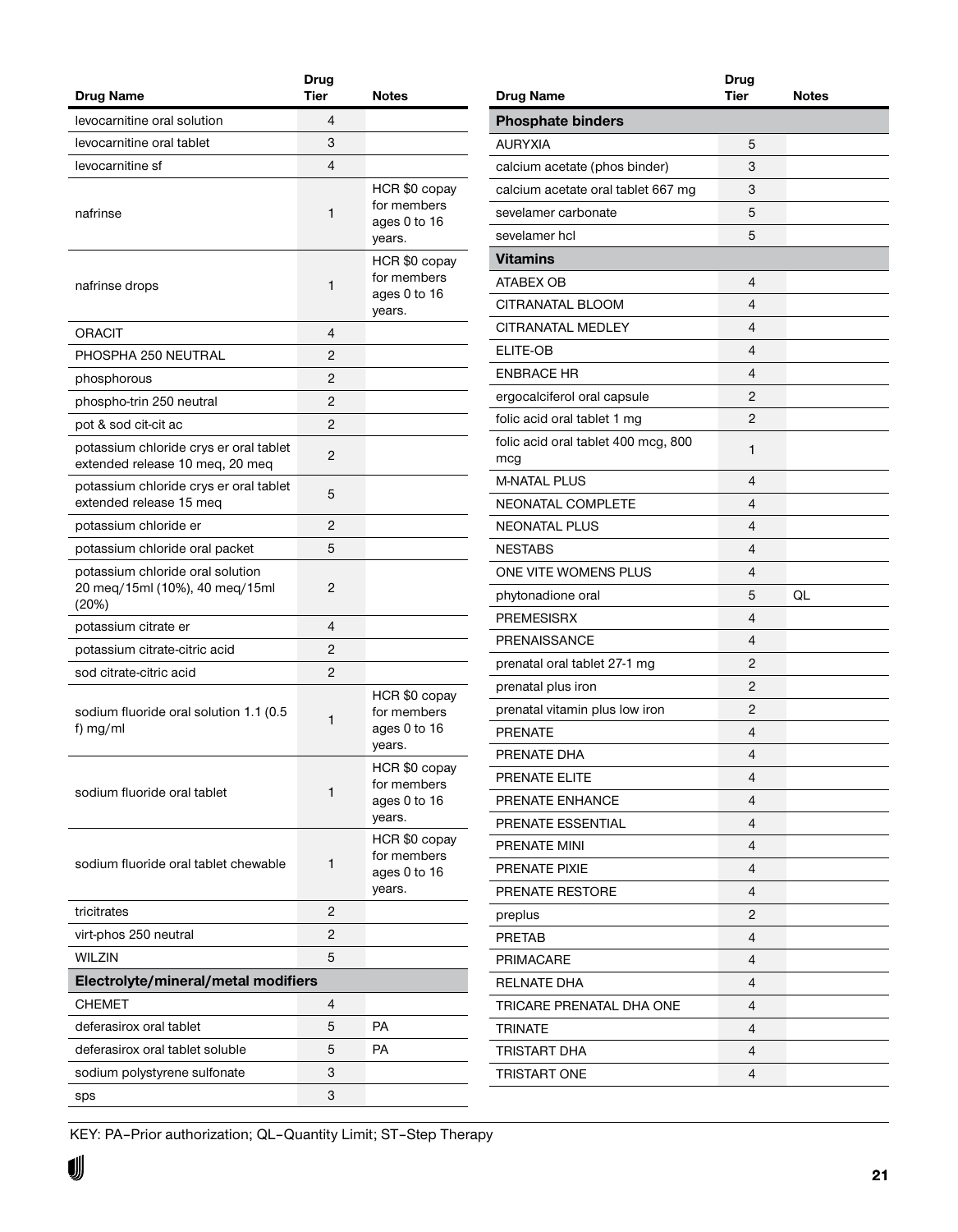<span id="page-21-0"></span>

| Drug Name                                        | <b>Drug</b><br><b>Tier</b> | <b>Notes</b> |
|--------------------------------------------------|----------------------------|--------------|
| <b>VINATE ONE</b>                                | 4                          |              |
| <b>VITAFOL FE+</b>                               | 4                          |              |
| <b>VITAFOL STRIPS</b>                            | $\overline{4}$             |              |
| <b>VITAFOL-NANO</b>                              | 4                          |              |
| VITAFOL-OB+DHA                                   | 4                          |              |
| vitamin d (ergocalciferol) oral                  |                            |              |
| capsule 1.25 mg (50000 ut)                       | 2                          |              |
| <b>VITATHELY WITH GINGER</b>                     | 4                          |              |
| vp-pnv-dha                                       | 2                          |              |
| <b>WESTAB PLUS</b>                               | 4                          |              |
| WESTGEL DHA                                      | 4                          |              |
| <b>Gastrointestinal agents</b>                   |                            |              |
| Antispasmodics, gastrointestinal                 |                            |              |
| belladonna alkaloids-opium                       | 2                          |              |
| dicyclomine hcl oral capsule                     | 2                          |              |
| dicyclomine hcl oral solution                    | 4                          |              |
| dicyclomine hcl oral tablet                      | 2                          |              |
| ED-SPAZ                                          | 2                          |              |
| glycopyrrolate oral                              | 3                          |              |
| hyoscyamine sulfate er                           | 2                          |              |
| hyoscyamine sulfate oral                         | 2                          |              |
| hyoscyamine sulfate sl                           | 2                          |              |
| hyoscyamine sulfate sublingual                   | 2                          |              |
| hyosyne                                          | 2                          |              |
| oscimin                                          | 2                          |              |
| oscimin sr                                       | 2                          |              |
| SYMAX-SL                                         | 2                          |              |
| SYMAX-SR                                         | 2                          |              |
| <b>Gastrointestinal agents, other</b>            |                            |              |
| alvimopan                                        | 5                          |              |
| cromolyn sodium oral                             | 5                          |              |
| diphenoxylate-atropine oral tablet               | 3                          |              |
| loperamide hcl oral capsule                      | 2                          |              |
| opium                                            | 5                          | QL           |
| ursodiol oral capsule 300 mg                     | 5                          |              |
| ursodiol oral tablet                             | 4                          |              |
| Histamine2 (H2) receptor antagonists             |                            |              |
| cimetidine hcl                                   | 3                          |              |
| cimetidine oral tablet 300 mg, 400<br>mg, 800 mg | 3                          |              |
| famotidine oral suspension<br>reconstituted      | $\overline{4}$             |              |
| Irritable bowel syndrome agents                  |                            |              |
| LINZESS                                          | $\overline{4}$             | PA; QL       |

| Drug           |                                                                                                                    |
|----------------|--------------------------------------------------------------------------------------------------------------------|
|                | <b>Notes</b>                                                                                                       |
|                |                                                                                                                    |
|                | QL                                                                                                                 |
| 1              | QL                                                                                                                 |
| 1              | QL                                                                                                                 |
| 3              |                                                                                                                    |
| 3              |                                                                                                                    |
| $\mathbf{1}$   | QL                                                                                                                 |
| 2              | QL; HCR<br>\$0 Copay<br>after prior<br>authorization<br>if taken to<br>prepare for<br>a preventive<br>colonoscopy. |
| 2              | QL; HCR<br>\$0 Copay<br>after prior<br>authorization<br>if taken to<br>prepare for<br>a preventive<br>colonoscopy. |
| 2              | QL; HCR<br>\$0 Copay<br>after prior<br>authorization<br>if taken to<br>prepare for<br>a preventive<br>colonoscopy. |
| 3              |                                                                                                                    |
| 1              | QL                                                                                                                 |
| 1              | QL                                                                                                                 |
| 3              |                                                                                                                    |
| 3              |                                                                                                                    |
| 1              | QL                                                                                                                 |
| $\mathbf{1}$   | QL                                                                                                                 |
| $\overline{c}$ | QL; HCR<br>\$0 Copay<br>after prior<br>authorization<br>if taken to<br>prepare for<br>a preventive<br>colonoscopy. |
|                | Tier<br>1                                                                                                          |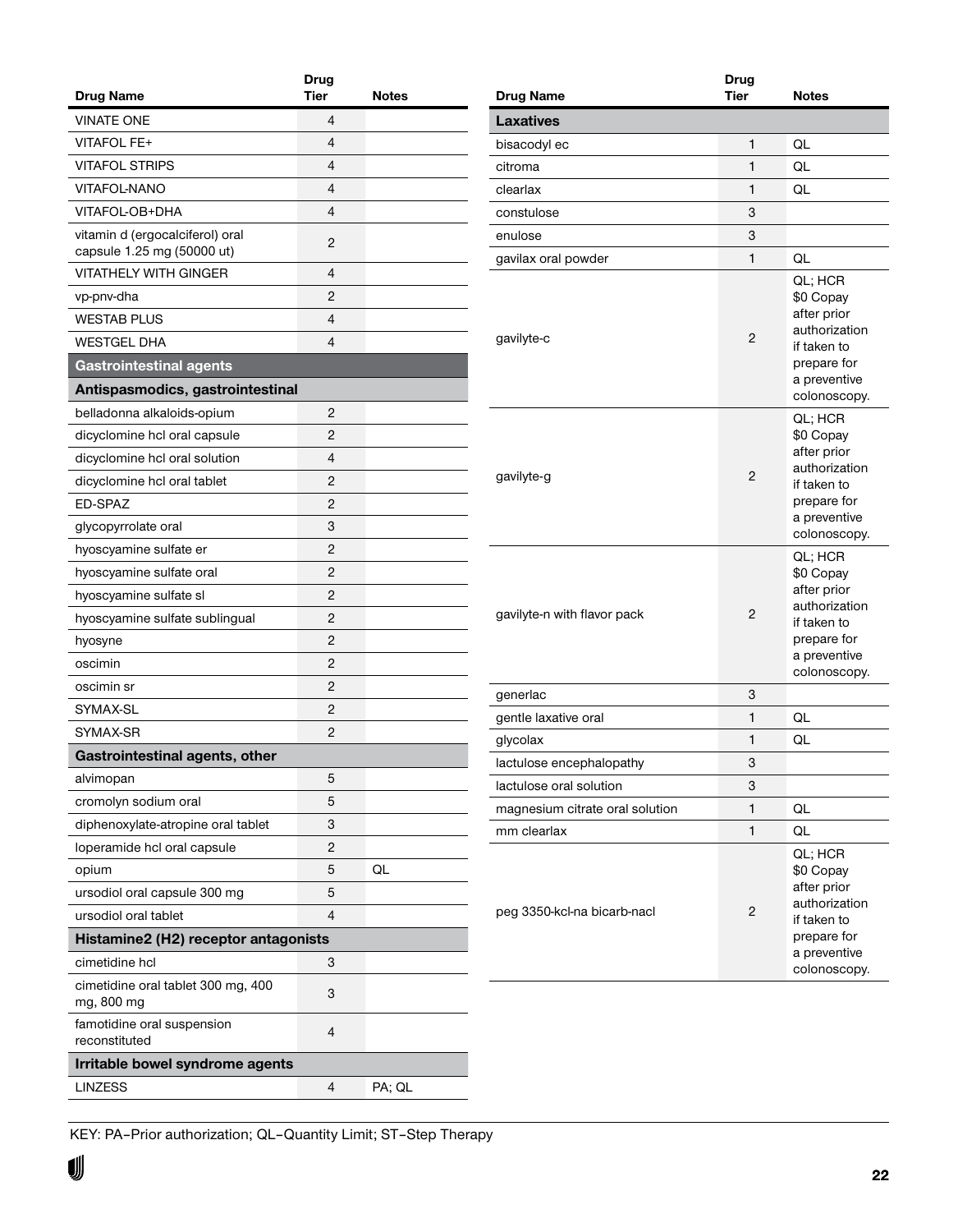<span id="page-22-0"></span>

|                                                                  | Drug           |                                                                                                                    |
|------------------------------------------------------------------|----------------|--------------------------------------------------------------------------------------------------------------------|
| Drug Name                                                        | <b>Tier</b>    | <b>Notes</b>                                                                                                       |
| peg-3350/electrolytes                                            | 2              | QL; HCR<br>\$0 Copay<br>after prior<br>authorization<br>if taken to<br>prepare for<br>a preventive<br>colonoscopy. |
| peg-prep                                                         | 2              | HCR \$0 Copay<br>after prior<br>authorization<br>if taken to<br>prepare for<br>a preventive<br>colonoscopy.        |
| polyethylene glycol 3350 oral powder                             | 1              | QL                                                                                                                 |
| qc magnesium citrate                                             | 1              | QL                                                                                                                 |
| <b>Protectants</b>                                               |                |                                                                                                                    |
| misoprostol oral                                                 | 3              |                                                                                                                    |
| sucralfate oral suspension                                       | 5              |                                                                                                                    |
| sucralfate oral tablet                                           | 3              |                                                                                                                    |
| <b>Proton pump inhibitors</b>                                    |                |                                                                                                                    |
| omeprazole oral capsule delayed<br>release 10 mg                 | 2              | QL                                                                                                                 |
| omeprazole oral capsule delayed<br>release 20 mg, 40 mg          | 2              |                                                                                                                    |
| pantoprazole sodium oral tablet<br>delayed release               | 2              | QL                                                                                                                 |
| Genetic or enzyme disorder: replacement, modifiers,<br>treatment |                |                                                                                                                    |
| <b>CYSTAGON</b>                                                  | 6              |                                                                                                                    |
| <b>Genitourinary agents</b>                                      |                |                                                                                                                    |
| Antispasmodics, urinary                                          |                |                                                                                                                    |
| <b>HYOPHEN</b>                                                   | 2              |                                                                                                                    |
| oxybutynin chloride er                                           | 3              | QL                                                                                                                 |
| oxybutynin chloride oral                                         | $\overline{c}$ |                                                                                                                    |
| tolterodine tartrate                                             | 3              | ST                                                                                                                 |
| URIMAR-T                                                         | 4              |                                                                                                                    |
| uro-mp                                                           | 2              |                                                                                                                    |
| <b>USTELL</b>                                                    | $\overline{c}$ |                                                                                                                    |
| <b>VILAMIT MB</b>                                                | 2              |                                                                                                                    |
| Benign prostatic hypertrophy agents                              |                |                                                                                                                    |
| alfuzosin hcl er                                                 | 2              |                                                                                                                    |
| finasteride oral tablet 5 mg                                     | 2              |                                                                                                                    |
| tamsulosin hcl                                                   | 2              |                                                                                                                    |
| terazosin hcl                                                    | 2              |                                                                                                                    |
| Genitourinary agents, other                                      |                |                                                                                                                    |
| bethanechol chloride oral                                        | 3              |                                                                                                                    |

|                                                               | <b>Drug</b> |       |
|---------------------------------------------------------------|-------------|-------|
| <b>Drug Name</b>                                              | Tier        | Notes |
| <b>ELMIRON</b>                                                | 4           |       |
| LITHOSTAT<br><b>OPTIONS GYNOL II</b>                          | 5           |       |
| <b>CONTRACEPTIVE</b>                                          | 1           |       |
| phenazo oral tablet 200 mg                                    | 2           |       |
| phenazopyridine hcl oral tablet 100<br>mg, 200 mg             | 2           |       |
| <b>PYRIDIUM</b>                                               | 5           |       |
| <b>VCF VAGINAL CONTRACEPTIVE</b><br>VAGINAL FILM              | 1           |       |
| VCF VAGINAL CONTRACEPTIVE<br>VAGINAL FOAM                     | 1           |       |
| vcf vaginal contraceptive vaginal gel                         | 1           |       |
| Hormonal agents, stimulant/replacement/modifying<br>(adrenal) |             |       |
| <b>ALA SCALP</b>                                              | 5           |       |
| ala-cort external cream 2.5 %                                 | 3           |       |
| alclometasone dipropionate                                    | 3           |       |
| betamethasone dipropionate aug                                | 4           |       |
| betamethasone dipropionate<br>external                        | 4           |       |
| betamethasone valerate external<br>cream                      | 3           |       |
| betamethasone valerate external<br>lotion                     | 3           |       |
| betamethasone valerate external<br>ointment                   | 3           |       |
| <b>CAPEX</b>                                                  | 4           |       |
| clobetasol prop emollient base                                | 5           | QL    |
| clobetasol propionate e                                       | 5           | QL    |
| clobetasol propionate external cream                          | 4           | QL    |
| clobetasol propionate external gel                            | 4           | QL    |
| clobetasol propionate external<br>ointment                    | 4           | QL    |
| clobetasol propionate external<br>solution                    | 3           | QL    |
| desonide external cream                                       | 3           | QL    |
| desonide external lotion                                      | 4           | QL    |
| desonide external ointment                                    | 3           | QL    |
| desoximetasone external cream                                 | 4           | QL    |
| desoximetasone external gel                                   | 5           | QL    |
| desoximetasone external ointment                              | 4           | QL    |
| dexamethasone intensol                                        | 3           |       |
| dexamethasone oral elixir                                     | 3           |       |
| dexamethasone oral solution                                   | 3           |       |
| dexamethasone oral tablet                                     | 2           |       |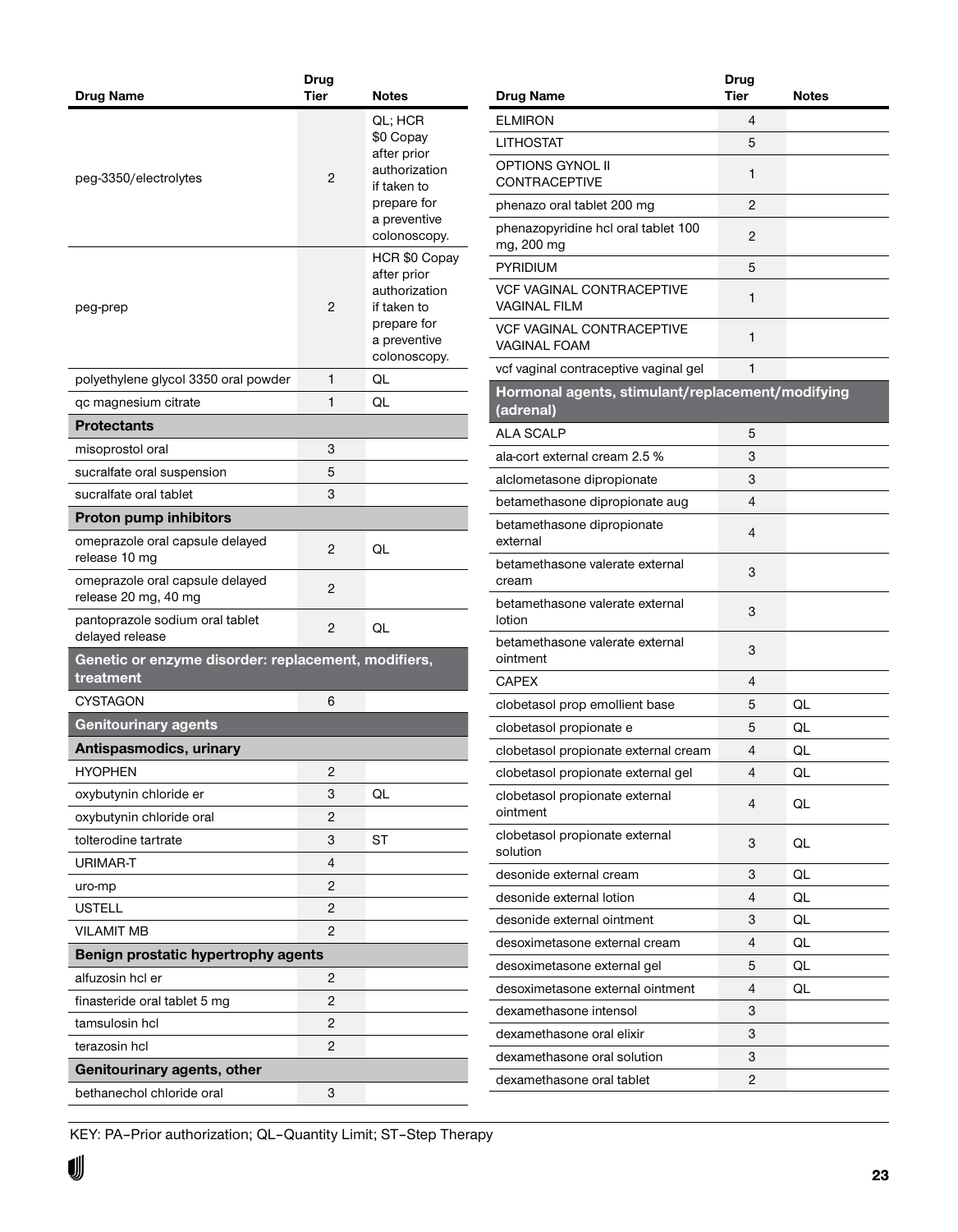<span id="page-23-0"></span>

| <b>Drug Name</b>                               | Drug<br><b>Tier</b> | <b>Notes</b> |
|------------------------------------------------|---------------------|--------------|
| dexamethasone oral tablet therapy              |                     |              |
| pack                                           | 3                   |              |
| <b>EMFLAZA</b>                                 | 6                   | <b>PA</b>    |
| fludrocortisone acetate oral                   | 2                   |              |
| fluocinolone acetonide body                    | 4                   | QL           |
| fluocinolone acetonide external<br>cream       | 3                   | QL           |
| fluocinolone acetonide external<br>ointment    | 3                   | QL           |
| fluocinolone acetonide external<br>solution    | 4                   | QL           |
| fluocinolone acetonide scalp                   | 4                   | QL           |
| fluocinonide emulsified base                   | 4                   | QL           |
| fluocinonide external cream 0.05 %             | 4                   | QL           |
| fluocinonide external gel                      | 4                   | QL           |
| fluocinonide external ointment                 | 4                   | QL           |
| fluocinonide external solution                 | 4                   | QL           |
| flurandrenolide external ointment              | 5                   | ST           |
| halobetasol propionate external<br>cream       | 4                   | QL           |
| halobetasol propionate external<br>ointment    | 4                   | QL           |
| hydrocortisone butyrate external<br>cream      | 5                   |              |
| hydrocortisone butyrate external<br>ointment   | 5                   |              |
| hydrocortisone butyrate external<br>solution   | 5                   |              |
| hydrocortisone external cream 2.5 %            | 3                   |              |
| hydrocortisone external lotion 2.5 %           | 3                   |              |
| hydrocortisone external ointment 1<br>%, 2.5 % | 3                   |              |
| hydrocortisone oral                            | 3                   |              |
| hydrocortisone valerate                        | 4                   | QL           |
| methylprednisolone oral                        | 2                   |              |
| mometasone furoate external                    | 3                   |              |
| <b>NUCORT</b>                                  | 5                   |              |
| prednisolone oral solution                     | 3                   |              |
| prednisolone sodium phosphate oral<br>solution | 3                   |              |
| prednisone intensol                            | 4                   |              |
| prednisone oral solution                       | 4                   |              |
| prednisone oral tablet                         | 2                   |              |
| prednisone oral tablet therapy pack            | 2                   |              |
| TEXACORT                                       | 4                   |              |
| triamcinolone acetonide external<br>cream      | 2                   | QL           |

| triamcinolone acetonide external<br>3<br>lotion<br>triamcinolone acetonide external<br>2<br>ointment 0.025 %, 0.1 %, 0.5 %<br>2<br>QL<br>triderm<br>Hormonal agents, stimulant/replacement/modifying<br>(pituitary)<br>4<br>cabergoline<br>4<br>desmopressin ace spray refrig<br>5<br>desmopressin acetate injection<br>3<br>desmopressin acetate oral<br>5<br>desmopressin acetate pf<br>4<br>desmopressin acetate spray<br><b>INCRELEX</b><br>6<br>PA; QL<br>Hormonal agents, stimulant/replacement/modifying<br>(prostaglandins)<br><b>PREPIDIL</b><br>5<br>Hormonal agents, stimulant/replacement/modifying (sex<br>hormones/modifiers)<br><b>Androgens</b><br>ANDRODERM<br>4<br>PA; QL<br>danazol oral<br>4<br><b>METHITEST</b><br>4<br>methyltestosterone oral<br>5<br>oxandrolone oral<br>QL<br>5<br>3<br>testosterone cypionate intramuscular<br>testosterone enanthate intramuscular<br>3<br>testosterone transdermal gel 50<br>4<br>PA; QL<br>mg/5gm (1%)<br>Estrogens<br>1<br>afirmelle<br>1<br>altavera<br>1<br>alyacen 1/35<br>1<br>alyacen 7/7/7<br>$\overline{4}$<br>amabelz<br>ANGELIQ<br>5<br>1<br>apri<br>1<br>aranelle<br>$\mathbf{1}$<br>aubra<br>1<br>aubra eq<br>1<br>aurovela 1.5/30<br>1<br>aurovela 24 fe<br>$\mathbf{1}$<br>aurovela fe 1.5/30<br>1<br>aurovela fe 1/20<br>1<br>aviane | <b>Drug Name</b> | <b>Drug</b><br>Tier | Notes |
|------------------------------------------------------------------------------------------------------------------------------------------------------------------------------------------------------------------------------------------------------------------------------------------------------------------------------------------------------------------------------------------------------------------------------------------------------------------------------------------------------------------------------------------------------------------------------------------------------------------------------------------------------------------------------------------------------------------------------------------------------------------------------------------------------------------------------------------------------------------------------------------------------------------------------------------------------------------------------------------------------------------------------------------------------------------------------------------------------------------------------------------------------------------------------------------------------------------------------------------------------------------------------------------------------------------|------------------|---------------------|-------|
|                                                                                                                                                                                                                                                                                                                                                                                                                                                                                                                                                                                                                                                                                                                                                                                                                                                                                                                                                                                                                                                                                                                                                                                                                                                                                                                  |                  |                     |       |
|                                                                                                                                                                                                                                                                                                                                                                                                                                                                                                                                                                                                                                                                                                                                                                                                                                                                                                                                                                                                                                                                                                                                                                                                                                                                                                                  |                  |                     |       |
|                                                                                                                                                                                                                                                                                                                                                                                                                                                                                                                                                                                                                                                                                                                                                                                                                                                                                                                                                                                                                                                                                                                                                                                                                                                                                                                  |                  |                     |       |
|                                                                                                                                                                                                                                                                                                                                                                                                                                                                                                                                                                                                                                                                                                                                                                                                                                                                                                                                                                                                                                                                                                                                                                                                                                                                                                                  |                  |                     |       |
|                                                                                                                                                                                                                                                                                                                                                                                                                                                                                                                                                                                                                                                                                                                                                                                                                                                                                                                                                                                                                                                                                                                                                                                                                                                                                                                  |                  |                     |       |
|                                                                                                                                                                                                                                                                                                                                                                                                                                                                                                                                                                                                                                                                                                                                                                                                                                                                                                                                                                                                                                                                                                                                                                                                                                                                                                                  |                  |                     |       |
|                                                                                                                                                                                                                                                                                                                                                                                                                                                                                                                                                                                                                                                                                                                                                                                                                                                                                                                                                                                                                                                                                                                                                                                                                                                                                                                  |                  |                     |       |
|                                                                                                                                                                                                                                                                                                                                                                                                                                                                                                                                                                                                                                                                                                                                                                                                                                                                                                                                                                                                                                                                                                                                                                                                                                                                                                                  |                  |                     |       |
|                                                                                                                                                                                                                                                                                                                                                                                                                                                                                                                                                                                                                                                                                                                                                                                                                                                                                                                                                                                                                                                                                                                                                                                                                                                                                                                  |                  |                     |       |
|                                                                                                                                                                                                                                                                                                                                                                                                                                                                                                                                                                                                                                                                                                                                                                                                                                                                                                                                                                                                                                                                                                                                                                                                                                                                                                                  |                  |                     |       |
|                                                                                                                                                                                                                                                                                                                                                                                                                                                                                                                                                                                                                                                                                                                                                                                                                                                                                                                                                                                                                                                                                                                                                                                                                                                                                                                  |                  |                     |       |
|                                                                                                                                                                                                                                                                                                                                                                                                                                                                                                                                                                                                                                                                                                                                                                                                                                                                                                                                                                                                                                                                                                                                                                                                                                                                                                                  |                  |                     |       |
|                                                                                                                                                                                                                                                                                                                                                                                                                                                                                                                                                                                                                                                                                                                                                                                                                                                                                                                                                                                                                                                                                                                                                                                                                                                                                                                  |                  |                     |       |
|                                                                                                                                                                                                                                                                                                                                                                                                                                                                                                                                                                                                                                                                                                                                                                                                                                                                                                                                                                                                                                                                                                                                                                                                                                                                                                                  |                  |                     |       |
|                                                                                                                                                                                                                                                                                                                                                                                                                                                                                                                                                                                                                                                                                                                                                                                                                                                                                                                                                                                                                                                                                                                                                                                                                                                                                                                  |                  |                     |       |
|                                                                                                                                                                                                                                                                                                                                                                                                                                                                                                                                                                                                                                                                                                                                                                                                                                                                                                                                                                                                                                                                                                                                                                                                                                                                                                                  |                  |                     |       |
|                                                                                                                                                                                                                                                                                                                                                                                                                                                                                                                                                                                                                                                                                                                                                                                                                                                                                                                                                                                                                                                                                                                                                                                                                                                                                                                  |                  |                     |       |
|                                                                                                                                                                                                                                                                                                                                                                                                                                                                                                                                                                                                                                                                                                                                                                                                                                                                                                                                                                                                                                                                                                                                                                                                                                                                                                                  |                  |                     |       |
|                                                                                                                                                                                                                                                                                                                                                                                                                                                                                                                                                                                                                                                                                                                                                                                                                                                                                                                                                                                                                                                                                                                                                                                                                                                                                                                  |                  |                     |       |
|                                                                                                                                                                                                                                                                                                                                                                                                                                                                                                                                                                                                                                                                                                                                                                                                                                                                                                                                                                                                                                                                                                                                                                                                                                                                                                                  |                  |                     |       |
|                                                                                                                                                                                                                                                                                                                                                                                                                                                                                                                                                                                                                                                                                                                                                                                                                                                                                                                                                                                                                                                                                                                                                                                                                                                                                                                  |                  |                     |       |
|                                                                                                                                                                                                                                                                                                                                                                                                                                                                                                                                                                                                                                                                                                                                                                                                                                                                                                                                                                                                                                                                                                                                                                                                                                                                                                                  |                  |                     |       |
|                                                                                                                                                                                                                                                                                                                                                                                                                                                                                                                                                                                                                                                                                                                                                                                                                                                                                                                                                                                                                                                                                                                                                                                                                                                                                                                  |                  |                     |       |
|                                                                                                                                                                                                                                                                                                                                                                                                                                                                                                                                                                                                                                                                                                                                                                                                                                                                                                                                                                                                                                                                                                                                                                                                                                                                                                                  |                  |                     |       |
|                                                                                                                                                                                                                                                                                                                                                                                                                                                                                                                                                                                                                                                                                                                                                                                                                                                                                                                                                                                                                                                                                                                                                                                                                                                                                                                  |                  |                     |       |
|                                                                                                                                                                                                                                                                                                                                                                                                                                                                                                                                                                                                                                                                                                                                                                                                                                                                                                                                                                                                                                                                                                                                                                                                                                                                                                                  |                  |                     |       |
|                                                                                                                                                                                                                                                                                                                                                                                                                                                                                                                                                                                                                                                                                                                                                                                                                                                                                                                                                                                                                                                                                                                                                                                                                                                                                                                  |                  |                     |       |
|                                                                                                                                                                                                                                                                                                                                                                                                                                                                                                                                                                                                                                                                                                                                                                                                                                                                                                                                                                                                                                                                                                                                                                                                                                                                                                                  |                  |                     |       |
|                                                                                                                                                                                                                                                                                                                                                                                                                                                                                                                                                                                                                                                                                                                                                                                                                                                                                                                                                                                                                                                                                                                                                                                                                                                                                                                  |                  |                     |       |
|                                                                                                                                                                                                                                                                                                                                                                                                                                                                                                                                                                                                                                                                                                                                                                                                                                                                                                                                                                                                                                                                                                                                                                                                                                                                                                                  |                  |                     |       |
|                                                                                                                                                                                                                                                                                                                                                                                                                                                                                                                                                                                                                                                                                                                                                                                                                                                                                                                                                                                                                                                                                                                                                                                                                                                                                                                  |                  |                     |       |
|                                                                                                                                                                                                                                                                                                                                                                                                                                                                                                                                                                                                                                                                                                                                                                                                                                                                                                                                                                                                                                                                                                                                                                                                                                                                                                                  |                  |                     |       |
|                                                                                                                                                                                                                                                                                                                                                                                                                                                                                                                                                                                                                                                                                                                                                                                                                                                                                                                                                                                                                                                                                                                                                                                                                                                                                                                  |                  |                     |       |
|                                                                                                                                                                                                                                                                                                                                                                                                                                                                                                                                                                                                                                                                                                                                                                                                                                                                                                                                                                                                                                                                                                                                                                                                                                                                                                                  |                  |                     |       |
|                                                                                                                                                                                                                                                                                                                                                                                                                                                                                                                                                                                                                                                                                                                                                                                                                                                                                                                                                                                                                                                                                                                                                                                                                                                                                                                  |                  |                     |       |
|                                                                                                                                                                                                                                                                                                                                                                                                                                                                                                                                                                                                                                                                                                                                                                                                                                                                                                                                                                                                                                                                                                                                                                                                                                                                                                                  |                  |                     |       |
|                                                                                                                                                                                                                                                                                                                                                                                                                                                                                                                                                                                                                                                                                                                                                                                                                                                                                                                                                                                                                                                                                                                                                                                                                                                                                                                  |                  |                     |       |
|                                                                                                                                                                                                                                                                                                                                                                                                                                                                                                                                                                                                                                                                                                                                                                                                                                                                                                                                                                                                                                                                                                                                                                                                                                                                                                                  |                  |                     |       |
|                                                                                                                                                                                                                                                                                                                                                                                                                                                                                                                                                                                                                                                                                                                                                                                                                                                                                                                                                                                                                                                                                                                                                                                                                                                                                                                  |                  |                     |       |
|                                                                                                                                                                                                                                                                                                                                                                                                                                                                                                                                                                                                                                                                                                                                                                                                                                                                                                                                                                                                                                                                                                                                                                                                                                                                                                                  |                  |                     |       |
|                                                                                                                                                                                                                                                                                                                                                                                                                                                                                                                                                                                                                                                                                                                                                                                                                                                                                                                                                                                                                                                                                                                                                                                                                                                                                                                  |                  |                     |       |
|                                                                                                                                                                                                                                                                                                                                                                                                                                                                                                                                                                                                                                                                                                                                                                                                                                                                                                                                                                                                                                                                                                                                                                                                                                                                                                                  |                  |                     |       |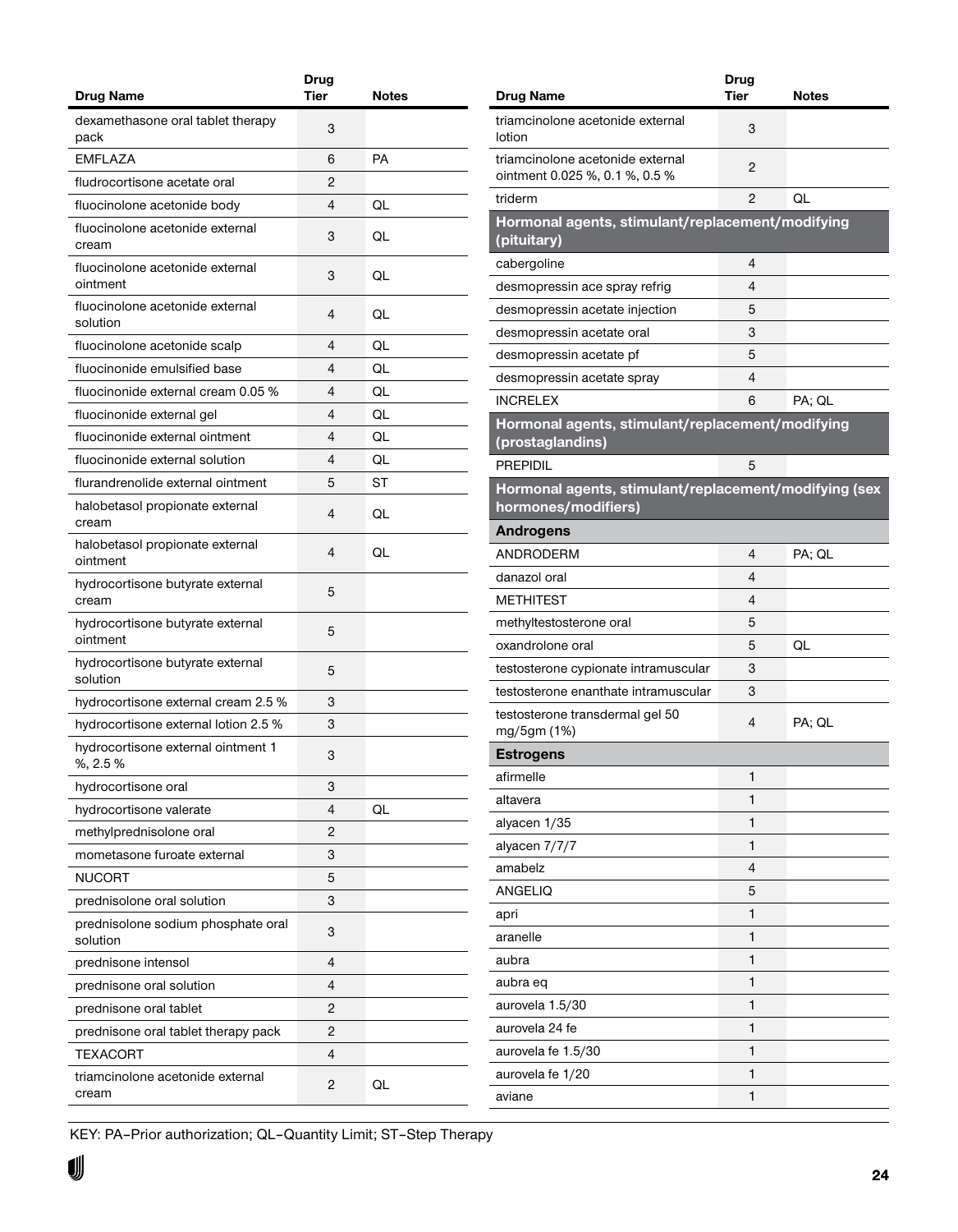|                                    | Drug |       |
|------------------------------------|------|-------|
| <b>Drug Name</b>                   | Tier | Notes |
| ayuna                              | 1    |       |
| azurette                           | 1    |       |
| balziva                            | 1    |       |
| blisovi 24 fe                      | 1    |       |
| blisovi fe 1.5/30                  | 1    |       |
| blisovi fe 1/20                    | 1    |       |
| briellyn                           | 1    |       |
| camrese lo                         | 1    |       |
| caziant                            | 1    |       |
| chateal                            | 1    |       |
| chateal eq                         | 1    |       |
| <b>CLIMARA PRO</b>                 | 5    | QL    |
| COMBIPATCH                         | 5    | QL    |
| <b>COVARYX</b>                     | 2    |       |
| <b>COVARYX HS</b>                  | 2    |       |
| cryselle-28                        | 1    |       |
| cyclafem 1/35                      | 1    |       |
| cyclafem 7/7/7                     | 1    |       |
| cyred                              | 1    |       |
| cyred eq                           | 1    |       |
| dasetta 1/35                       | 1    |       |
| dasetta 7/7/7                      | 1    |       |
| delyla                             | 1    |       |
| DEPO-ESTRADIOL                     | 5    |       |
| desogestrel-ethinyl estradiol      | 1    |       |
| drospirenone-ethinyl estradiol     | 1    |       |
| <b>EEMT</b>                        | 2    |       |
| <b>EEMT HS</b>                     | 2    |       |
| elinest                            | 1    |       |
| eluryng                            | 1    |       |
| emoquette                          | 1    |       |
| enpresse-28                        | 1    |       |
| enskyce                            | 1    |       |
| est estrogens-methyltest           | 2    |       |
| est estrogens-methyltest ds        | 2    |       |
| est estrogens-methyltest hs        | 2    |       |
| estarylla                          | 1    |       |
| estradiol oral                     | 2    |       |
| estradiol transdermal patch weekly | 3    | QL    |
| estradiol vaginal tablet           | 4    | QL    |
| estradiol valerate intramuscular   | 3    |       |
| estradiol-norethindrone acet       | 4    |       |
| ethynodiol diac-eth estradiol      | 1    |       |
|                                    |      |       |

| <b>Drug Name</b>                                                               | <b>Drug</b><br><b>Tier</b> | <b>Notes</b> |
|--------------------------------------------------------------------------------|----------------------------|--------------|
|                                                                                | 1                          |              |
| etonogestrel-ethinyl estradiol<br>falmina                                      | 1                          |              |
|                                                                                | 1                          |              |
| femynor                                                                        |                            |              |
| fyavolv                                                                        | 4                          |              |
| hailey 1.5/30                                                                  | $\mathbf{1}$               |              |
| hailey 24 fe                                                                   | 1                          |              |
| hailey fe 1.5/30                                                               | $\mathbf{1}$               |              |
| hailey fe 1/20                                                                 | $\mathbf{1}$               |              |
| iclevia                                                                        | $\mathbf{1}$               |              |
| introvale                                                                      | 1                          |              |
| isibloom                                                                       | $\mathbf{1}$               |              |
| jasmiel                                                                        | $\mathbf{1}$               |              |
| jinteli                                                                        | $\overline{4}$             |              |
| jolessa                                                                        | 1                          |              |
| juleber                                                                        | $\mathbf{1}$               |              |
| junel 1.5/30                                                                   | 1                          |              |
| junel fe 1.5/30                                                                | 1                          |              |
| junel fe 1/20                                                                  | 1                          |              |
| junel fe 24                                                                    | $\mathbf{1}$               |              |
| kalliga                                                                        | 1                          |              |
| kariva                                                                         | 1                          |              |
| kelnor 1/35                                                                    | 1                          |              |
| kelnor 1/50                                                                    | $\mathbf{1}$               |              |
| kurvelo                                                                        | 1                          |              |
| larin 1.5/30                                                                   | $\mathbf{1}$               |              |
| larin 24 fe                                                                    | 1                          |              |
| larin fe 1.5/30                                                                | $\mathbf{1}$               |              |
| larin fe 1/20                                                                  | 1                          |              |
| larissia                                                                       | 1                          |              |
| leena                                                                          | 1                          |              |
| lessina                                                                        | $\mathbf{1}$               |              |
| levonest                                                                       | $\mathbf{1}$               |              |
| levonorgest-eth estrad 91-day oral<br>tablet 0.1-0.02 & 0.01 mg, 0.15-0.03     | 1                          |              |
| mg                                                                             |                            |              |
| levonorgestrel-ethinyl estrad oral<br>tablet 0.1-20 mg-mcg, 0.15-30 mg-<br>mcg | 1                          |              |
| levonorg-eth estrad triphasic                                                  | 1                          |              |
| levora 0.15/30 (28)                                                            | $\mathbf{1}$               |              |
| lillow                                                                         | 1                          |              |
| lojaimiess                                                                     | $\mathbf{1}$               |              |
| loryna                                                                         | 1                          |              |
| low-ogestrel                                                                   | $\mathbf{1}$               |              |
|                                                                                |                            |              |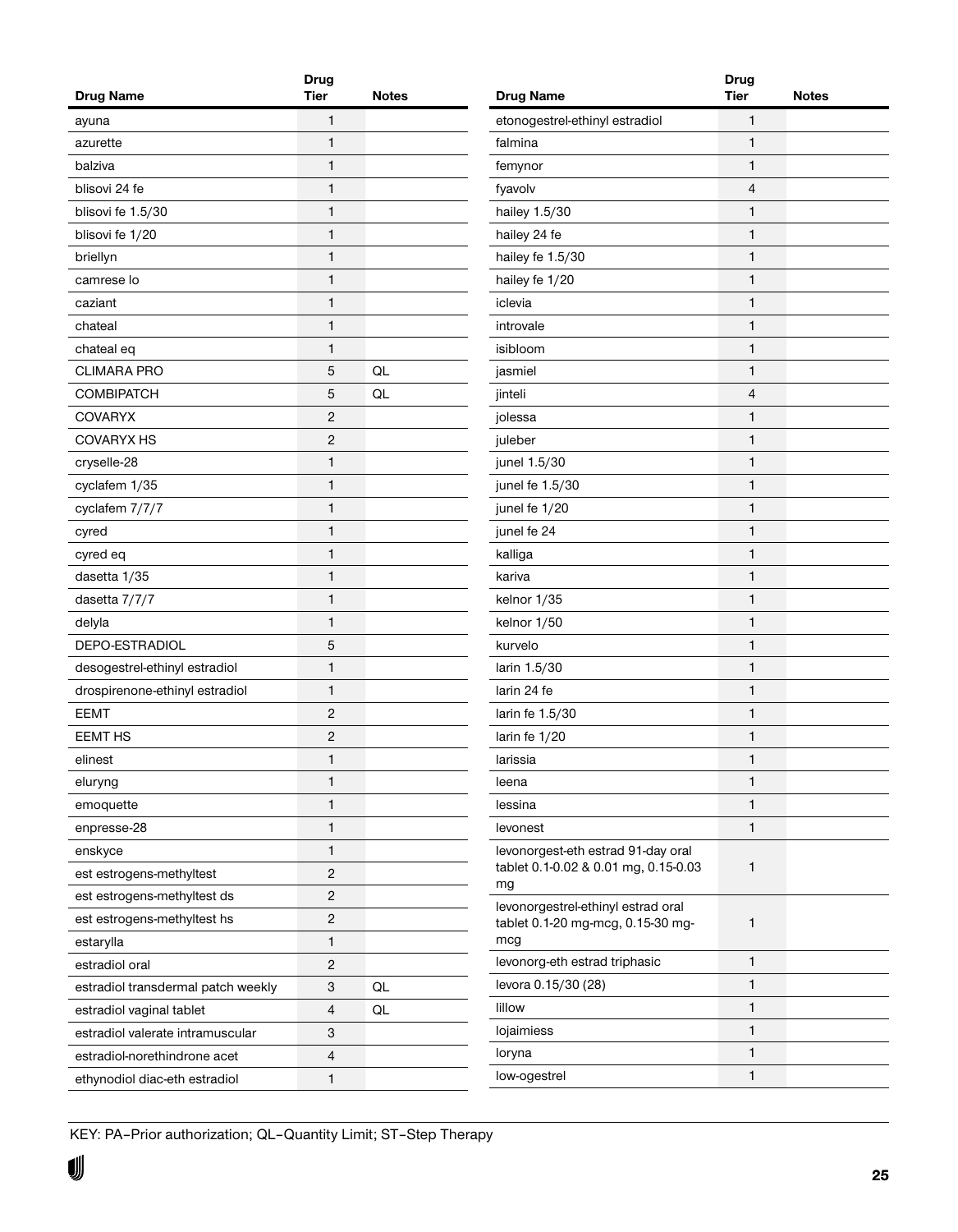<span id="page-25-0"></span>

| <b>Drug Name</b>                                            | <b>Drug</b><br><b>Tier</b> | <b>Notes</b> |
|-------------------------------------------------------------|----------------------------|--------------|
|                                                             |                            |              |
| lo-zumandimine                                              | 1                          |              |
| lutera                                                      | 1                          |              |
| marlissa                                                    | 1                          |              |
| microgestin 1.5/30                                          | 1                          |              |
| microgestin 24 fe                                           | 1                          |              |
| microgestin fe 1.5/30                                       | 1                          |              |
| microgestin fe 1/20                                         | 1                          |              |
| mili                                                        | 1                          |              |
| mimvey                                                      | 4                          |              |
| mono-linyah                                                 | 1                          |              |
| <b>NATAZIA</b>                                              | 1                          |              |
| necon 0.5/35 (28)                                           | 1                          |              |
| nikki                                                       | 1                          |              |
| norethin ace-eth estrad-fe oral tablet                      | 1                          |              |
| norethindrone acet-ethinyl est oral<br>tablet 1.5-30 mg-mcg | 1                          |              |
| norethindrone-eth estradiol                                 | 4                          |              |
| norgestimate-eth estradiol                                  | 1                          |              |
| norgestimate-ethinyl estradiol<br>triphasic                 | 1                          |              |
| nortrel 0.5/35 (28)                                         | 1                          |              |
| nortrel 1/35 (21)                                           | 1                          |              |
| nortrel 1/35 (28)                                           | 1                          |              |
| nortrel 7/7/7                                               | 1                          |              |
| nylia 7/7/7                                                 | 1                          |              |
| nymyo                                                       | 1                          |              |
| ocella                                                      | 1                          |              |
| orsythia                                                    | 1                          |              |
| philith                                                     | 1                          |              |
| pimtrea                                                     | 1                          |              |
| pirmella 1/35                                               | 1                          |              |
| pirmella 7/7/7                                              | 1                          |              |
| portia-28                                                   | $\mathbf{1}$               |              |
| <b>PREFEST</b>                                              | 4                          |              |
| PREMPHASE                                                   | 5                          | QL           |
| previfem                                                    | 1                          |              |
| reclipsen                                                   | 1                          |              |
| setlakin                                                    | 1                          |              |
| simliya                                                     | 1                          |              |
| sprintec 28                                                 | 1                          |              |
| sronyx                                                      | 1                          |              |
| syeda                                                       | 1                          |              |
| tarina 24 fe                                                | 1                          |              |
| tarina fe 1/20                                              | 1                          |              |
|                                                             |                            |              |

| <b>Drug Name</b>      | <b>Drug</b><br><b>Tier</b> | <b>Notes</b> |
|-----------------------|----------------------------|--------------|
|                       | $\mathbf{1}$               |              |
| tarina fe 1/20 eq     | $\mathbf{1}$               |              |
| tilia fe              |                            |              |
| tri femynor           | $\mathbf{1}$               |              |
| tri-estarylla         | $\mathbf{1}$               |              |
| tri-legest fe         | $\mathbf{1}$               |              |
| tri-linyah            | $\mathbf{1}$               |              |
| tri-lo-estarylla      | $\mathbf{1}$               |              |
| tri-lo-marzia         | $\mathbf{1}$               |              |
| tri-lo-mili           | $\mathbf{1}$               |              |
| tri-lo-sprintec       | $\mathbf{1}$               |              |
| tri-mili              | $\mathbf{1}$               |              |
| tri-nymyo             | $\mathbf{1}$               |              |
| tri-previfem          | $\mathbf{1}$               |              |
| tri-sprintec          | $\mathbf{1}$               |              |
| trivora (28)          | $\mathbf{1}$               |              |
| tri-vylibra           | $\mathbf{1}$               |              |
| tri-vylibra lo        | $\mathbf{1}$               |              |
| <b>TWIRLA</b>         | $\mathbf{1}$               |              |
| tyblume               | $\mathbf{1}$               |              |
| velivet               | $\mathbf{1}$               |              |
| vestura               | $\mathbf{1}$               |              |
| vienva                | $\mathbf{1}$               |              |
| viorele               | $\mathbf{1}$               |              |
| volnea                | $\mathbf{1}$               |              |
| vyfemla               | $\mathbf{1}$               |              |
| vylibra               | $\mathbf{1}$               |              |
| wera                  | $\mathbf{1}$               |              |
| xulane                | 1                          |              |
| yuvafem               | $\overline{\mathcal{L}}$   | QL           |
| zafemy                | $\mathbf{1}$               |              |
| zarah                 | $\mathbf{1}$               |              |
| zovia 1/35 (28)       | $\mathbf{1}$               |              |
| zovia 1/35e (28)      | $\mathbf{1}$               |              |
| zumandimine           | $\mathbf{1}$               |              |
| <b>Progestins</b>     |                            |              |
| <b>AFTERPILL</b>      | $\mathbf{1}$               |              |
| camila                | $\mathbf{1}$               |              |
| deblitane             | $\mathbf{1}$               |              |
| DEPO-SUBQ PROVERA 104 | 1                          | QL           |
| <b>ELLA</b>           | $\mathbf{1}$               | QL           |
| errin                 | $\mathbf{1}$               |              |
| heather               | $\mathbf{1}$               |              |
| incassia              | $\mathbf{1}$               |              |
|                       |                            |              |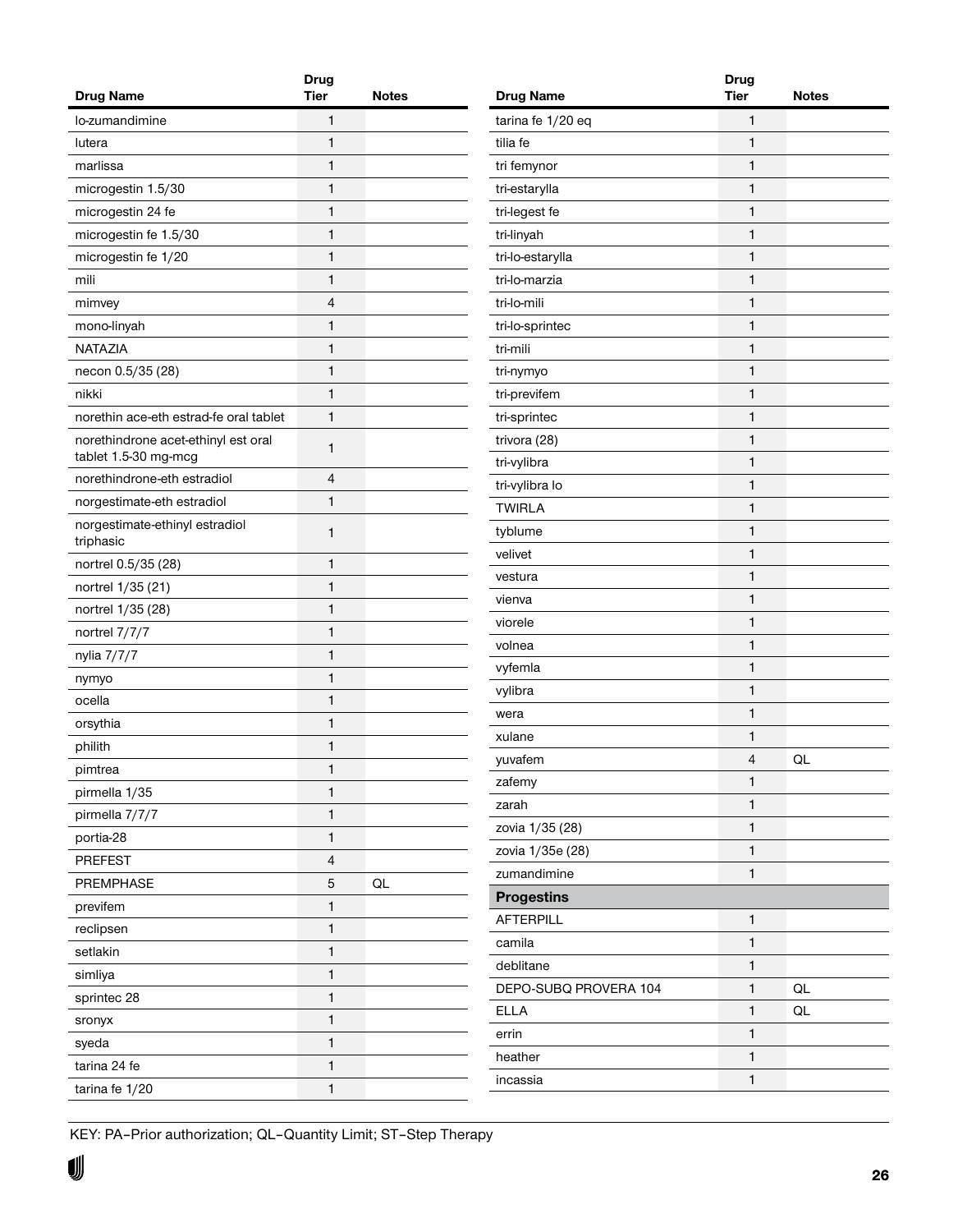<span id="page-26-0"></span>

| Drug Name                                                                    | <b>Drug</b><br><b>Tier</b> | <b>Notes</b>                                                                                                                                        |
|------------------------------------------------------------------------------|----------------------------|-----------------------------------------------------------------------------------------------------------------------------------------------------|
| jencycla                                                                     | 1                          |                                                                                                                                                     |
| <b>KYLEENA</b>                                                               | 1                          |                                                                                                                                                     |
| levonorgestrel                                                               | 1                          |                                                                                                                                                     |
| lyleq                                                                        | 1                          |                                                                                                                                                     |
| lyza                                                                         | 1                          |                                                                                                                                                     |
| medroxyprogesterone acetate<br>intramuscular suspension                      | 1                          | QL                                                                                                                                                  |
| medroxyprogesterone acetate<br>intramuscular suspension prefilled<br>syringe | 1                          |                                                                                                                                                     |
| medroxyprogesterone acetate oral                                             | 2                          |                                                                                                                                                     |
| megestrol acetate oral suspension<br>$40$ mg/ml                              | 3                          |                                                                                                                                                     |
| megestrol acetate oral suspension<br>625 mg/5ml                              | 5                          |                                                                                                                                                     |
| megestrol acetate oral tablet                                                | 3                          |                                                                                                                                                     |
| <b>NEXPLANON</b>                                                             | 1                          | QL                                                                                                                                                  |
| nora-be                                                                      | 1                          |                                                                                                                                                     |
| norethindrone acetate oral                                                   | 3                          |                                                                                                                                                     |
| norethindrone oral                                                           | 1                          |                                                                                                                                                     |
| norlyda                                                                      | 1                          |                                                                                                                                                     |
| norlyroc                                                                     | 1                          |                                                                                                                                                     |
| <b>PLAN B ONE-STEP</b>                                                       | 1                          |                                                                                                                                                     |
| progesterone intramuscular                                                   | 3                          |                                                                                                                                                     |
| sharobel                                                                     | 1                          |                                                                                                                                                     |
| tulana                                                                       | 1                          |                                                                                                                                                     |
| Selective estrogen receptor modifying agents                                 |                            |                                                                                                                                                     |
| <b>OSPHENA</b>                                                               | 5                          | PA; QL                                                                                                                                              |
| raloxifene hcl                                                               | 3                          | QL; HCR<br>\$0 Copay<br>after prior<br>authorization<br>for members<br>ages 35<br>and above<br>who meet<br>breast cancer<br>prevention<br>criteria. |
| Hormonal agents, stimulant/replacement/modifying<br>(thyroid)                |                            |                                                                                                                                                     |
| ARMOUR THYROID                                                               | 5                          |                                                                                                                                                     |
| euthyrox                                                                     | $\overline{c}$             |                                                                                                                                                     |
| levo-t                                                                       | 2                          |                                                                                                                                                     |
| levothyroxine sodium oral tablet                                             | 2                          |                                                                                                                                                     |
| levoxyl                                                                      | 2                          |                                                                                                                                                     |
| liothyronine sodium oral                                                     | 3                          |                                                                                                                                                     |
| NATURE-THROID                                                                | 5                          |                                                                                                                                                     |

| Drug Name                                | Drug<br>Tier | Notes  |
|------------------------------------------|--------------|--------|
| np thyroid                               | 2            |        |
| unithroid                                | 2            |        |
| <b>WESTHROID</b>                         | 5            |        |
| <b>WP THYROID</b>                        | 5            |        |
| Hormonal agents, suppressant (adrenal)   |              |        |
| <b>LYSODREN</b>                          | 5            |        |
| Hormonal agents, suppressant (pituitary) |              |        |
| leuprolide acetate injection             | 6            | PA     |
| octreotide acetate                       | 5            | PA     |
| SYNAREL                                  | 4            |        |
| Hormonal agents, suppressant (thyroid)   |              |        |
| <b>Antithyroid agents</b>                |              |        |
| methimazole oral                         | 2            |        |
| propylthiouracil oral                    | 3            |        |
| <b>Immunological agents</b>              |              |        |
| Angioedema agents                        |              |        |
| <b>BERINERT</b>                          | 5            | PA; QL |
| Immune suppressants                      |              |        |
| azathioprine oral                        | 3            |        |
| CIMZIA                                   | 6            | PA; QL |
| CIMZIA PREFILLED KIT                     | 6            | PA; QL |
| CIMZIA STARTER KIT                       | 6            | PA; QL |
| cyclosporine modified                    | 5            |        |
| cyclosporine oral                        | 5            |        |
| gengraf                                  | 5            |        |
| <b>HUMIRA</b>                            | 6            | PA; QL |
| HUMIRA PEDIATRIC CROHNS<br>START         | 6            | PA; QL |
| HUMIRA PEN                               | 6            | PA; QL |
| HUMIRA PEN-CD/UC/HS STARTER              | 6            | PA; QL |
| HUMIRA PEN-PEDIATRIC UC START            | 6            | PA; QL |
| HUMIRA PEN-PS/UV/ADOL HS<br><b>START</b> | 6            | PA; QL |
| HUMIRA PEN-PSOR/UVEIT<br><b>STARTER</b>  | 6            | PA; QL |
| methotrexate oral                        | 3            |        |
| methotrexate sodium oral                 | 3            |        |
| mycophenolate mofetil oral capsule       | 4            |        |
| mycophenolate mofetil oral tablet        | 4            |        |
| mycophenolate sodium                     | 5            |        |
| SANDIMMUNE ORAL SOLUTION                 | 5            |        |
| SIMPONI                                  | 6            | PA; QL |
| sirolimus oral                           | 5            |        |
| SKYRIZI                                  | 6            | PA; QL |
|                                          |              |        |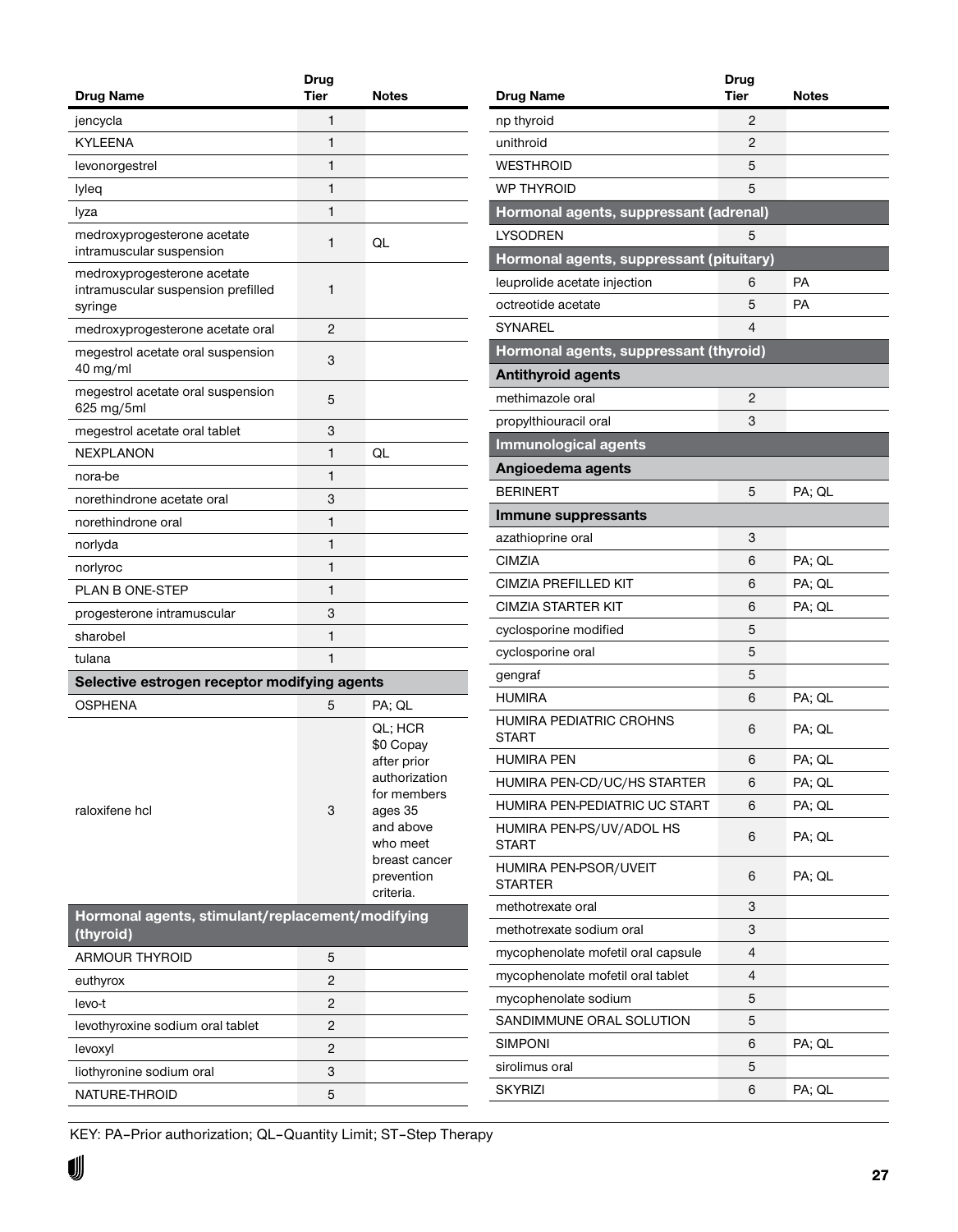<span id="page-27-0"></span>

| <b>Drug Name</b>                                                               | <b>Drug</b><br><b>Tier</b> | <b>Notes</b>                                                         |
|--------------------------------------------------------------------------------|----------------------------|----------------------------------------------------------------------|
| SKYRIZI (150 MG DOSE)                                                          | 6                          | PA; QL                                                               |
| <b>SKYRIZI PEN</b>                                                             | 6                          | PA; QL                                                               |
| tacrolimus oral                                                                | 3                          |                                                                      |
| <b>Immunomodulators</b>                                                        |                            |                                                                      |
| <b>ACTEMRA ACTPEN</b>                                                          | 6                          | PA; QL                                                               |
| <b>ACTEMRA SUBCUTANEOUS</b>                                                    | 6                          | PA; QL                                                               |
| <b>ACTIMMUNE</b>                                                               | 5                          | PA; QL                                                               |
| <b>ALFERON N</b>                                                               | 6                          |                                                                      |
| leflunomide oral                                                               | 5                          |                                                                      |
| <b>RINVOQ</b>                                                                  | 6                          | PA; QL                                                               |
| <b>Vaccines</b>                                                                |                            |                                                                      |
| <b>ACTHIB</b>                                                                  | 1                          | QL                                                                   |
|                                                                                |                            |                                                                      |
| <b>ADACEL</b>                                                                  | 1                          | QL; HCR \$<br>0 copay for<br>members 7<br>years of age or<br>older.  |
| AFLURIA QUADRIVALENT                                                           | 1                          | QL                                                                   |
| <b>BEXSERO</b>                                                                 | 1                          | QL; HCR \$<br>0 copay for<br>members 9<br>years of age or<br>older.  |
| <b>BOOSTRIX</b>                                                                | 1                          | QL; HCR \$<br>0 copay for<br>members 7<br>years of age or<br>older.  |
| ENGERIX-B                                                                      | 1                          | QL                                                                   |
| <b>FLUAD QUADRIVALENT</b>                                                      | 1                          | QL; HCR \$<br>0 copay for<br>members 65<br>years of age or<br>older. |
| <b>FLUARIX QUADRIVALENT</b>                                                    | 1                          | QL                                                                   |
| <b>FLUCELVAX QUADRIVALENT</b><br><b>INTRAMUSCULAR SUSPENSION</b>               | 1                          | QL; HCR \$<br>0 copay for<br>members<br>between age<br>of 2 to 49.   |
| FLUCELVAX QUADRIVALENT<br><b>INTRAMUSCULAR SUSPENSION</b><br>PREFILLED SYRINGE | 1                          | QL                                                                   |
| FLULAVAL QUADRIVALENT                                                          | 1                          | QL                                                                   |
| FLUMIST QUADRIVALENT                                                           | 1                          | QL; HCR \$<br>0 copay for<br>members<br>between age<br>of 2 to 49.   |
|                                                                                |                            |                                                                      |

|                                          | <b>Drug</b>  |                                                                      |
|------------------------------------------|--------------|----------------------------------------------------------------------|
| <b>Drug Name</b>                         | <b>Tier</b>  | <b>Notes</b>                                                         |
| <b>FLUZONE HIGH-DOSE</b><br>QUADRIVALENT | 1            | QL; HCR \$<br>0 copay for<br>members 65<br>years of age or<br>older. |
| FLUZONE QUADRIVALENT                     | 1            | QL                                                                   |
| <b>GARDASIL 9</b>                        | 1            | QL; HCR \$<br>0 copay for<br>members<br>between ages<br>of 9 to 45.  |
| <b>HAVRIX</b>                            | 1            | QL                                                                   |
| <b>HEPLISAV-B</b>                        | 1            | QL; HCR \$<br>0 copay for<br>members 18<br>years of age or<br>older. |
| <b>HIBERIX</b>                           | 1            | QL                                                                   |
| <b>IPOL</b>                              | 1            | QL                                                                   |
| JANSSEN COVID-19 VACCINE                 | 1            | QL                                                                   |
| <b>MENACTRA</b>                          | 1            | QL                                                                   |
| <b>MENQUADFI</b>                         | 1            | QL                                                                   |
| <b>MENVEO</b>                            | 1            | QL                                                                   |
| M-M-R II                                 | 1            | QL                                                                   |
| <b>MODERNA COVID-19 VACCINE</b>          | 1            | QL                                                                   |
| PEDVAX HIB                               | 1            | QL                                                                   |
| PFIZER-BIONTECH COVID-19 VACC            | 1            | QL                                                                   |
| PNEUMOVAX 23                             | $\mathbf{1}$ | QL; HCR \$<br>0 copay for<br>members 2<br>years of age or<br>older.  |
| PREVNAR 13                               | $\mathbf{1}$ | QL                                                                   |
| RECOMBIVAX HB                            | 1            | QL                                                                   |
| <b>SHINGRIX</b>                          | 1            | QL; HCR \$<br>0 copay for<br>members 50<br>years of age or<br>older. |
| <b>TENIVAC</b>                           | 1            | QL; HCR \$<br>0 copay for<br>members 7<br>years of age or<br>older.  |
| TRUMENBA                                 | 1            | QL; HCR \$<br>0 copay for<br>members 9<br>years of age or<br>older.  |
|                                          |              |                                                                      |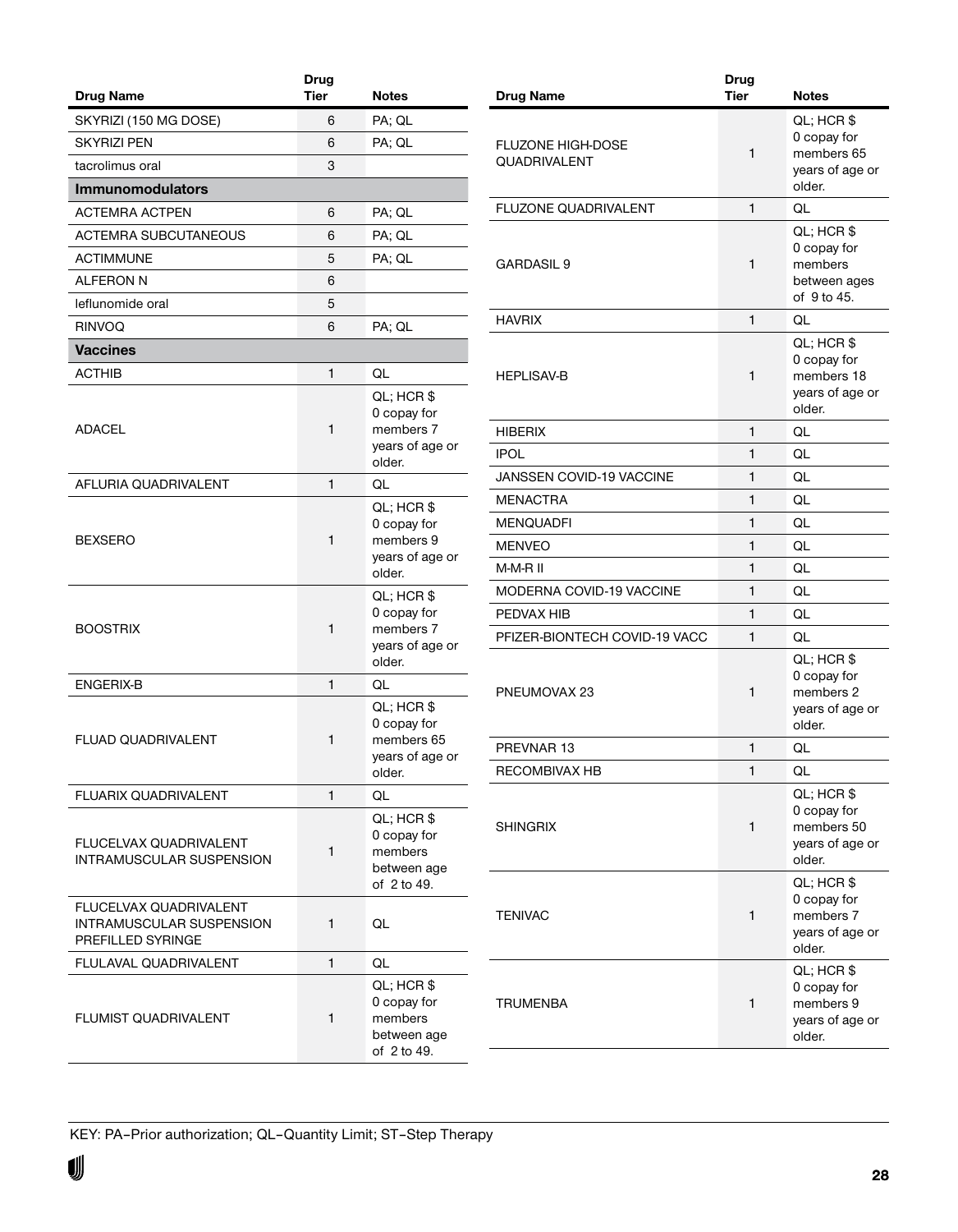<span id="page-28-0"></span>

|                                                      | <b>Drug</b><br>Tier | <b>Notes</b>                                                         |
|------------------------------------------------------|---------------------|----------------------------------------------------------------------|
| <b>Drug Name</b>                                     |                     |                                                                      |
| <b>TWINRIX</b>                                       | 1                   | QL; HCR \$<br>0 copay for<br>members 18<br>years of age or<br>older. |
| <b>VAQTA</b>                                         | 1                   | QL                                                                   |
| VARIVAX                                              | 1                   | QL                                                                   |
| Inflammatory bowel disease agents                    |                     |                                                                      |
| <b>Aminosalicylates</b>                              |                     |                                                                      |
| balsalazide disodium                                 | 4                   |                                                                      |
| mesalamine er oral capsule 0.375<br>gm               | 4                   | QL                                                                   |
| mesalamine rectal suppository                        | 5                   | QL                                                                   |
| <b>Glucocorticoids</b>                               |                     |                                                                      |
| ANALPRAM-HC EXTERNAL LOTION                          | 5                   |                                                                      |
| anucort-hc                                           | 3                   |                                                                      |
| budesonide oral                                      | 5                   |                                                                      |
| <b>CORTIFOAM</b>                                     | 4                   |                                                                      |
| <b>HEMMOREX-HC RECTAL</b><br>SUPPOSITORY 25 MG       | 3                   |                                                                      |
| hydrocortisone (perianal) external<br>cream $2.5\%$  | 3                   |                                                                      |
| hydrocortisone ace-pramoxine<br>external cream 1-1 % | 4                   |                                                                      |
| hydrocortisone acetate rectal                        | 3                   |                                                                      |
| hydrocortisone rectal                                | 4                   |                                                                      |
| hydrocort-pramoxine (perianal)                       | 4                   |                                                                      |
| PROCTOFOAM HC                                        | 4                   |                                                                      |
| procto-med hc                                        | 3                   |                                                                      |
| proctozone-hc                                        | 3                   |                                                                      |
| <b>UCERIS RECTAL</b>                                 | Δ                   |                                                                      |
| <b>Sulfonamides</b>                                  |                     |                                                                      |
| AZULFIDINE EN-TABS                                   | 5                   |                                                                      |
| sulfasalazine oral tablet                            | $\overline{c}$      |                                                                      |
| sulfasalazine oral tablet delayed<br>release         | 3                   |                                                                      |
| Metabolic bone disease agents                        |                     |                                                                      |
| alendronate sodium oral solution                     | 4                   |                                                                      |
| alendronate sodium oral tablet                       | 2                   | QL                                                                   |
| calcitonin (salmon) injection                        | 5                   |                                                                      |
| calcitonin (salmon) nasal                            | 3                   | QL                                                                   |
| calcitriol oral capsule                              | 2                   |                                                                      |
| <b>MIACALCIN INJECTION</b>                           | 5                   |                                                                      |
| NATPARA                                              | 6                   | PA; QL                                                               |
| paricalcitol oral capsule 4 mcg                      | 4                   |                                                                      |
| Miscellaneous therapeutic agents                     |                     |                                                                      |

| Drug Name                                   | <b>Drug</b><br><b>Tier</b> | Notes |
|---------------------------------------------|----------------------------|-------|
| ALCOHOL PREP PADS PAD                       | 4                          |       |
| ALCOHOL PREP PADS PAD 70 %                  | 4                          |       |
| <b>ARTISS</b>                               | 5                          |       |
| <b>ASTRINGYN</b>                            | 5                          |       |
| <b>BENZOIN</b>                              | 5                          |       |
| CAYA                                        | 1                          |       |
| ENFAMIL GENTLEASE ORAL<br><b>POWDER</b>     | 5                          |       |
| ENFAMIL INFANT ORAL POWDER                  | 5                          |       |
| ENFAMIL NEUROPRO INFANT<br>ORAL POWDER      | 5                          |       |
| ENFAMIL NEUROPRO SENSITIVE                  | 5                          |       |
| ENFAMIL NUTRAMIGEN LIPIL<br>ORAL POWDER     | 5                          |       |
| <b>ENU PRO3 PLUS</b>                        | 5                          |       |
| <b>EQUACARE JR</b>                          | 5                          |       |
| ergoloid mesylates oral                     | 5                          |       |
| <b>ESSENTIAL CARE JR</b>                    | 5                          |       |
| <b>INSULIN PEN NEEDLES</b>                  | 4                          |       |
| <b>INSULIN SYRINGES</b>                     | 4                          |       |
| methergine                                  | 5                          | QL    |
| methylergonovine maleate oral               | 5                          | QL    |
| monsels ferric subsulfate                   | 2                          |       |
| NOVOFINE AUTOCOVER PEN<br>NEEDLE 30G X 8 MM | 4                          |       |
| NOVOFINE PEN NEEDLE 32G X 6<br>ΜМ           | 4                          |       |
| NOVOFINE PLUS PEN NEEDLE 32G<br>X 4 MM      | 4                          |       |
| NOVOTWIST PEN NEEDLE 32G X<br>5 MM          | 4                          |       |
| PARAGARD INTRAUTERINE<br>COPPER             | 1                          |       |
| PURAMINO DHA/ARA                            | 5                          |       |
| SSKI                                        | 5                          |       |
| TISSEEL EXTERNAL KIT                        | 5                          |       |
| TYROS 2                                     | 5                          |       |
| WIDE-SEAL DIAPHRAGM 60                      | 1                          |       |
| WIDE-SEAL DIAPHRAGM 65                      | 1                          |       |
| WIDE-SEAL DIAPHRAGM 70                      | 1                          |       |
| WIDE-SEAL DIAPHRAGM 75                      | 1                          |       |
| WIDE-SEAL DIAPHRAGM 80                      | 1                          |       |
| WIDE-SEAL DIAPHRAGM 85                      | 1                          |       |
| WIDE-SEAL DIAPHRAGM 90                      | 1                          |       |
| WIDE-SEAL DIAPHRAGM 95                      | 1                          |       |
| <b>Ophthalmic agents</b>                    |                            |       |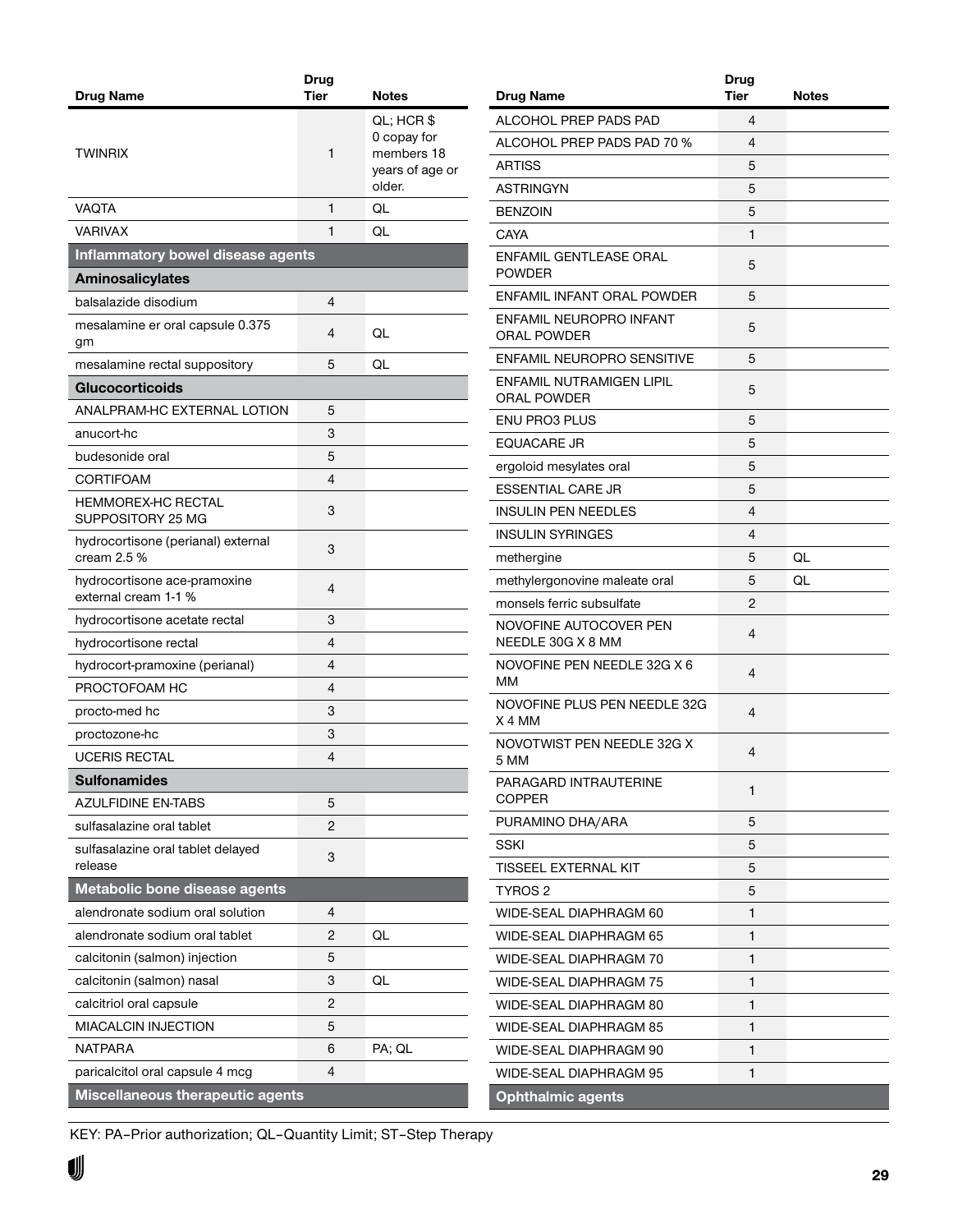<span id="page-29-0"></span>

| <b>Drug Name</b>                                                       | Drug<br><b>Tier</b> | <b>Notes</b> |
|------------------------------------------------------------------------|---------------------|--------------|
|                                                                        |                     |              |
| Aminoglycosides                                                        |                     |              |
| gentak                                                                 | 2                   |              |
| gentamicin sulfate ophthalmic                                          | 2                   |              |
| neomycin-polymyxin-gramicidin                                          | 3                   |              |
| tobramycin ophthalmic                                                  | 2                   |              |
| tobramycin-dexamethasone                                               | 4                   |              |
| Antibacterials, other                                                  |                     |              |
| ak-poly-bac                                                            | 2                   |              |
| bacitracin ophthalmic                                                  | 4                   |              |
| bacitracin-polymyxin b ophthalmic                                      | 2                   |              |
| bacitra-neomycin-polymyxin-hc                                          | 4                   |              |
| BETADINE OPHTHALMIC PREP                                               | 5                   |              |
| neomycin-bacitracin zn-polymyx                                         | 3                   |              |
| neomycin-polymyxin-dexameth<br>ophthalmic ointment                     | 2                   |              |
| neomycin-polymyxin-dexameth<br>ophthalmic suspension 3.5-10000-<br>0.1 | 2                   |              |
| neomycin-polymyxin-hc ophthalmic                                       | 4                   |              |
| neo-polycin                                                            | 3                   |              |
| neo-polycin hc                                                         | 4                   |              |
| polycin                                                                | 2                   |              |
| polymyxin b-trimethoprim                                               | 2                   |              |
| POVIDONE-IODINE OPHTHALMIC                                             | 5                   |              |
| <b>Antiherpetic agents</b>                                             |                     |              |
| trifluridine                                                           | 4                   |              |
| <b>Macrolides</b>                                                      |                     |              |
| erythromycin ophthalmic                                                | 2                   |              |
| Ophthalmic agents, other                                               |                     |              |
| AKTEN                                                                  | 5                   |              |
| <b>ALTACAINE</b>                                                       | 3                   |              |
| atropine sulfate ophthalmic ointment                                   | 3                   |              |
| atropine sulfate ophthalmic solution<br>1%                             | 3                   |              |
| <b>BLEPHAMIDE</b>                                                      | 5                   |              |
| BLEPHAMIDE S.O.P.                                                      | 4                   |              |
| cyclopentolate hcl ophthalmic                                          | 2                   |              |
| homatropaire                                                           | 2                   |              |
| <b>ISOPTO ATROPINE</b>                                                 | 5                   |              |
| <b>MITOSOL</b>                                                         | 5                   |              |
| PRED-G                                                                 | 5                   |              |
| PRED-G S.O.P.                                                          | 5                   |              |
|                                                                        | 3                   |              |
| proparacaine hcl ophthalmic                                            |                     |              |

|                                                    | Drug           |       |
|----------------------------------------------------|----------------|-------|
| Drug Name                                          | <b>Tier</b>    | Notes |
| sulfacetamide-prednisolone<br>ophthalmic solution  | 2              |       |
| tetracaine hcl ophthalmic                          | 3              |       |
| <b>ZYLET</b>                                       | 5              |       |
| Ophthalmic anti-allergy agents                     |                |       |
| altafrin                                           | 2              |       |
| azelastine hcl ophthalmic                          | 2              |       |
| cromolyn sodium ophthalmic                         | 2              |       |
| <b>CYCLOMYDRIL</b>                                 | 5              |       |
| phenylephrine hcl ophthalmic                       | 2              |       |
| Ophthalmic antiglaucoma agents                     |                |       |
| betaxolol hcl ophthalmic                           | 3              |       |
| brimonidine tartrate ophthalmic                    | 4              | QL    |
| carteolol hcl                                      | 2              |       |
| <b>COMBIGAN</b>                                    | 4              | QL    |
| dorzolamide hcl ophthalmic                         | 2              |       |
| dorzolamide hcl-timolol mal                        | 3              | QL    |
| levobunolol hcl                                    | 2              |       |
| pilocarpine hcl ophthalmic                         | 2              |       |
| <b>SIMBRINZA</b>                                   | 5              | QL    |
| timolol maleate ocudose                            | 4              |       |
| timolol maleate ophthalmic gel<br>forming solution | 4              |       |
| timolol maleate ophthalmic solution                | 2              |       |
| timolol maleate pf                                 | 4              |       |
| TIMOPTIC OCUDOSE OPHTHALMIC<br>SOLUTION 0.25 %     | 4              |       |
| <b>Ophthalmic anti-inflammatories</b>              |                |       |
| diclofenac sodium ophthalmic                       | 2              |       |
| fluorometholone                                    | 3              |       |
| flurbiprofen sodium                                | 2              |       |
| ketorolac tromethamine ophthalmic                  | 3              |       |
| LOTEMAX OPHTHALMIC<br><b>OINTMENT</b>              | 5              |       |
| <b>LOTEMAX SM</b>                                  | 5              | QL    |
| loteprednol etabonate ophthalmic<br>suspension     | 5              | QL    |
| Ophthalmic prostaglandin and prostamide analogs    |                |       |
| latanoprost ophthalmic                             | 2              |       |
| <b>Quinolones</b>                                  |                |       |
| ciprofloxacin hcl ophthalmic                       | $\overline{2}$ |       |
| levofloxacin ophthalmic                            | 3              |       |
| moxifloxacin hcl (2x day)                          | 3              |       |
| moxifloxacin hcl ophthalmic solution               | 3              |       |
|                                                    |                |       |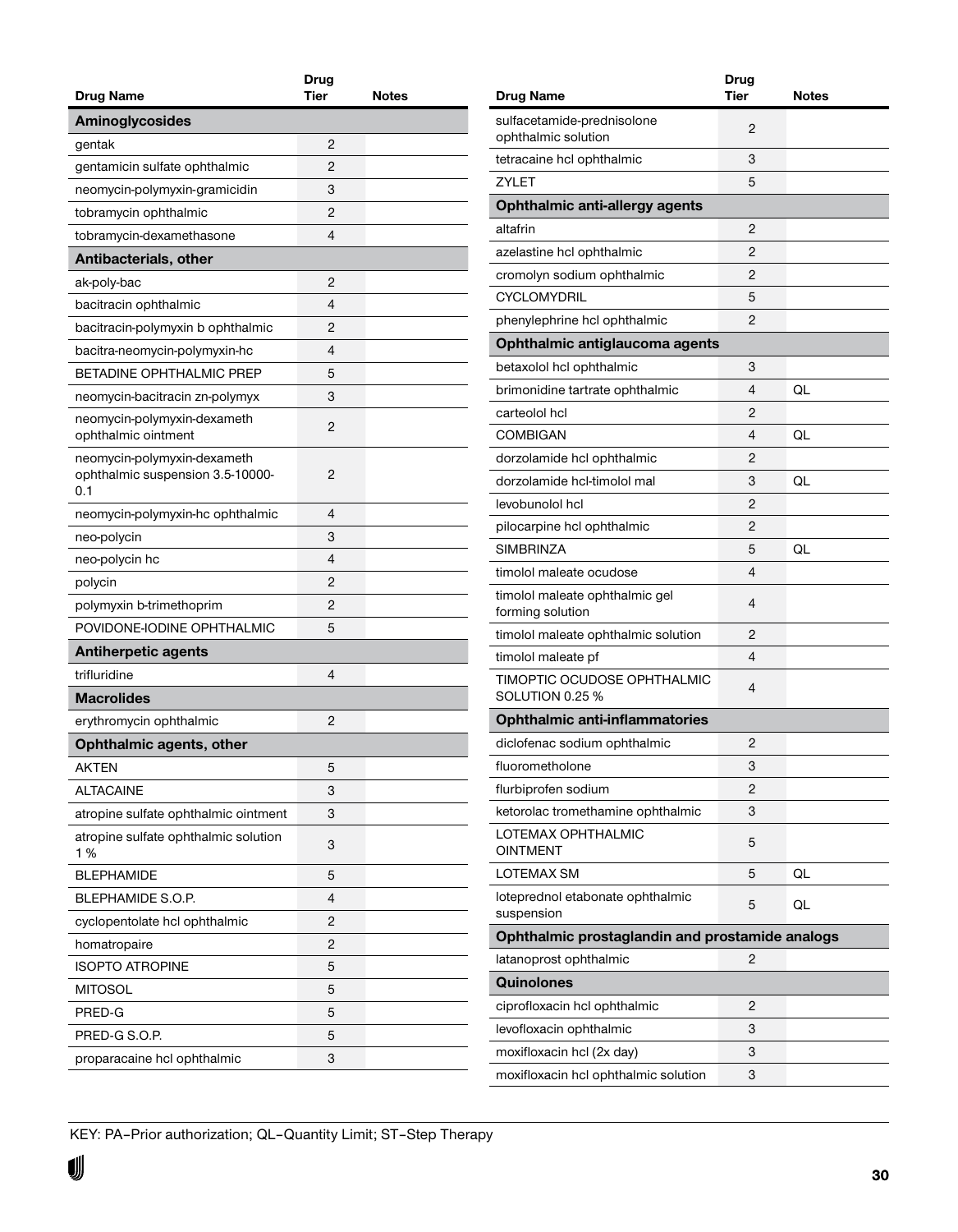<span id="page-30-0"></span>

| ofloxacin ophthalmic<br>2<br><b>Sulfonamides</b><br>sulfacetamide sodium ophthalmic<br>3<br>ointment<br>sulfacetamide sodium ophthalmic<br>2<br>solution<br><b>Otic agents</b><br>acetic acid otic<br>2<br>4<br>ciprofloxacin hcl otic<br>3<br>cortic-nd<br>CORTISPORIN-TC<br>5<br>4<br>flac<br>4<br>fluocinolone acetonide otic<br>4<br>hydrocortisone-acetic acid<br>3<br>neomycin-polymyxin-hc otic<br>3<br>ofloxacin otic<br><b>Respiratory tract/pulmonary agents</b><br><b>Antihistamines</b><br>azelastine hcl nasal solution 0.1 %,<br>3<br>QL<br>137 mcg/spray<br>clemastine fumarate oral tablet 2.68<br>3<br>mg<br>2<br>cyproheptadine hcl oral<br>levocetirizine dihydrochloride oral<br>2<br>QL<br>tablet<br>promethazine hcl oral<br>2<br>4<br>QL<br>promethazine hcl rectal<br>promethazine vc<br>3<br>3<br>promethazine-phenylephrine<br>4<br>promethegan<br>QL<br>Anti-inflammatories, inhaled corticosteroids<br><b>ARNUITY ELLIPTA</b><br>4<br>QL<br>4<br><b>BEVESPI AEROSPHERE</b><br>QL<br><b>BREO ELLIPTA</b><br>5<br>QL<br>4<br>budesonide inhalation<br>QL<br>BUDESONIDE-FORMOTEROL<br>5<br>QL<br><b>FUMARATE</b><br>4<br>QL<br><b>FLOVENT DISKUS</b><br><b>FLOVENT HFA</b><br>4<br>QL<br>flunisolide nasal<br>3<br>$\overline{c}$<br>QL<br>fluticasone propionate nasal<br>fluticasone-salmeterol inhalation<br>aerosol powder breath activated 100-<br>4<br>QL<br>50 mcg/dose, 250-50 mcg/dose,<br>500-50 mcg/dose |                  | Drug        |       |
|----------------------------------------------------------------------------------------------------------------------------------------------------------------------------------------------------------------------------------------------------------------------------------------------------------------------------------------------------------------------------------------------------------------------------------------------------------------------------------------------------------------------------------------------------------------------------------------------------------------------------------------------------------------------------------------------------------------------------------------------------------------------------------------------------------------------------------------------------------------------------------------------------------------------------------------------------------------------------------------------------------------------------------------------------------------------------------------------------------------------------------------------------------------------------------------------------------------------------------------------------------------------------------------------------------------------------------------------------------------------------------------------------------------------------------------------|------------------|-------------|-------|
|                                                                                                                                                                                                                                                                                                                                                                                                                                                                                                                                                                                                                                                                                                                                                                                                                                                                                                                                                                                                                                                                                                                                                                                                                                                                                                                                                                                                                                              | <b>Drug Name</b> | <b>Tier</b> | Notes |
|                                                                                                                                                                                                                                                                                                                                                                                                                                                                                                                                                                                                                                                                                                                                                                                                                                                                                                                                                                                                                                                                                                                                                                                                                                                                                                                                                                                                                                              |                  |             |       |
|                                                                                                                                                                                                                                                                                                                                                                                                                                                                                                                                                                                                                                                                                                                                                                                                                                                                                                                                                                                                                                                                                                                                                                                                                                                                                                                                                                                                                                              |                  |             |       |
|                                                                                                                                                                                                                                                                                                                                                                                                                                                                                                                                                                                                                                                                                                                                                                                                                                                                                                                                                                                                                                                                                                                                                                                                                                                                                                                                                                                                                                              |                  |             |       |
|                                                                                                                                                                                                                                                                                                                                                                                                                                                                                                                                                                                                                                                                                                                                                                                                                                                                                                                                                                                                                                                                                                                                                                                                                                                                                                                                                                                                                                              |                  |             |       |
|                                                                                                                                                                                                                                                                                                                                                                                                                                                                                                                                                                                                                                                                                                                                                                                                                                                                                                                                                                                                                                                                                                                                                                                                                                                                                                                                                                                                                                              |                  |             |       |
|                                                                                                                                                                                                                                                                                                                                                                                                                                                                                                                                                                                                                                                                                                                                                                                                                                                                                                                                                                                                                                                                                                                                                                                                                                                                                                                                                                                                                                              |                  |             |       |
|                                                                                                                                                                                                                                                                                                                                                                                                                                                                                                                                                                                                                                                                                                                                                                                                                                                                                                                                                                                                                                                                                                                                                                                                                                                                                                                                                                                                                                              |                  |             |       |
|                                                                                                                                                                                                                                                                                                                                                                                                                                                                                                                                                                                                                                                                                                                                                                                                                                                                                                                                                                                                                                                                                                                                                                                                                                                                                                                                                                                                                                              |                  |             |       |
|                                                                                                                                                                                                                                                                                                                                                                                                                                                                                                                                                                                                                                                                                                                                                                                                                                                                                                                                                                                                                                                                                                                                                                                                                                                                                                                                                                                                                                              |                  |             |       |
|                                                                                                                                                                                                                                                                                                                                                                                                                                                                                                                                                                                                                                                                                                                                                                                                                                                                                                                                                                                                                                                                                                                                                                                                                                                                                                                                                                                                                                              |                  |             |       |
|                                                                                                                                                                                                                                                                                                                                                                                                                                                                                                                                                                                                                                                                                                                                                                                                                                                                                                                                                                                                                                                                                                                                                                                                                                                                                                                                                                                                                                              |                  |             |       |
|                                                                                                                                                                                                                                                                                                                                                                                                                                                                                                                                                                                                                                                                                                                                                                                                                                                                                                                                                                                                                                                                                                                                                                                                                                                                                                                                                                                                                                              |                  |             |       |
|                                                                                                                                                                                                                                                                                                                                                                                                                                                                                                                                                                                                                                                                                                                                                                                                                                                                                                                                                                                                                                                                                                                                                                                                                                                                                                                                                                                                                                              |                  |             |       |
|                                                                                                                                                                                                                                                                                                                                                                                                                                                                                                                                                                                                                                                                                                                                                                                                                                                                                                                                                                                                                                                                                                                                                                                                                                                                                                                                                                                                                                              |                  |             |       |
|                                                                                                                                                                                                                                                                                                                                                                                                                                                                                                                                                                                                                                                                                                                                                                                                                                                                                                                                                                                                                                                                                                                                                                                                                                                                                                                                                                                                                                              |                  |             |       |
|                                                                                                                                                                                                                                                                                                                                                                                                                                                                                                                                                                                                                                                                                                                                                                                                                                                                                                                                                                                                                                                                                                                                                                                                                                                                                                                                                                                                                                              |                  |             |       |
|                                                                                                                                                                                                                                                                                                                                                                                                                                                                                                                                                                                                                                                                                                                                                                                                                                                                                                                                                                                                                                                                                                                                                                                                                                                                                                                                                                                                                                              |                  |             |       |
|                                                                                                                                                                                                                                                                                                                                                                                                                                                                                                                                                                                                                                                                                                                                                                                                                                                                                                                                                                                                                                                                                                                                                                                                                                                                                                                                                                                                                                              |                  |             |       |
|                                                                                                                                                                                                                                                                                                                                                                                                                                                                                                                                                                                                                                                                                                                                                                                                                                                                                                                                                                                                                                                                                                                                                                                                                                                                                                                                                                                                                                              |                  |             |       |
|                                                                                                                                                                                                                                                                                                                                                                                                                                                                                                                                                                                                                                                                                                                                                                                                                                                                                                                                                                                                                                                                                                                                                                                                                                                                                                                                                                                                                                              |                  |             |       |
|                                                                                                                                                                                                                                                                                                                                                                                                                                                                                                                                                                                                                                                                                                                                                                                                                                                                                                                                                                                                                                                                                                                                                                                                                                                                                                                                                                                                                                              |                  |             |       |
|                                                                                                                                                                                                                                                                                                                                                                                                                                                                                                                                                                                                                                                                                                                                                                                                                                                                                                                                                                                                                                                                                                                                                                                                                                                                                                                                                                                                                                              |                  |             |       |
|                                                                                                                                                                                                                                                                                                                                                                                                                                                                                                                                                                                                                                                                                                                                                                                                                                                                                                                                                                                                                                                                                                                                                                                                                                                                                                                                                                                                                                              |                  |             |       |
|                                                                                                                                                                                                                                                                                                                                                                                                                                                                                                                                                                                                                                                                                                                                                                                                                                                                                                                                                                                                                                                                                                                                                                                                                                                                                                                                                                                                                                              |                  |             |       |
|                                                                                                                                                                                                                                                                                                                                                                                                                                                                                                                                                                                                                                                                                                                                                                                                                                                                                                                                                                                                                                                                                                                                                                                                                                                                                                                                                                                                                                              |                  |             |       |
|                                                                                                                                                                                                                                                                                                                                                                                                                                                                                                                                                                                                                                                                                                                                                                                                                                                                                                                                                                                                                                                                                                                                                                                                                                                                                                                                                                                                                                              |                  |             |       |
|                                                                                                                                                                                                                                                                                                                                                                                                                                                                                                                                                                                                                                                                                                                                                                                                                                                                                                                                                                                                                                                                                                                                                                                                                                                                                                                                                                                                                                              |                  |             |       |
|                                                                                                                                                                                                                                                                                                                                                                                                                                                                                                                                                                                                                                                                                                                                                                                                                                                                                                                                                                                                                                                                                                                                                                                                                                                                                                                                                                                                                                              |                  |             |       |
|                                                                                                                                                                                                                                                                                                                                                                                                                                                                                                                                                                                                                                                                                                                                                                                                                                                                                                                                                                                                                                                                                                                                                                                                                                                                                                                                                                                                                                              |                  |             |       |
|                                                                                                                                                                                                                                                                                                                                                                                                                                                                                                                                                                                                                                                                                                                                                                                                                                                                                                                                                                                                                                                                                                                                                                                                                                                                                                                                                                                                                                              |                  |             |       |
|                                                                                                                                                                                                                                                                                                                                                                                                                                                                                                                                                                                                                                                                                                                                                                                                                                                                                                                                                                                                                                                                                                                                                                                                                                                                                                                                                                                                                                              |                  |             |       |
|                                                                                                                                                                                                                                                                                                                                                                                                                                                                                                                                                                                                                                                                                                                                                                                                                                                                                                                                                                                                                                                                                                                                                                                                                                                                                                                                                                                                                                              |                  |             |       |
|                                                                                                                                                                                                                                                                                                                                                                                                                                                                                                                                                                                                                                                                                                                                                                                                                                                                                                                                                                                                                                                                                                                                                                                                                                                                                                                                                                                                                                              |                  |             |       |
|                                                                                                                                                                                                                                                                                                                                                                                                                                                                                                                                                                                                                                                                                                                                                                                                                                                                                                                                                                                                                                                                                                                                                                                                                                                                                                                                                                                                                                              |                  |             |       |
|                                                                                                                                                                                                                                                                                                                                                                                                                                                                                                                                                                                                                                                                                                                                                                                                                                                                                                                                                                                                                                                                                                                                                                                                                                                                                                                                                                                                                                              |                  |             |       |
|                                                                                                                                                                                                                                                                                                                                                                                                                                                                                                                                                                                                                                                                                                                                                                                                                                                                                                                                                                                                                                                                                                                                                                                                                                                                                                                                                                                                                                              |                  |             |       |

|                                                                                                                                      | Drug |        |
|--------------------------------------------------------------------------------------------------------------------------------------|------|--------|
| Drug Name                                                                                                                            | Tier | Notes  |
| FLUTICASONE-SALMETEROL<br>INHALATION AEROSOL POWDER<br>BREATH ACTIVATED 113-14 MCG/<br>ACT, 232-14 MCG/ACT, 55-14 MCG/<br><b>ACT</b> | 4    | QL     |
| PULMICORT FLEXHALER                                                                                                                  | 4    | QL     |
| SYMBICORT                                                                                                                            | 5    | QL     |
| wixela inhub                                                                                                                         | 4    | QL     |
| <b>Antileukotrienes</b>                                                                                                              |      |        |
| montelukast sodium oral packet                                                                                                       | 3    | QL     |
| montelukast sodium oral tablet                                                                                                       | 2    | QL     |
| montelukast sodium oral tablet<br>chewable                                                                                           | 2    | QL     |
| Bronchodilators, anticholinergic                                                                                                     |      |        |
| ATROVENT HFA                                                                                                                         | 5    | QL     |
| ipratropium bromide inhalation                                                                                                       | 2    |        |
| ipratropium bromide nasal                                                                                                            | 3    |        |
| SPIRIVA HANDIHALER                                                                                                                   | 4    | IQ.    |
| SPIRIVA RESPIMAT                                                                                                                     | 4    | QL     |
| <b>Bronchodilators, sympathomimetic</b>                                                                                              |      |        |
| albuterol sulfate hfa aerosol solution<br>108 (90 base) mcg/act inhalation                                                           | 4    | QL     |
| ALBUTEROL SULFATE HFA<br>AEROSOL SOLUTION 108 (90<br>BASE) MCG/ACT INHALATION                                                        | 4    | QL     |
| albuterol sulfate inhalation                                                                                                         | 2    |        |
| albuterol sulfate oral                                                                                                               | 4    |        |
| epinephrine injection solution<br>auto-injector 0.15 mg/0.3ml, 0.3<br>mg/0.3ml                                                       | 5    | QL     |
| STRIVERDI RESPIMAT                                                                                                                   | 4    | QL     |
| SYMJEPI INJECTION SOLUTION<br>PREFILLED SYRINGE 0.15<br>MG/0.3ML                                                                     | 4    | QL     |
| terbutaline sulfate oral                                                                                                             | 5    |        |
| <b>VENTOLIN HFA</b>                                                                                                                  | 4    | QL     |
| <b>Cystic fibrosis agents</b>                                                                                                        |      |        |
| <b>ORKAMBI ORAL PACKET</b>                                                                                                           | 5    | PA; QL |
| ORKAMBI ORAL TABLET                                                                                                                  | 6    | PA; QL |
| PULMOZYME                                                                                                                            | 6    | PA; QL |
| tobramycin nebulization solution 300<br>mg/5ml inhalation                                                                            | 5    | PA; QL |
| <b>Mast cell stabilizers</b>                                                                                                         |      |        |
| cromolyn sodium inhalation                                                                                                           | 4    |        |
| Phosphodiesterase inhibitors, airways disease                                                                                        |      |        |
| theophylline                                                                                                                         | 4    |        |
| theophylline er                                                                                                                      | 3    |        |

U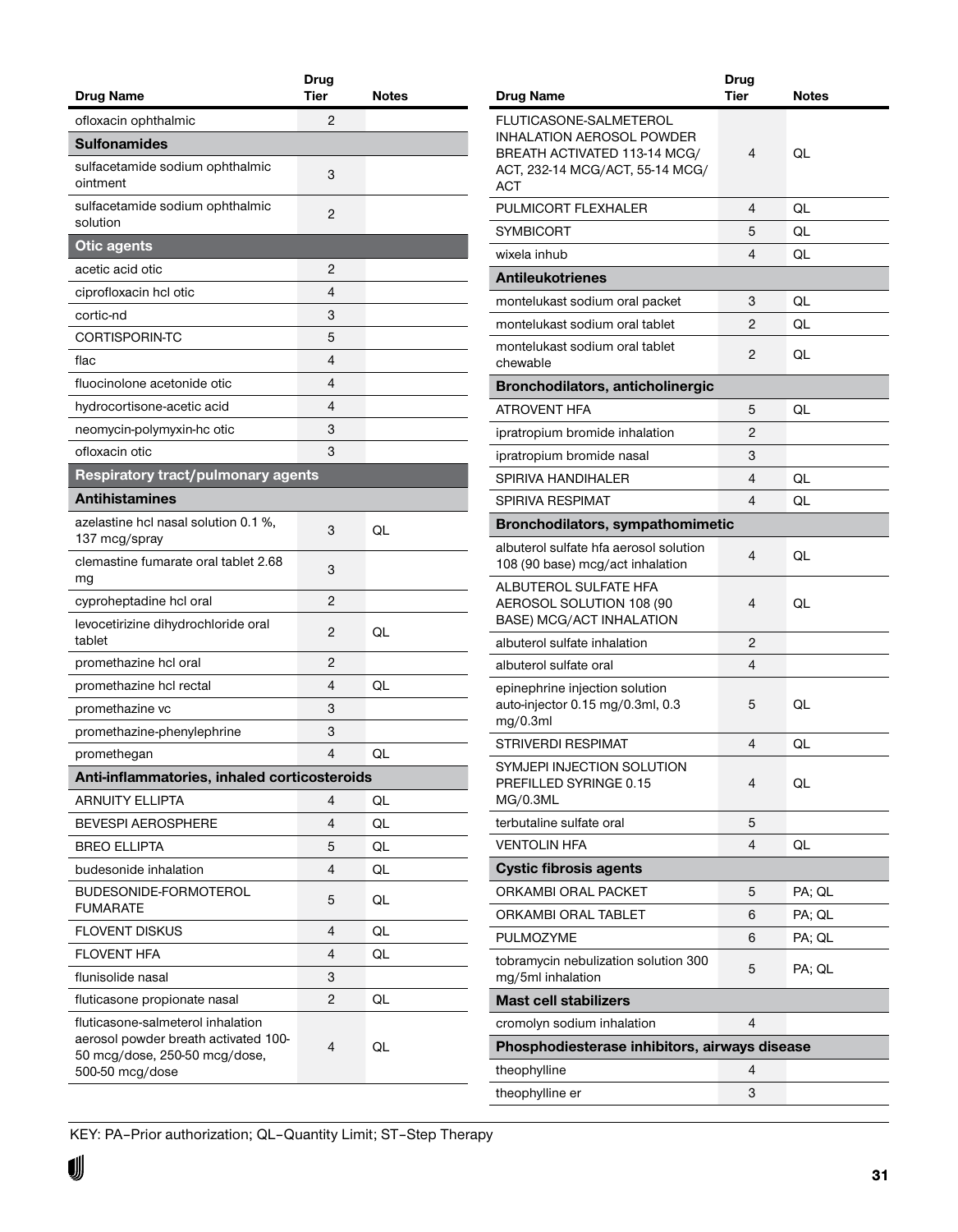<span id="page-31-0"></span>

| <b>Drug Name</b>                                    | Drug<br><b>Tier</b> | Notes  |
|-----------------------------------------------------|---------------------|--------|
| <b>Pulmonary antihypertensives</b>                  |                     |        |
| ambrisentan                                         | 6                   | PA; QL |
| bosentan                                            | 6                   | PA; QL |
| ORENITRAM                                           | 5                   | PA; QL |
| sildenafil citrate oral suspension<br>reconstituted | 4                   | PA; QL |
| sildenafil citrate oral tablet 20 mg                | 4                   | PA; QL |
| TRACLEER 32 MG                                      | 6                   | PA: QL |
|                                                     |                     |        |
| <b>TYVASO</b>                                       | 6                   | PA; QL |
| <b>TYVASO REFILL</b>                                | 6                   | PA; QL |
| <b>TYVASO STARTER</b>                               | 6                   | PA; QL |
| <b>VENTAVIS</b>                                     | 6                   | PA; QL |
| <b>Pulmonary fibrosis agents</b>                    |                     |        |
| <b>ESBRIET</b>                                      | 5                   | PA: QL |
| Respiratory tract agents, other                     |                     |        |
| acetylcysteine inhalation                           | 3                   |        |
| <b>ADRENALIN NASAL</b>                              | 4                   |        |
| benzonatate oral capsule 100 mg,<br>200 mg          | 2                   |        |
| <b>GILPHEX TR</b>                                   | 5                   |        |
| guaiatussin ac                                      | 2                   | QL     |
| guaifenesin ac                                      | 2                   | QL     |
| hydrocodone-homatropine                             | 2                   | PA; QL |
| hydromet                                            | 2                   | PA; QL |
| <b>HYPERSAL</b>                                     | 4                   |        |
| maxi-tuss ac                                        | 2                   | QL     |
| promethazine vc/codeine                             | 3                   | PA; QL |
| promethazine-codeine                                | 3                   | PA; QL |
| promethazine-dm                                     | 2                   |        |
| promethazine-phenyleph-codeine                      | 3                   | PA; QL |
| pseudoephedrine-bromphen-dm                         | 2                   |        |
| sodium chloride inhalation                          | 3                   |        |
| virtussin ac w/alc                                  | 2                   | QL     |
| <b>Skeletal muscle relaxants</b>                    |                     |        |
| baclofen oral                                       | 2                   |        |
| cyclobenzaprine hcl oral                            | 2                   |        |
| metaxalone oral tablet 400 mg                       | 4                   |        |
| methocarbamol oral                                  | 2                   |        |
| tizanidine hcl oral capsule                         | 4                   |        |
| tizanidine hcl oral tablet                          | 2                   |        |
| <b>Sleep disorder agents</b>                        |                     |        |
| <b>GABA receptor modulators</b>                     |                     |        |
| flurazepam hcl                                      | 2                   | QL     |
| temazepam                                           | 2                   | QL     |

| <b>Drug Name</b>        | Drug<br><b>Tier</b> | <b>Notes</b> |
|-------------------------|---------------------|--------------|
| zolpidem tartrate oral  | 2                   | ΩL           |
| Sleep disorders, other  |                     |              |
| armodafinil             | 3                   | PA: QL       |
| doxepin hcl oral tablet |                     | UC.)         |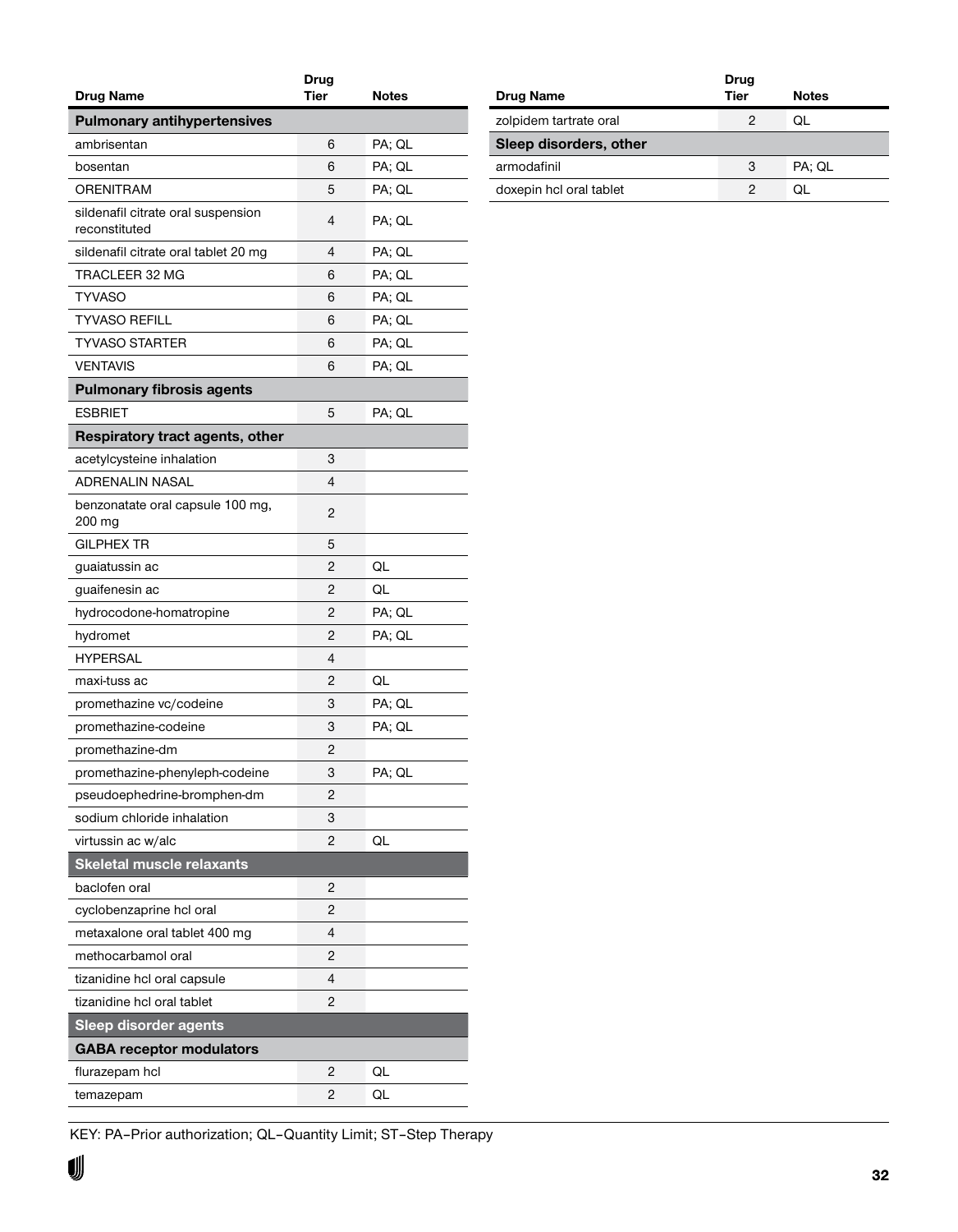### **Index**

| abacavir sulfate oral solution 15      |  |
|----------------------------------------|--|
| abacavir sulfate oral tablet 15        |  |
| abacavir sulfate-lamivudine. 15        |  |
| abacavir-lamivudine-zidovudine 15      |  |
| abiraterone acetate 13                 |  |
| acamprosate calcium 9                  |  |
| acarbose oral 16                       |  |
| ACCU-CHEK AVIVA DEVICE. 16             |  |
| ACCU-CHEK AVIVA PLUS TEST STRIPS .16   |  |
| ACCU-CHEK COMPACT PLUS                 |  |
| CONTROL16                              |  |
| ACCU-CHEK FASTCLIX LANCET KIT16        |  |
| ACCU-CHEK GUIDE CONTROL16              |  |
| ACCU-CHEK GUIDE TEST STRIPS16          |  |
| ACCU-CHEK SMARTVIEW CONTROL16          |  |
| ACCU-CHEK SMARTVIEW TEST STRIPS 16     |  |
| ACCU-CHEK SOFTCLIX LANCET              |  |
|                                        |  |
| accutane19                             |  |
| acetaminophen-codeine #2 8             |  |
| acetaminophen-codeine #3 8             |  |
| acetaminophen-codeine #4 8             |  |
| acetaminophen-codeine8                 |  |
| acetazolamide er 18                    |  |
|                                        |  |
| acetic acid otic 31                    |  |
| acetylcysteine inhalation 32           |  |
| ACTEMRA ACTPEN 28                      |  |
| ACTEMRA SUBCUTANEOUS 28                |  |
|                                        |  |
| ACTIMMUNE  28                          |  |
| acyclovir oral capsule 14              |  |
| acyclovir oral suspension 14           |  |
| acyclovir oral tablet 14               |  |
| ADACEL 28                              |  |
|                                        |  |
|                                        |  |
| ADRENALIN NASAL  32                    |  |
| adult aspirin regimen8                 |  |
| afirmelle24                            |  |
| AFLURIA QUADRIVALENT 28                |  |
| AFTERPILL 26                           |  |
| AIMOVIG SUBCUTANEOUS                   |  |
| SOLUTION AUTO-INJECTOR 140 MG/         |  |
| ML, 70 MG/ML12                         |  |
|                                        |  |
|                                        |  |
|                                        |  |
| ala-cort external cream 2.5 % 23       |  |
| albendazole oral13                     |  |
| albuterol sulfate hfa aerosol solution |  |
| 108 (90 base) mcg/act inhalation31     |  |
| ALBUTEROL SULFATE HFA AEROSOL          |  |
| SOLUTION 108 (90 BASE) MCG/ACT         |  |
|                                        |  |
| albuterol sulfate inhalation 31        |  |
| albuterol sulfate oral 31              |  |
| alclometasone dipropionate 23          |  |
| ALCOHOL PREP PADS PAD 70 % 29          |  |
| ALCOHOL PREP PADS PAD 29               |  |
| alendronate sodium oral solution 29    |  |
| alendronate sodium oral tablet 29      |  |
|                                        |  |
|                                        |  |

| alprazolam oral tablet 15                                                          |
|------------------------------------------------------------------------------------|
| ALTACAINE 30                                                                       |
|                                                                                    |
|                                                                                    |
|                                                                                    |
|                                                                                    |
|                                                                                    |
|                                                                                    |
| amantadine hcl oral 14                                                             |
|                                                                                    |
|                                                                                    |
| amiloride-hydrochlorothiazide 18                                                   |
| aminocaproic acid oral 17                                                          |
| amiodarone hcl oral17                                                              |
| amitriptyline hcl oral. 11                                                         |
| amlodipine besylate oral 18                                                        |
| amlodipine besylate-benazepril hcl18                                               |
| amlodipine besylate-valsartan 18                                                   |
| ammonium lactate external cream19                                                  |
|                                                                                    |
| amoxicillin-potassium clavulanate oral                                             |
| suspension reconstituted 200-28.5                                                  |
| mg/5ml, 250-62.5 mg/5ml, 400-57                                                    |
| mg/5ml, 600-42.9 mg/5ml 10                                                         |
| amoxicillin-potassium clavulanate oral                                             |
| tablet 250-125 mg, 500-125 mg, 875-                                                |
|                                                                                    |
| amoxicillin-potassium clavulanate oral                                             |
| tablet chewable 200-28.5 mg, 400-57 mg 10                                          |
|                                                                                    |
| amphetamine-dextroamphetamine er19                                                 |
| amphetamine-dextroamphetamine 19                                                   |
|                                                                                    |
| anagrelide hcl17                                                                   |
| ANALPRAM-HC EXTERNAL LOTION 29                                                     |
| $anastroz$ ole oral $\ldots\ldots\ldots\ldots\ldots\ldots\ldots\ldots\ldots\ldots$ |
|                                                                                    |
|                                                                                    |
|                                                                                    |
|                                                                                    |
|                                                                                    |
|                                                                                    |
|                                                                                    |
| aripiprazole oral tablet14                                                         |
|                                                                                    |
| ARMOUR THYROID. 27                                                                 |
| ARNUITY ELLIPTA31                                                                  |
|                                                                                    |
| ARZOL SILVER NIT APPLICATORS19                                                     |
| ascomp-codeine 8                                                                   |
| asenapine maleate14                                                                |
| aspirin adult low strength 8                                                       |
|                                                                                    |
| aspirin ec low dose 8                                                              |
| aspirin ec low strength. 8                                                         |
|                                                                                    |
| aspirin oral tablet delayed release 81 mg. . 8                                     |
| aspirin-dipyridamole er 17                                                         |
|                                                                                    |
|                                                                                    |
|                                                                                    |
|                                                                                    |
|                                                                                    |
|                                                                                    |
| atenolol-chlorthalidone 18                                                         |

| atorvastatin calcium oral tablet 40 mg,                                  |    |
|--------------------------------------------------------------------------|----|
|                                                                          |    |
| atovaquone oral 13                                                       |    |
| atovaquone-proguanil hcl 13                                              |    |
| atropine sulfate ophthalmic ointment 30                                  |    |
| atropine sulfate ophthalmic solution 1 %. 30                             |    |
| ATROVENT HFA31                                                           |    |
|                                                                          |    |
|                                                                          |    |
|                                                                          |    |
|                                                                          |    |
|                                                                          |    |
|                                                                          |    |
|                                                                          |    |
| AURYXIA 21                                                               |    |
| AUTOLET LANCING DEVICE16                                                 |    |
| AVAR CLEANSER 19                                                         |    |
| aviane 24                                                                |    |
|                                                                          |    |
|                                                                          |    |
| AVONEX PREFILLED19                                                       |    |
| ayuna 25                                                                 |    |
| azathioprine oral 27                                                     |    |
| azelaic acid external 19                                                 |    |
| azelastine hcl nasal solution 0.1 %, 137                                 |    |
| $mcg$ /spray31                                                           |    |
| azelastine hcl ophthalmic  30                                            |    |
|                                                                          |    |
| AZULFIDINE EN-TABS 29                                                    |    |
|                                                                          |    |
| bac8                                                                     |    |
| bacitra-neomycin-polymyxin-hc 30                                         |    |
| bacitracin ophthalmic  30                                                |    |
|                                                                          |    |
|                                                                          |    |
| bacitracin-polymyxin b ophthalmic  30                                    |    |
| baclofen oral 32                                                         |    |
| balsalazide disodium 29                                                  |    |
|                                                                          |    |
| BASAGLAR KWIKPEN16                                                       |    |
| BAYER ASPIRIN EC LOW DOSE 8                                              |    |
| belladonna alkaloids-opium  22                                           |    |
| benazepril hcl oral $\ldots$ , $\ldots$ , $\ldots$ , $\ldots$ , $\ldots$ |    |
| benazepril-hydrochlorothiazide 18                                        |    |
|                                                                          |    |
| benzonatate oral capsule 100 mg, 200                                     |    |
|                                                                          | 32 |
| benzoyl peroxide-erythromycin 19                                         |    |
| benztropine mesylate oral14                                              |    |
|                                                                          |    |
| BETADINE OPHTHALMIC PREP                                                 | 30 |
|                                                                          | 23 |
| betamethasone dipropionate aug                                           | 23 |
| betamethasone dipropionate external                                      |    |
| betamethasone valerate external cream.                                   | 23 |
| betamethasone valerate external lotion                                   | 23 |
| betamethasone valerate external                                          |    |
|                                                                          |    |
|                                                                          |    |
| betaxolol hcl ophthalmic 30                                              |    |
| bethanechol chloride oral 23                                             |    |
| BEVESPI AEROSPHERE31                                                     |    |
|                                                                          |    |
| bicalutamide13                                                           |    |
|                                                                          |    |
| BIKTARVY15<br>bisacodylec  22                                            |    |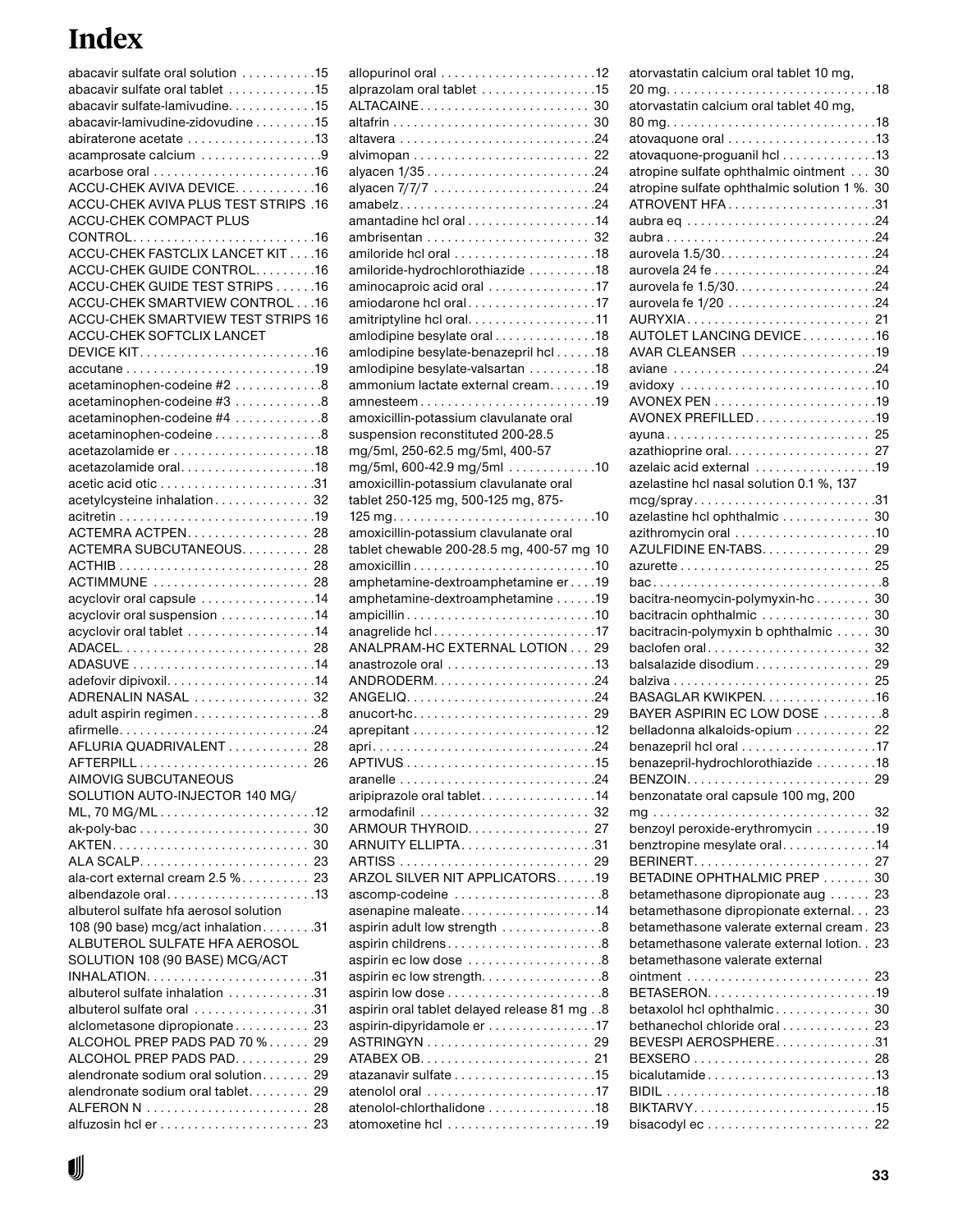| bisoprolol fumarate oral 17             |    |
|-----------------------------------------|----|
| bisoprolol-hydrochlorothiazide18        |    |
| BLEPHAMIDE S.O.P. 30                    |    |
| BLEPHAMIDE 30                           |    |
|                                         |    |
|                                         |    |
|                                         |    |
| BOOSTRIX  28                            |    |
|                                         |    |
|                                         |    |
|                                         |    |
|                                         |    |
| BREO ELLIPTA31                          |    |
|                                         |    |
|                                         |    |
| brimonidine tartrate ophthalmic 30      |    |
| bromocriptine mesylate oral capsule. 14 |    |
| bromocriptine mesylate oral tablet 14   |    |
| budesonide inhalation 31                |    |
|                                         |    |
| BUDESONIDE-FORMOTEROL                   |    |
| FUMARATE31                              |    |
| bumetanide oral18                       |    |
| buprenorphine hcl sublingual9           |    |
| buprenorphine hcl-naloxone hcl          |    |
|                                         |    |
| buprenorphine hcl-naloxone hcl          |    |
| sublingual tablet sublingual 9          |    |
| bupropion hcl er (smoking det). 9       |    |
|                                         |    |
| bupropion hcl er (xl) oral tablet       |    |
| extended release 24 hour 150 mg, 300    |    |
|                                         |    |
| bupropion hcl oral 11                   |    |
| buspirone hcl oral 15                   |    |
| butalbital-acetaminophen oral tablet    |    |
|                                         |    |
| butalbital-apap-caffeine oral tablet 8  |    |
| butalbital-asa-caff-codeine 8           |    |
| butalbital-aspirin-caffeine 8           |    |
| BYDUREON BCISE AUTOINJECTOR 16          |    |
| cabergoline24                           |    |
|                                         |    |
| calcipotriene external cream 19         |    |
| calcipotriene external ointment 19      |    |
| calcipotriene external solution 19      |    |
| calcitonin (salmon) injection 29        |    |
| calcitonin (salmon) nasal 29            |    |
| calcitriol oral capsule                 | 29 |
| calcium acetate (phos binder)           | 21 |
| calcium acetate oral tablet 667 mg      | 21 |
|                                         | 26 |
| camrese lo  25                          |    |
| candesartan cilexetil-hctz18            |    |
| capecitabine13                          |    |
| CAPEX 23                                |    |
|                                         |    |
| carbamazepine er 11                     |    |
| carbamazepine oral suspension 11        |    |
| carbamazepine oral tablet chewable11    |    |
| carbamazepine oral tablet 11            |    |
| carbidopa-levodopa er oral tablet       |    |
| extended release 25-100 mg 14           |    |
|                                         |    |

J

| carbidopa-levodopa er oral tablet                             |
|---------------------------------------------------------------|
| extended release 50-200 mg 14                                 |
| carbidopa-levodopa oral tablet 10-100                         |
|                                                               |
| carbidopa-levodopa oral tablet 25-100                         |
|                                                               |
| carbidopa-levodopa-entacapone oral                            |
| tablet 12.5-50-200 mg, 18.75-75-200 mg. . 14                  |
| carbidopa-levodopa-entacapone oral                            |
| tablet 25-100-200 mg, 31.25-125-200                           |
| mg, 37.5-150-200 mg, 50-200-200 mg. 14                        |
| CARETOUCH CONTROL SOL LEVEL 216                               |
|                                                               |
| CARETOUCH LANCING/EJECTOR 16                                  |
| carisoprodol-aspirin-codeine 8                                |
| CAROSPIR 18                                                   |
|                                                               |
|                                                               |
|                                                               |
|                                                               |
|                                                               |
| cefadroxil oral capsule 9                                     |
| cefadroxil oral suspension reconstituted .10                  |
| cefadroxil oral tablet 10                                     |
|                                                               |
| cefuroxime axetil $\ldots \ldots \ldots \ldots \ldots \ldots$ |
| CELONTIN 10                                                   |
| cephalexin oral capsule. 10                                   |
| cephalexin oral suspension reconstituted 10                   |
| CEQUR SIMPLICITY 2U 16                                        |
|                                                               |
|                                                               |
|                                                               |
| chateal 25                                                    |
| CHEMET 21                                                     |
| chlordiazepoxide hcl 15                                       |
| chlordiazepoxide-amitriptyline 11                             |
| chlorhexidine gluconate mouth/throat 19                       |
| chloroquine phosphate oral 13                                 |
| chlorpromazine hcl oral tablet 14                             |
| chlorthalidone18                                              |
|                                                               |
| cholestyramine oral 19                                        |
| cilostazol17                                                  |
|                                                               |
| cimetidine oral tablet 300 mg, 400 mg,                        |
| 800 mg<br>22                                                  |
| CIMZIA PREFILLED KIT.<br>27                                   |
| CIMZIA STARTER KIT  27                                        |
|                                                               |
| <b>CIPRO ORAL SUSPENSION</b>                                  |
| RECONSTITUTED 250 MG/5ML (5%) 10                              |
| ciprofloxacin hcl ophthalmic 30                               |
| ciprofloxacin hcl oral 10                                     |
| ciprofloxacin hcl otic 31                                     |
| citalopram hydrobromide oral solution 11                      |
| citalopram hydrobromide oral tablet 11                        |
| CITRANATAL BLOOM 21                                           |
| CITRANATAL MEDLEY  21                                         |
|                                                               |
| citroma  22                                                   |
| claravis 19                                                   |
|                                                               |
| clarithromycin oral suspension                                |
| reconstituted10                                               |
| clarithromycin oral tablet. 10                                |
| clearlax  22                                                  |
| clemastine fumarate oral tablet 2.68 mg. .31                  |

| clindacin etz external swab19                                             |    |
|---------------------------------------------------------------------------|----|
|                                                                           |    |
| clindamycin hcl oral9                                                     |    |
| clindamycin palmitate hcl 9                                               |    |
| clindamycin phos-benzoyl perox                                            |    |
| clindamycin phosphate external lotion 19                                  |    |
| clindamycin phosphate external solution .19                               |    |
| clindamycin phosphate external swab. 19                                   |    |
| clindamycin phosphate vaginal 9                                           |    |
| CLINDESSE 9                                                               |    |
| clobetasol prop emollient base  23                                        |    |
| clobetasol propionate e. 23                                               |    |
| clobetasol propionate external cream 23                                   |    |
| clobetasol propionate external gel. 23                                    |    |
| clobetasol propionate external ointment. 23                               |    |
| clobetasol propionate external solution . 23<br>clonazepam oral tablet 15 |    |
| clonidine hcl oral 17                                                     |    |
| clopidogrel bisulfate oral17                                              |    |
| clotrimazole mouth/throat12                                               |    |
| clotrimazole-betamethasone external                                       |    |
|                                                                           |    |
| clotrimazole-betamethasone external                                       |    |
|                                                                           |    |
| clozapine oral tablet dispersible14                                       |    |
| clozapine oral tablet. 14                                                 |    |
| COAL TAR EXTERNAL 19                                                      |    |
| COLCHICINE ORAL CAPSULE 12                                                |    |
|                                                                           |    |
| COMBIGAN  30                                                              |    |
| $COMBIPATCH. \ldots \ldots \ldots \ldots \ldots \ldots$                   | 25 |
|                                                                           |    |
|                                                                           |    |
|                                                                           |    |
| CONTOUR CONTROL SOLUTION 16                                               |    |
| CONTOUR NEXT CONTROL SOLUTION 16                                          |    |
|                                                                           |    |
| CORTIFOAM 29                                                              |    |
|                                                                           |    |
| $COVARYX$                                                                 | 25 |
|                                                                           |    |
| cromolyn sodium inhalation 31                                             |    |
| cromolyn sodium ophthalmic 30                                             |    |
| cromolyn sodium oral                                                      | 22 |
|                                                                           | 25 |
| cyclafem 1/35                                                             | 25 |
| cyclafem 7/7/7  25                                                        |    |
| cyclobenzaprine hcl oral                                                  | 32 |
| CYCLOMYDRIL                                                               | 30 |
| cyclopentolate hcl ophthalmic  30                                         |    |
| cyclophosphamide oral capsule12                                           |    |
| CYCLOPHOSPHAMIDE ORAL TABLET 13                                           | 27 |
| cyclosporine modified<br>cyclosporine oral                                | 27 |
| cyproheptadine hcl oral. 31                                               |    |
|                                                                           |    |
|                                                                           |    |
| CYSTAGON 23                                                               |    |
|                                                                           |    |
| dalfampridine er19                                                        |    |
|                                                                           |    |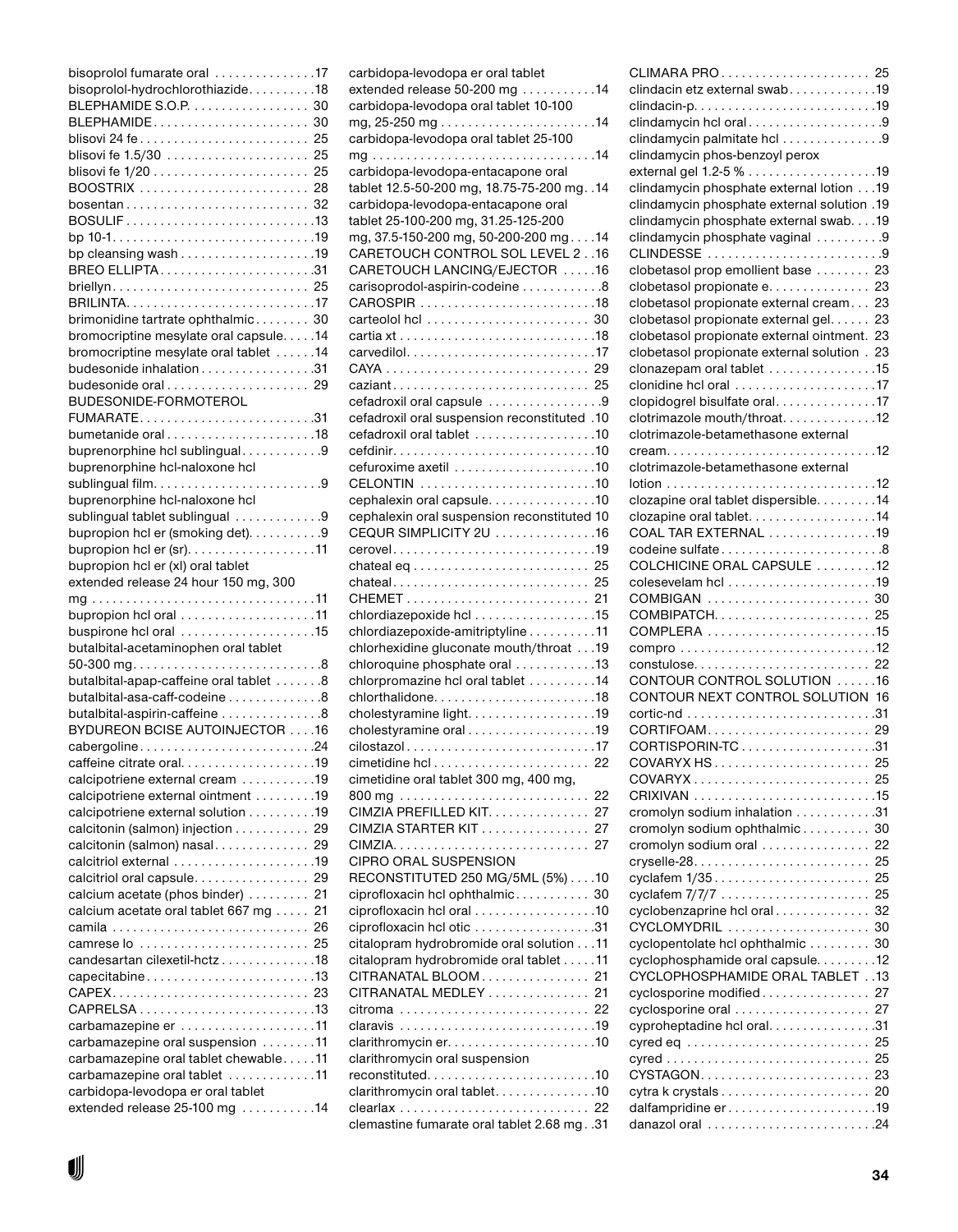| DEBACTEROL 19                                                 |
|---------------------------------------------------------------|
|                                                               |
| deferasirox oral tablet soluble  21                           |
| deferasirox oral tablet  21                                   |
|                                                               |
|                                                               |
| DEPO-ESTRADIOL  25                                            |
| DEPO-SUBQ PROVERA 104. 26                                     |
| desipramine hcl oral 11                                       |
| desmopressin ace spray refrig24                               |
| desmopressin acetate injection 24                             |
| desmopressin acetate oral 24                                  |
| desmopressin acetate pf. 24                                   |
| desmopressin acetate spray24                                  |
| desogestrel-ethinyl estradiol 25                              |
| desonide external cream. 23                                   |
| desonide external lotion  23                                  |
|                                                               |
| desonide external ointment  23                                |
| desoximetasone external cream  23                             |
| desoximetasone external gel  23                               |
| desoximetasone external ointment  23                          |
| dexamethasone intensol 23                                     |
| dexamethasone oral elixir 23                                  |
| dexamethasone oral solution 23                                |
| dexamethasone oral tablet therapy pack .24                    |
| dexamethasone oral tablet  23                                 |
| dextroamphetamine sulfate er 19                               |
| dextroamphetamine sulfate oral solution .19                   |
|                                                               |
| dextroamphetamine sulfate oral tablet                         |
|                                                               |
| diazepam intensol 15                                          |
| diazepam oral concentrate 15                                  |
| diazepam oral solution 15                                     |
| diazepam oral tablet 15                                       |
|                                                               |
|                                                               |
| diclofenac sodium ophthalmic 30                               |
| diclofenac-misoprostol 8                                      |
| dicloxacillin sodium 10                                       |
| dicyclomine hcl oral capsule 22                               |
|                                                               |
|                                                               |
| dicyclomine hcl oral solution  22                             |
| dicyclomine hcl oral tablet  22                               |
| digitek oral tablet 125 mcg 18                                |
| digitek oral tablet 250 mcg 18                                |
| digox oral tablet 125 mcg 18                                  |
| digox oral tablet 250 mcg 18                                  |
|                                                               |
|                                                               |
| digoxin oral tablet 125 mcg. 18                               |
| digoxin oral tablet 250 mcg. 18                               |
| dihydroergotamine mesylate injection. 12                      |
| DILANTIN ORAL CAPSULE 30 MG11                                 |
|                                                               |
| diltiazem hcl er beads 18                                     |
| diltiazem hcl er coated beads18                               |
|                                                               |
| diltiazem hcl oral 18                                         |
| diphenoxylate-atropine oral tablet 22                         |
|                                                               |
| disopyramide phosphate17                                      |
| disulfiram oral9                                              |
|                                                               |
| divalproex sodium er 15                                       |
| divalproex sodium oral capsule<br>delayed release sprinkle 16 |

| divalproex sodium oral tablet delayed                 |    |
|-------------------------------------------------------|----|
|                                                       |    |
|                                                       |    |
| donepezil hcl oral tablet 10 mg, 5 mg 11              |    |
|                                                       |    |
| donepezil hcl oral tablet dispersible 11              |    |
| dorzolamide hcl ophthalmic 30                         |    |
| dorzolamide hcl-timolol mal 30                        |    |
| doxazosin mesylate oral 17                            |    |
|                                                       |    |
| doxepin hcl oral capsule 11                           |    |
| doxepin hcl oral concentrate 11                       |    |
| doxepin hcl oral tablet 32                            |    |
| doxycycline hyclate oral capsule 10                   |    |
| doxycycline hyclate oral tablet 100 mg,               |    |
|                                                       |    |
|                                                       |    |
| doxycycline monohydrate oral capsule                  |    |
|                                                       |    |
| doxycycline monohydrate oral                          |    |
| suspension reconstituted 10                           |    |
|                                                       |    |
| doxycycline monohydrate oral tablet10                 |    |
|                                                       |    |
| drospirenone-ethinyl estradiol  25                    |    |
| DROXIA13                                              |    |
| duloxetine hcl oral capsule delayed                   |    |
| release particles 20 mg, 60 mg $\dots \dots \dots 11$ |    |
|                                                       |    |
| duloxetine hcl oral capsule delayed                   |    |
| release particles 30 mg11                             |    |
|                                                       |    |
| EASYMAX 15 LEVEL 2-3 CONTROL 16                       |    |
| EASYMAX CONTROL 16                                    |    |
| ED-SPAZ 22                                            |    |
|                                                       |    |
| EDARBYCLOR 18                                         |    |
|                                                       |    |
|                                                       |    |
|                                                       |    |
|                                                       |    |
| EFFER-K ORAL TABLET                                   |    |
|                                                       |    |
| EFFERVESCENT 10 MEQ, 20 MEQ  20                       |    |
| effer-k oral tablet effervescent 25 meg 20            |    |
|                                                       |    |
| ELIQUIS DVT/PE STARTER PACK17                         |    |
|                                                       |    |
|                                                       |    |
|                                                       | 21 |
|                                                       |    |
| ELMIRON  23                                           |    |
|                                                       |    |
|                                                       |    |
| <b>EMEND ORAL SUSPENSION</b>                          |    |
|                                                       |    |
| RECONSTITUTED 12                                      |    |
|                                                       |    |
|                                                       |    |
| emtricitabine-tenofovir df oral tablet                |    |
| 100-150 mg, 133-200 mg, 167-250 mg. 15                |    |
| emtricitabine-tenofovir df oral tablet                |    |
|                                                       |    |
|                                                       |    |
| enalapril-hydrochlorothiazide18                       |    |
|                                                       |    |
| endocet8                                              |    |
|                                                       |    |
|                                                       |    |
| ENFAMIL GENTLEASE ORAL POWDER. 29                     |    |
| ENFAMIL INFANT ORAL POWDER 29                         |    |
| ENFAMIL NEUROPRO INFANT ORAL                          |    |
| POWDER 29                                             |    |
| ENFAMIL NEUROPRO SENSITIVE  29                        |    |
| ENFAMIL NUTRAMIGEN LIPIL ORAL                         |    |
|                                                       | 29 |
| POWDER<br>ENGERIX-B 28                                |    |

| enskyce 25                                  |    |
|---------------------------------------------|----|
| entacapone14                                |    |
|                                             |    |
|                                             |    |
| ENU PRO3 PLUS  29                           |    |
| EPIFOAM19                                   |    |
| epinephrine injection solution auto-        |    |
| injector 0.15 mg/0.3ml, 0.3 mg/0.3ml31      |    |
|                                             |    |
|                                             |    |
| ergocalciferol oral capsule 21              |    |
| ergoloid mesylates oral 29                  |    |
| ergotamine-caffeine12                       |    |
|                                             |    |
|                                             |    |
|                                             |    |
| ERYPED 20010                                |    |
| ERYTHROCIN STEARATE 10                      |    |
| erythromycin base oral capsule              |    |
| delayed release particles 10                |    |
| erythromycin base oral tablet delayed       |    |
|                                             |    |
| erythromycin base oral tablet10             |    |
| erythromycin ethylsuccinate oral10          |    |
| erythromycin external 19                    |    |
| erythromycin ophthalmic 30                  |    |
| erythromycin oral10                         |    |
|                                             |    |
| escitalopram oxalate oral solution 11       |    |
| escitalopram oxalate oral tablet 11         |    |
| ESSENTIAL CARE JR  29                       |    |
| est estrogens-methyltest ds 25              |    |
| est estrogens-methyltest hs 25              |    |
| est estrogens-methyltest 25<br>estarylla 25 |    |
| estradiol oral 25                           |    |
| estradiol transdermal patch weekly          | 25 |
| estradiol vaginal tablet.                   | 25 |
| estradiol valerate intramuscular            | 25 |
| estradiol-norethindrone acet                | 25 |
| ethambutol hcl oral 12                      |    |
| ethosuximide oral10                         |    |
| ethynodiol diac-eth estradiol. 25           |    |
| etodolac8                                   |    |
| etonogestrel-ethinyl estradiol 25           |    |
| etoposide oral13                            |    |
|                                             |    |
|                                             |    |
| everolimus oral tablet 2.5 mg, 5 mg, 7.5    |    |
|                                             |    |
| exemestane13                                |    |
| ezetimibe19                                 |    |
|                                             |    |
| famciclovir oral15                          |    |
| famotidine oral suspension reconstituted 22 |    |
| FANAPT TITRATION PACK14                     |    |
| FANAPT14                                    |    |
| felbamate 10                                |    |
|                                             |    |
| femynor 25                                  |    |
| fenofibrate oral tablet 160 mg, 54 mg 18    |    |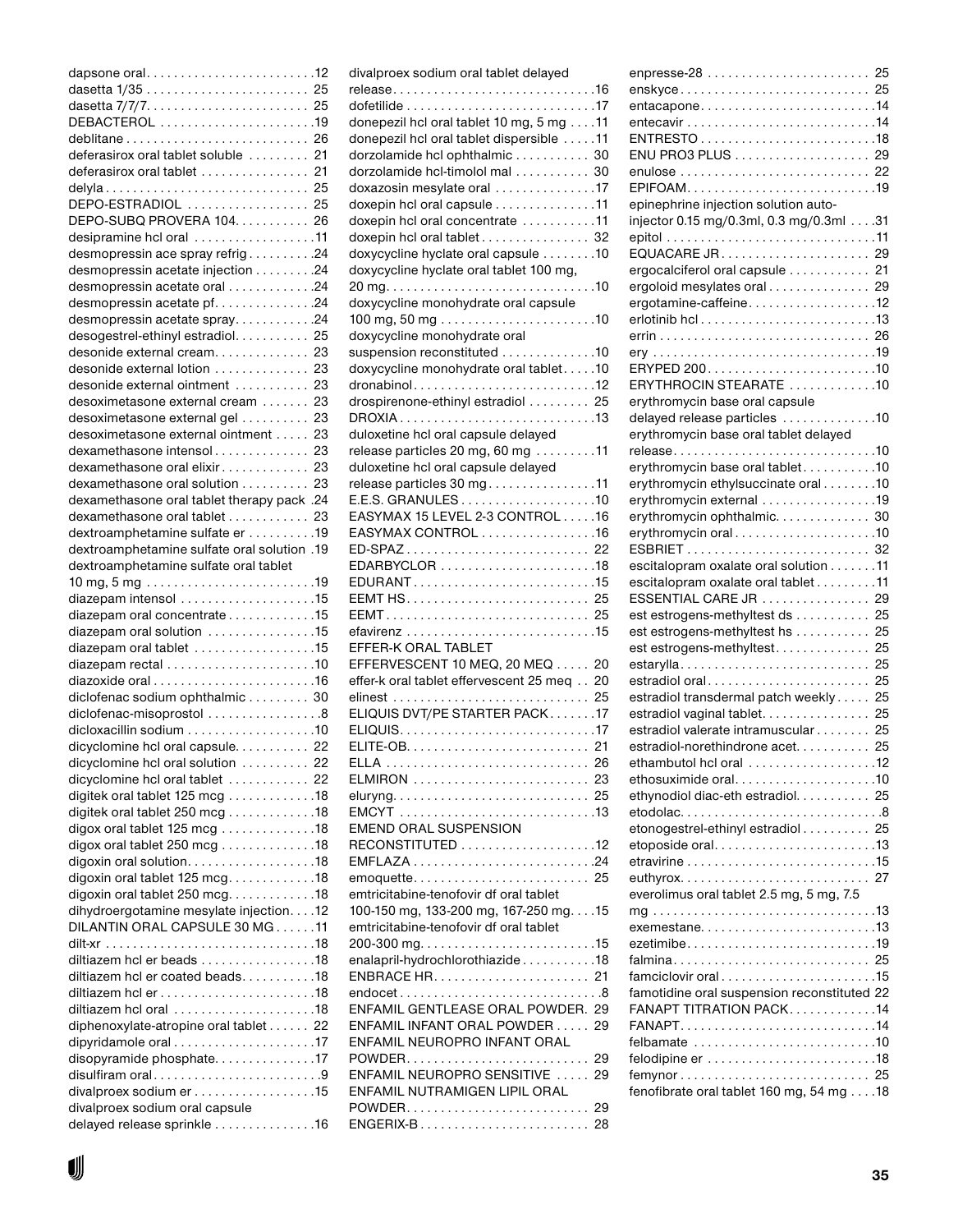| fentanyl transdermal patch 72 hour                                      |  |
|-------------------------------------------------------------------------|--|
| 100 mcg/hr, 12 mcg/hr, 25 mcg/hr, 50                                    |  |
|                                                                         |  |
| finasteride oral tablet 5 mg 23                                         |  |
|                                                                         |  |
| flecainide acetate17                                                    |  |
| FLORIVA ORAL LIQUID. 20                                                 |  |
| FLOVENT DISKUS 31                                                       |  |
| FLOVENT HFA 31                                                          |  |
| FLUAD QUADRIVALENT 28                                                   |  |
| FLUARIX QUADRIVALENT  28                                                |  |
| FLUCELVAX QUADRIVALENT                                                  |  |
| INTRAMUSCULAR SUSPENSION<br>PREFILLED SYRINGE  28                       |  |
| FLUCELVAX QUADRIVALENT                                                  |  |
| INTRAMUSCULAR SUSPENSION 28                                             |  |
| fluconazole oral suspension reconstituted12                             |  |
| fluconazole oral tablet 12                                              |  |
| flucytosine oral12                                                      |  |
| fludrocortisone acetate oral 24                                         |  |
| FLULAVAL QUADRIVALENT 28                                                |  |
| FLUMIST QUADRIVALENT 28                                                 |  |
|                                                                         |  |
| fluocinolone acetonide body. 24                                         |  |
| fluocinolone acetonide external cream 24                                |  |
| fluocinolone acetonide external ointment 24                             |  |
| fluocinolone acetonide external solution. .24                           |  |
| fluocinolone acetonide otic31                                           |  |
| fluocinolone acetonide scalp 24                                         |  |
| fluocinonide emulsified base 24                                         |  |
| fluocinonide external cream 0.05 %. 24                                  |  |
| fluocinonide external gel24                                             |  |
| fluocinonide external ointment 24                                       |  |
| fluocinonide external solution. 24                                      |  |
| fluoritab 20                                                            |  |
|                                                                         |  |
| FLUOROURACIL EXTERNAL CREAM                                             |  |
| fluorouracil external cream 5 % 13                                      |  |
| fluorouracil external solution. 13                                      |  |
| fluoxetine hcl (pmdd)11                                                 |  |
| fluoxetine hcl oral capsule delayed                                     |  |
| release11                                                               |  |
| fluoxetine hcl oral capsule. 11                                         |  |
| fluoxetine hcl oral solution 11                                         |  |
| fluoxetine hcl oral tablet 10 mg, 20 mg 11                              |  |
| fluphenazine hcl oral concentrate 14                                    |  |
| fluphenazine hcl oral elixir. 14                                        |  |
| fluphenazine hcl oral tablet14                                          |  |
| flurandrenolide external ointment 24                                    |  |
|                                                                         |  |
| flurbiprofen sodium 30                                                  |  |
| flutamide13                                                             |  |
| fluticasone propionate nasal31                                          |  |
| fluticasone-salmeterol inhalation                                       |  |
| aerosol powder breath activated 100-                                    |  |
| 50 mcg/dose, 250-50 mcg/dose, 500-                                      |  |
|                                                                         |  |
| FLUTICASONE-SALMETEROL                                                  |  |
| INHALATION AEROSOL POWDER                                               |  |
| BREATH ACTIVATED 113-14 MCG/ACT,                                        |  |
| 232-14 MCG/ACT, 55-14 MCG/ACT31                                         |  |
| fluvoxamine maleate er oral capsule                                     |  |
| extended release 24 hour 100 mg 11<br>FLUZONE HIGH-DOSE QUADRIVALENT 28 |  |
|                                                                         |  |

J

| FLUZONE QUADRIVALENT  28                                                                |    |
|-----------------------------------------------------------------------------------------|----|
| folic acid oral tablet $1$ mg $\ldots \ldots \ldots \ldots$ 21                          |    |
| folic acid oral tablet 400 mcg, 800 mcg. 21                                             |    |
| fondaparinux sodium. 17                                                                 |    |
| FORTISCARE CONTROL 16                                                                   |    |
| fosamprenavir calcium 15                                                                |    |
| fosinopril sodium-hctz18                                                                |    |
| furosemide oral 18                                                                      |    |
|                                                                                         |    |
| gabapentin oral capsule 10                                                              |    |
| gabapentin oral solution 250 mg/5ml 10                                                  |    |
| gabapentin oral tablet 10                                                               |    |
| galantamine hydrobromide er. 11                                                         |    |
| galantamine hydrobromide oral solution. .11<br>galantamine hydrobromide oral tablet11   |    |
|                                                                                         |    |
| GARDASIL 9 28                                                                           |    |
| gavilax oral powder  22                                                                 |    |
|                                                                                         |    |
|                                                                                         |    |
| gavilyte-n with flavor pack 22                                                          |    |
| gemfibrozil oral18                                                                      |    |
| generlac  22                                                                            |    |
|                                                                                         |    |
|                                                                                         |    |
| gentamicin sulfate external9                                                            |    |
| gentamicin sulfate ophthalmic 30                                                        |    |
| gentle laxative oral 22                                                                 |    |
|                                                                                         |    |
|                                                                                         |    |
| glatiramer acetate 19                                                                   |    |
|                                                                                         |    |
| GLEOSTINE 13                                                                            |    |
| glimepiride 16                                                                          |    |
|                                                                                         |    |
|                                                                                         |    |
|                                                                                         |    |
| GLUCAGEN HYPOKIT16                                                                      |    |
| glucagon emergency kit 1 mg injection                                                   |    |
| $1 mg. \ldots \ldots \ldots \ldots \ldots \ldots \ldots \ldots \ldots \ldots \ldots 16$ |    |
| <b>GLUCAGON EMERGENCY KIT 1 MG</b>                                                      |    |
| INJECTION 1 MG                                                                          | 16 |
| GLUCAGON EMERGENCY KIT 16                                                               |    |
| GLUCOSE CONTROL SOLUTIONS. 16                                                           |    |
| glycolax 22                                                                             |    |
| glycopyrrolate oral 22                                                                  |    |
|                                                                                         |    |
| goodsense aspirin low dose 8                                                            |    |
| goodsense nicotine mouth/throat                                                         |    |
|                                                                                         |    |
| granisetron hcl oral 12                                                                 |    |
| griseofulvin microsize oral. 12                                                         |    |
| griseofulvin ultramicrosize 12                                                          |    |
|                                                                                         |    |
|                                                                                         |    |
|                                                                                         |    |
|                                                                                         |    |
|                                                                                         |    |
|                                                                                         |    |
|                                                                                         | 25 |
|                                                                                         | 25 |
| halobetasol propionate external cream. 24                                               |    |
| halobetasol propionate external ointment 24                                             |    |
| haloperidol lactate oral 14                                                             |    |
|                                                                                         |    |

| haloperidol oral 14                                |    |
|----------------------------------------------------|----|
|                                                    |    |
| heather  26                                        |    |
| hematinic/folic acid  20                           |    |
| HEMMOREX-HC RECTAL                                 |    |
| SUPPOSITORY 25 MG  29                              |    |
| heparin sodium (porcine) pf 17                     |    |
| heparin sodium (porcine) 17                        |    |
|                                                    |    |
|                                                    |    |
| homatropaire  30                                   |    |
| HUMALOG KWIKPEN 16                                 |    |
| HUMALOG MIX 50/50 KWIKPEN16                        |    |
| HUMALOG MIX 50/50 VIAL 16                          |    |
| HUMALOG MIX 75/25 KWIKPEN16                        |    |
| HUMALOG MIX 75/25 VIAL 16                          |    |
| HUMALOG U-100 JUNIOR KWIKPEN 16                    |    |
| HUMALOG 16                                         |    |
| HUMIRA PEDIATRIC CROHNS START 27                   |    |
| HUMIRA PEN-CD/UC/HS STARTER 27                     |    |
| HUMIRA PEN-PEDIATRIC UC START 27                   |    |
| HUMIRA PEN-PS/UV/ADOL HS START . 27                |    |
| HUMIRA PEN-PSOR/UVEIT STARTER 27                   |    |
|                                                    |    |
| HUMIRA  27                                         |    |
| HUMULIN 70/30 KWIKPEN 17                           |    |
| HUMULIN 70/30 VIAL 17                              |    |
| HUMULIN N KWIKPEN 17                               |    |
| HUMULIN N VIAL17                                   |    |
| HUMULIN R U-500 KWIKPEN 17                         |    |
| HUMULIN R U-500 VIAL 17                            |    |
| <b>HUMULIN R VIAL17</b><br>hydralazine hcl oral 19 |    |
| hydrochlorothiazide oral 18                        |    |
| hydrocodone bitartrate er oral capsule             |    |
| extended release 12 hour 8                         |    |
| hydrocodone-acetaminophen oral                     |    |
| solution 10-325 mg/15ml, 7.5-325 mg/15ml8          |    |
| hydrocodone-acetaminophen oral                     |    |
| tablet 10-325 mg, 5-325 mg, 7.5-325 mg. 8          |    |
| hydrocodone-homatropine                            | 32 |
| hydrocort-pramoxine (perianal)                     | 29 |
| hydrocortisone (perianal) external                 |    |
|                                                    | 29 |
| hydrocortisone ace-pramoxine external              |    |
|                                                    | 29 |
| hydrocortisone ace-pramoxine external              |    |
| cream $2.5-1\%$                                    | 20 |
| hydrocortisone acetate rectal                      | 29 |
| hydrocortisone butyrate external cream. .24        |    |
| hydrocortisone butyrate external                   |    |
|                                                    |    |
| hydrocortisone butyrate external solution 24       |    |
| hydrocortisone external cream 2.5 % 24             |    |
| hydrocortisone external lotion 2.5 % 24            |    |
| hydrocortisone external ointment 1 %,              |    |
|                                                    |    |
| hydrocortisone rectal 29                           |    |
| hydrocortisone valerate24                          |    |
| hydrocortisone-acetic acid 31                      |    |
| hydrocortisone-iodoquinol 12                       |    |
|                                                    |    |
| hydromorphone hcl oral liquid 8                    |    |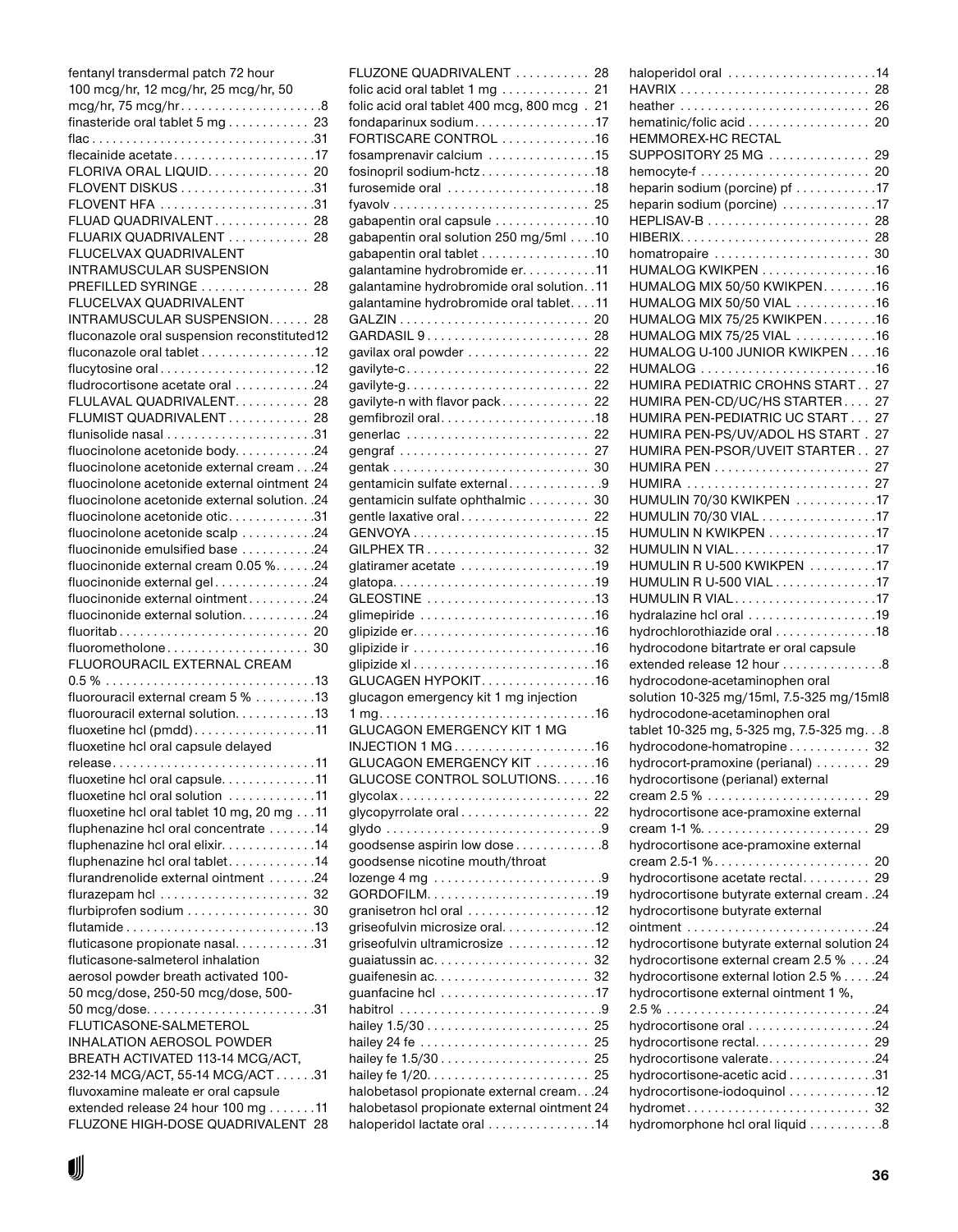|                                            | hydromorphone hcl oral tablet 8 |
|--------------------------------------------|---------------------------------|
| hydromorphone hcl rectal8                  |                                 |
| hydroxychloroquine sulfate oral tablet     |                                 |
|                                            |                                 |
|                                            |                                 |
| hydroxyzine hcl oral15                     |                                 |
| hydroxyzine pamoate oral15                 |                                 |
| HYOPHEN 23                                 |                                 |
| hyoscyamine sulfate er  22                 |                                 |
| hyoscyamine sulfate oral 22                |                                 |
| hyoscyamine sulfate sl. 22                 |                                 |
| hyoscyamine sulfate sublingual 22          |                                 |
| hyosyne 22                                 |                                 |
|                                            |                                 |
| ibuprofen oral tablet 400 mg, 600 mg,      |                                 |
|                                            |                                 |
|                                            |                                 |
|                                            |                                 |
| imipramine pamoate 11                      |                                 |
| imiquimod external cream 5 % 20            |                                 |
| incassia 26                                |                                 |
|                                            |                                 |
| indapamide18                               |                                 |
| INDOCIN RECTAL 8                           |                                 |
| indomethacin oral capsule 25 mg, 50 mg. .8 |                                 |
| INOVA 4/1 ACNE CONTROL THERAPY. 20         |                                 |
| INOVA 8/2 ACNE CONTROL THERAPY. 20         |                                 |
| INSULIN ASPART PROT & ASPART 17            |                                 |
| INSULIN LISPRO (1 UNIT DIAL)17             |                                 |
| INSULIN LISPRO JUNIOR KWIKPEN 17           |                                 |
| INSULIN LISPRO PROT & LISPRO 17            |                                 |
| INSULIN LISPRO 17                          |                                 |
| INSULIN PEN NEEDLES  29                    |                                 |
| INSULIN SYRINGES  29                       |                                 |
|                                            |                                 |
| <b>INTRON A INJECTION SOLUTION</b>         |                                 |
| RECONSTITUTED 10000000 UNIT,               |                                 |
|                                            |                                 |
|                                            |                                 |
| INTRON A INJECTION SOLUTION 14             |                                 |
| introvale 25                               |                                 |
|                                            |                                 |
|                                            |                                 |
|                                            |                                 |
| ipratropium bromide inhalation 31          |                                 |
| ipratropium bromide nasal 31               |                                 |
| irbesartan-hydrochlorothiazide 18          |                                 |
|                                            |                                 |
| ISENTRESS ORAL PACKET15                    |                                 |
|                                            |                                 |
| isoniazid oral syrup 12                    |                                 |
| isoniazid oral tablet 12                   |                                 |
| ISOPTO ATROPINE  30                        |                                 |
| isosorbide dinitrate 19                    |                                 |
| isosorbide mononitrate er19                |                                 |
| isosorbide mononitrate 19                  |                                 |
| isotretinoin oral capsule 10 mg, 20 mg,    |                                 |
|                                            |                                 |
| isoxsuprine hcl oral 18                    |                                 |
| ivermectin oral 13                         |                                 |
| JANSSEN COVID-19 VACCINE 28                |                                 |
| jantoven17                                 |                                 |
|                                            |                                 |
| jasmiel 25                                 |                                 |

| jolessa 25                               |    |
|------------------------------------------|----|
|                                          |    |
| junel 1.5/30                             | 25 |
| junel fe 1.5/30                          | 25 |
|                                          |    |
|                                          |    |
|                                          |    |
| K-PHOS NO 2                              | 20 |
| K-PHOS-NEUTRAL  20                       |    |
|                                          |    |
|                                          |    |
| KALETRA ORAL TABLET15                    |    |
| kalliga  25                              |    |
|                                          |    |
|                                          |    |
|                                          |    |
| ketoconazole external cream 12           |    |
| ketoconazole external shampoo 12         |    |
| ketoconazole oral12                      |    |
|                                          |    |
| ketorolac tromethamine ophthalmic  30    |    |
| ketorolac tromethamine oral8             |    |
|                                          |    |
|                                          |    |
| klor-con m15 20                          |    |
|                                          |    |
| klor-con oral packet 20                  |    |
| klor-con oral tablet extended release 20 |    |
|                                          |    |
| kurvelo 25                               |    |
|                                          |    |
| labetalol hcl oral17                     |    |
|                                          |    |
|                                          |    |
| lactulose encephalopathy 22              |    |
| lactulose oral solution  22              |    |
| LAMICTAL ODT ORAL KIT 21 X 25 MG         |    |
| & 7 X 50 MG, 42 X 50 MG & 14X100 MG10    |    |
| lamivudine oral solution. 15             |    |
| lamivudine oral tablet 100 mg. 14        |    |
| lamivudine oral tablet 150 mg, 300 mg15  |    |
| lamivudine-zidovudine15                  |    |
|                                          |    |
|                                          |    |
| lamotrigine oral tablet chewable 10      |    |
| lamotrigine oral tablet dispersible 10   |    |
| lamotrigine oral tablet 10               |    |
| lamotrigine starter kit-blue 11          |    |
| lamotrigine starter kit-green 11         |    |
| lamotrigine starter kit-orange 11        |    |
| larin 1.5/30                             | 25 |
|                                          | 25 |
|                                          | 25 |
|                                          | 25 |
|                                          | 25 |
|                                          | 30 |
| latanoprost ophthalmic                   |    |
|                                          | 25 |
|                                          |    |
| leflunomide oral                         | 28 |
|                                          |    |
| letrozole oral13                         |    |
| leucovorin calcium oral 13               |    |
| LEUKERAN13                               |    |
| leuprolide acetate injection 27          |    |
|                                          |    |
| levetiracetam oral10                     |    |
|                                          | 27 |
| levocarnitine oral solution 21           | 30 |

| levocarnitine oral tablet 21                                |    |
|-------------------------------------------------------------|----|
|                                                             |    |
| levocetirizine dihydrochloride oral tablet. .31             |    |
|                                                             |    |
| levofloxacin ophthalmic 30                                  |    |
| levofloxacin oral solution10                                |    |
| levofloxacin oral tablet. 10                                |    |
| levonest 25                                                 |    |
| levonorg-eth estrad triphasic  25                           |    |
| levonorgest-eth estrad 91-day oral                          |    |
| tablet 0.1-0.02 & 0.01 mg, 0.15-0.03 mg                     | 25 |
| levonorgestrel-ethinyl estrad oral tablet                   |    |
| 0.1-20 mg-mcg, 0.15-30 mg-mcg $\ldots \ldots$               | 25 |
| levonorgestrel 27                                           |    |
| levora 0.15/30 (28) 25                                      |    |
|                                                             |    |
| levothyroxine sodium oral tablet 27                         |    |
|                                                             |    |
| LEXIVA ORAL SUSPENSION 15                                   |    |
| lidocaine external ointment 5 % 9                           |    |
| lidocaine external patch 5 %9                               |    |
| lidocaine hcl external solution 9                           |    |
| lidocaine hcl mouth/throat 9                                |    |
| lidocaine hcl urethral/mucosal9                             |    |
| lidocaine viscous hcl 9                                     |    |
| lidocaine-prilocaine external cream. 9                      |    |
|                                                             |    |
|                                                             |    |
| linezolid oral suspension reconstituted9                    |    |
| linezolid oral tablet9                                      |    |
|                                                             |    |
| liothyronine sodium oral  27                                |    |
|                                                             |    |
| lisinopril-hydrochlorothiazide 18                           |    |
| lithium carbonate er16                                      |    |
| lithium carbonate oral 16                                   |    |
| LITHOSTAT 23                                                |    |
| lo-zumandimine  26                                          |    |
| lojaimiess  25                                              |    |
| loperamide hcl oral capsule 22                              |    |
|                                                             |    |
|                                                             |    |
|                                                             |    |
| lorazepam oral concentrate 2 mg/ml. 15                      |    |
| lorazepam oral tablet15                                     |    |
| loryna 25                                                   |    |
| losartan potassium oral17                                   |    |
| losartan potassium-hctz 18                                  |    |
| LOTEMAX OPHTHALMIC OINTMENT 30                              |    |
|                                                             |    |
| loteprednol etabonate ophthalmic                            |    |
|                                                             |    |
|                                                             |    |
|                                                             |    |
|                                                             |    |
| low-ogestrel  25                                            |    |
|                                                             |    |
|                                                             |    |
|                                                             | 27 |
| LYSODREN                                                    | 27 |
|                                                             | 27 |
|                                                             |    |
|                                                             |    |
| M-NATAL PLUS  21                                            | 22 |
| magnesium citrate oral solution                             |    |
| marlissa 26                                                 |    |
|                                                             |    |
| MAVYRET14                                                   |    |
| $maxi-tuss ac \ldots \ldots \ldots \ldots \ldots \ldots 32$ |    |
| medroxyprogesterone acetate                                 |    |
| intramuscular suspension prefilled<br>syringe 27            |    |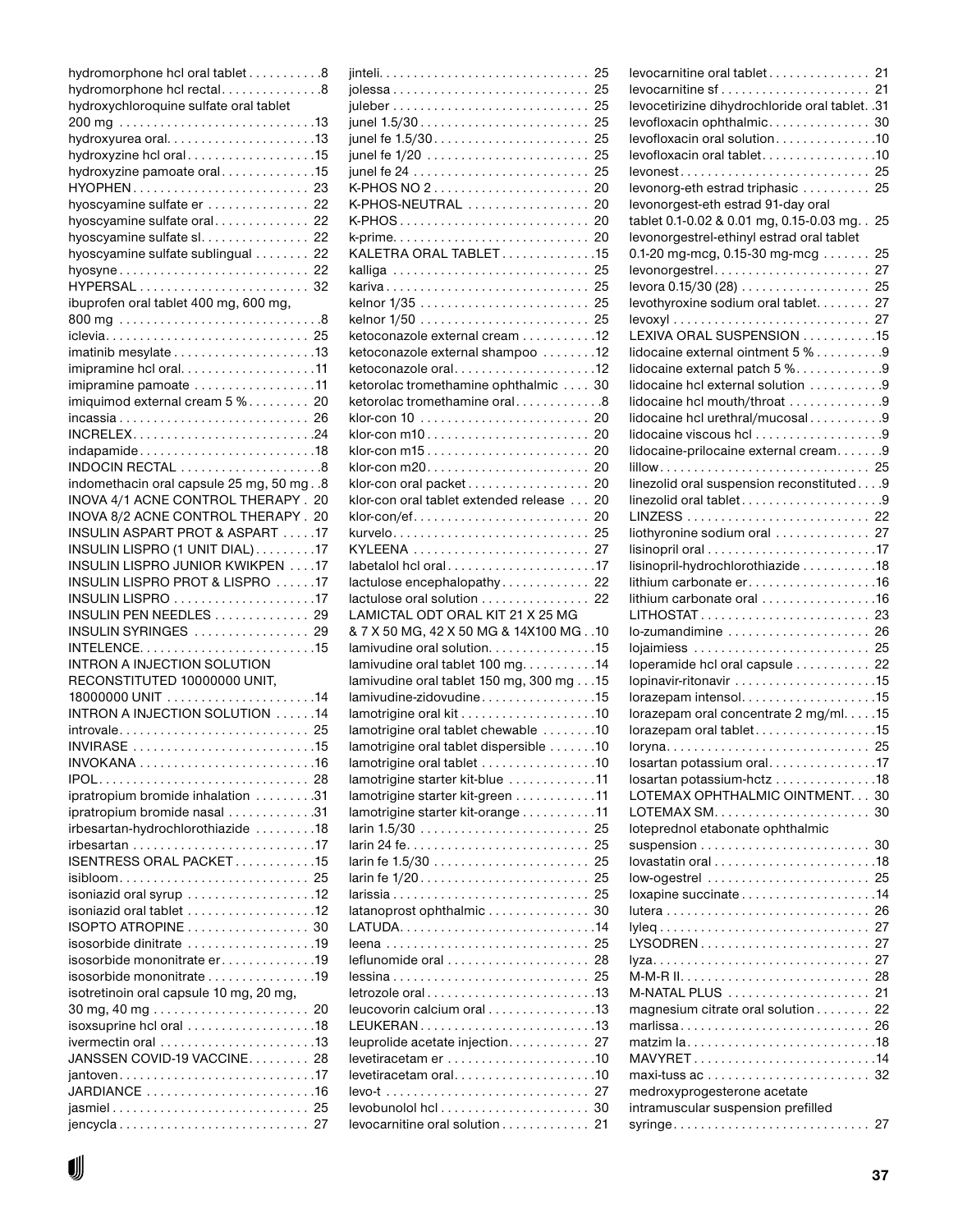| medroxyprogesterone acetate                                         |    |
|---------------------------------------------------------------------|----|
| intramuscular suspension 27                                         |    |
| medroxyprogesterone acetate oral 27                                 |    |
|                                                                     |    |
| megestrol acetate oral suspension 40                                |    |
| $mg/ml \dots \dots \dots \dots \dots \dots \dots \dots \dots \dots$ | 27 |
| megestrol acetate oral suspension 625                               |    |
|                                                                     |    |
| megestrol acetate oral tablet  27                                   |    |
| meloxicam oral tablet 8                                             |    |
|                                                                     |    |
| memantine hcl oral solution 2 mg/ml 11                              |    |
| memantine hcl oral tablet 11                                        |    |
| MENACTRA  28                                                        |    |
| MENQUADFI 28                                                        |    |
|                                                                     |    |
| mercaptopurine oral 13                                              |    |
| mesalamine er oral capsule 0.375 gm 29                              |    |
| mesalamine rectal suppository  29                                   |    |
| metaxalone oral tablet 400 mg. 32                                   |    |
| metformin hcl er16                                                  |    |
| metformin hcl oral solution 16                                      |    |
| metformin hcl oral tablet 16                                        |    |
| methadone hcl intensol8                                             |    |
| methadone hcl oral concentrate 8                                    |    |
| methadone hcl oral solution 8                                       |    |
|                                                                     |    |
| methadone hcl oral tablet soluble 8                                 |    |
| methadone hcl oral tablet 8                                         |    |
| methadose oral concentrate 10 mg/ml 8                               |    |
| methadose oral tablet soluble 8                                     |    |
| methadose sugar-free 8                                              |    |
| methazolamide oral 18                                               |    |
| methenamine mandelate oral9                                         |    |
| methergine  29                                                      |    |
| methimazole oral  27                                                |    |
|                                                                     |    |
| methocarbamol oral 32                                               |    |
| methotrexate oral 27                                                |    |
| methotrexate sodium oral  27                                        |    |
| methyldopa17                                                        |    |
| methylergonovine maleate oral  29                                   |    |
| methylphenidate hcl oral tablet 10 mg,                              |    |
|                                                                     |    |
| methylprednisolone oral 24                                          |    |
| methyltestosterone oral. 24                                         |    |
| metoclopramide hcl oral solution12                                  |    |
| metoclopramide hcl oral tablet. 12                                  |    |
| metolazone18                                                        |    |
| metoprolol succinate er. 17                                         |    |
| metoprolol tartrate oral tablet 100 mg,                             |    |
|                                                                     |    |
| metronidazole external cream  20                                    |    |
| metronidazole external gel 0.75 % 20                                |    |
| metronidazole external lotion 20                                    |    |
| metronidazole oral tablet. 9                                        |    |
| metronidazole vaginal 9                                             |    |
| MIACALCIN INJECTION  29                                             |    |
|                                                                     |    |
| microgestin 1.5/30 26                                               |    |
| microgestin 24 fe                                                   | 26 |
|                                                                     |    |
| microgestin fe 1/20  26                                             |    |
| MICROLET NEXT LANCING DEVICE 16                                     |    |
|                                                                     |    |
| MIGERGOT12                                                          |    |
|                                                                     |    |

| mimvey  26                                                               |    |
|--------------------------------------------------------------------------|----|
|                                                                          |    |
| minocycline hcl oral capsule10                                           |    |
|                                                                          |    |
| mirtazapine oral tablet dispersible11                                    |    |
| mirtazapine oral tablet11                                                |    |
|                                                                          |    |
| MITIGARE12                                                               |    |
| MITOSOL  30                                                              |    |
| mm clearlax  22                                                          |    |
| MODERNA COVID-19 VACCINE 28                                              |    |
| molindone hcl14                                                          |    |
| mometasone furoate external24                                            |    |
| mondoxyne nl oral capsule 100 mg10                                       |    |
| mono-linyah $\ldots \ldots \ldots \ldots \ldots \ldots \ldots$ 26        |    |
| monsels ferric subsulfate  29                                            |    |
| montelukast sodium oral packet 31                                        |    |
| montelukast sodium oral tablet chewable 31                               |    |
| montelukast sodium oral tablet 31                                        |    |
| morphine sulfate (concentrate) oral                                      |    |
| solution 100 mg/5ml, 20 mg/ml $\ldots \ldots \ldots 8$                   |    |
| morphine sulfate er oral tablet                                          |    |
|                                                                          |    |
| morphine sulfate oral solution 9                                         |    |
| morphine sulfate oral tablet 9                                           |    |
| morphine sulfate rectal 9                                                |    |
| $\text{maxifloxacin}$ hcl $(2x \text{ day}) \dots \dots \dots \dots$     | 30 |
| moxifloxacin hcl ophthalmic solution 30                                  |    |
| moxifloxacin hcl oral 10                                                 |    |
|                                                                          |    |
|                                                                          |    |
|                                                                          |    |
|                                                                          |    |
| mupirocin external9                                                      |    |
| mycophenolate mofetil oral capsule  27                                   |    |
| mycophenolate mofetil oral tablet  27                                    |    |
| mycophenolate sodium 27                                                  |    |
| $MYLERAN$ 13                                                             |    |
|                                                                          |    |
| nafrinse drops 21                                                        |    |
|                                                                          |    |
| naloxone hcl injection 9                                                 |    |
| naltrexone hcl oral $\ldots \ldots \ldots \ldots \ldots \ldots \ldots 9$ |    |
| naproxen oral tablet8                                                    |    |
|                                                                          |    |
|                                                                          |    |
|                                                                          | 26 |
| NATPARA                                                                  | 29 |
| $NATURE-THROID \ldots \ldots \ldots \ldots \ldots$                       | 27 |
| necon $0.5/35(28)$                                                       | 26 |
|                                                                          | 30 |
|                                                                          | 30 |
| neomycin sulfate oral9                                                   |    |
| neomycin-bacitracin zn-polymyx                                           | 30 |
| neomycin-polymyxin-dexameth                                              |    |
| ophthalmic ointment 30                                                   |    |
| neomycin-polymyxin-dexameth                                              |    |
| ophthalmic suspension 3.5-10000-0.1                                      | 30 |
| neomycin-polymyxin-gramicidin                                            | 30 |
| neomycin-polymyxin-hc ophthalmic                                         | 30 |
| neomycin-polymyxin-hc otic 31                                            |    |
| NEONATAL COMPLETE                                                        | 21 |
|                                                                          | 21 |
| NESTABS                                                                  | 21 |
| nevirapine oral suspension 15                                            |    |
|                                                                          |    |

| nevirapine oral tablet 15                                  |    |
|------------------------------------------------------------|----|
| NEXAVAR 13                                                 |    |
| NEXPLANON  27                                              |    |
| NICORETTE MOUTH/THROAT GUM 2                               |    |
|                                                            |    |
| NICORETTE MOUTH/THROAT                                     |    |
|                                                            |    |
| nicotine polacrilex mini 9                                 |    |
| nicotine polacrilex mouth/throat 9                         |    |
| nicotine step 1 9                                          |    |
| nicotine step 2 9                                          |    |
| nicotine step 3 9<br>nicotine transdermal kit9             |    |
| NICOTROL NS 9                                              |    |
| NICOTROL 9                                                 |    |
|                                                            |    |
| nilutamide13                                               |    |
| nimodipine oral18                                          |    |
| NITRO-BID 19                                               |    |
| NITRO-DUR TRANSDERMAL PATCH                                |    |
| 24 HOUR 0.3 MG/HR, 0.8 MG/HR. 19                           |    |
|                                                            |    |
| nitrofurantoin macrocrystal9                               |    |
| nitrofurantoin monohydrate macrocrystals 9                 |    |
| nitrofurantoin 9                                           |    |
| nitroglycerin sublingual 19                                |    |
| nitroglycerin transdermal 19                               |    |
| NITROMIST19                                                |    |
| nora-be  27                                                |    |
| norethin ace-eth estrad-fe oral tablet. 26                 |    |
| norethindrone acet-ethinyl est oral                        |    |
| tablet 1.5-30 mg-mcg. 26                                   |    |
| norethindrone acetate oral  27                             |    |
| norethindrone oral  27                                     |    |
| norethindrone-eth estradiol  26                            |    |
| norgestimate-eth estradiol  26                             |    |
| norgestimate-ethinyl estradiol triphasic . 26              |    |
|                                                            |    |
|                                                            |    |
|                                                            |    |
|                                                            |    |
|                                                            |    |
|                                                            |    |
|                                                            |    |
| nortriptyline hcl oral capsule 11                          |    |
| nortriptyline hcl oral solution 11                         |    |
| NORVIR ORAL PACKET 15                                      |    |
| NORVIR ORAL SOLUTION15                                     |    |
| NOVOFINE AUTOCOVER PEN NEEDLE                              |    |
|                                                            | 29 |
| NOVOFINE PEN NEEDLE 32G X 6 MM 29                          |    |
| NOVOFINE PLUS PEN NEEDLE 32G X                             |    |
|                                                            | 29 |
| NOVOPEN ECHO16                                             |    |
| NOVOTWIST PEN NEEDLE 32G X 5 MM 29                         |    |
|                                                            |    |
| NUCORT24                                                   |    |
| nyamyc 12                                                  |    |
|                                                            |    |
|                                                            |    |
|                                                            |    |
| nystatin external cream 12<br>nystatin external ointment12 |    |
| nystatin external powder12                                 |    |
| nystatin mouth/throat 12                                   |    |
|                                                            |    |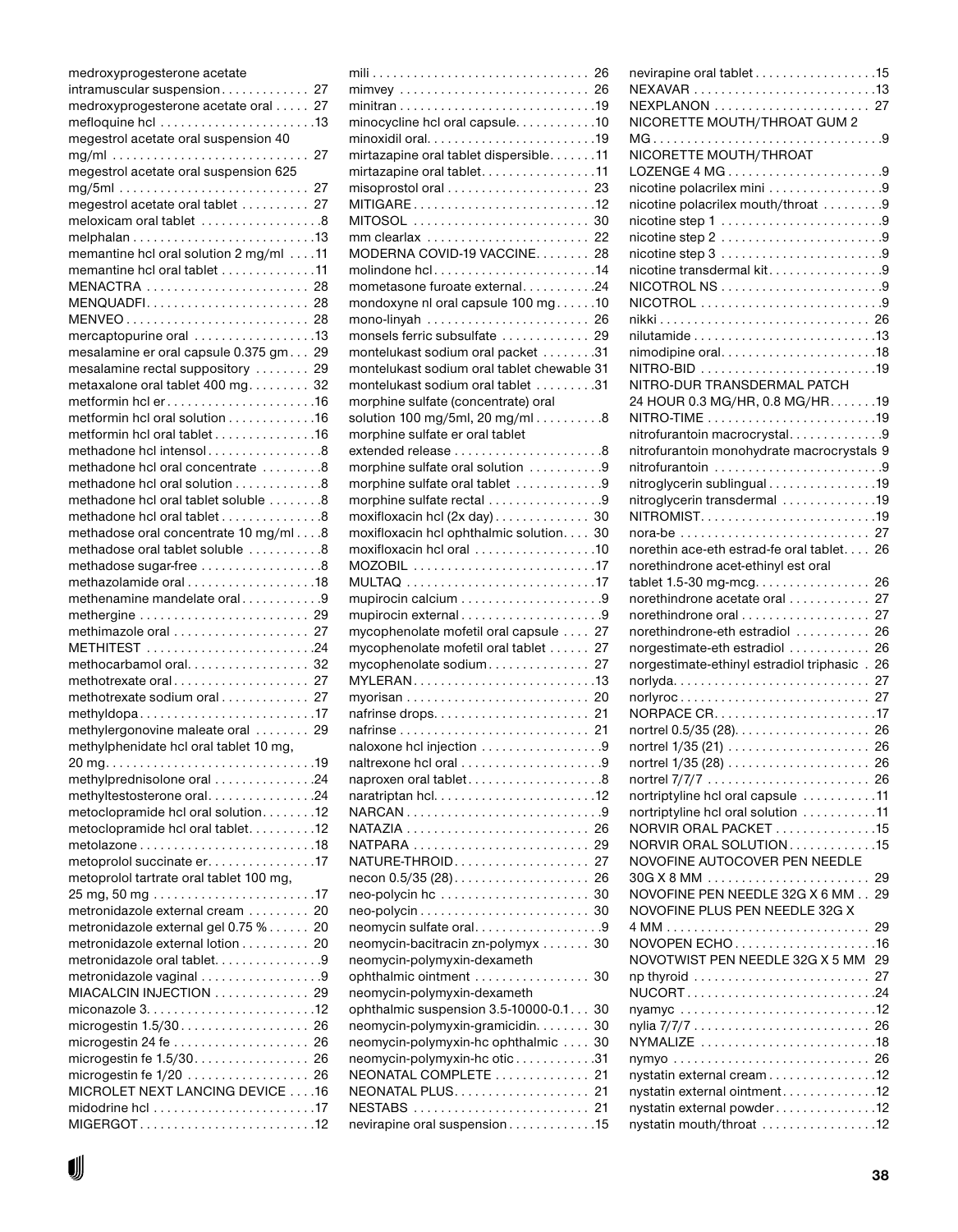| ocella 26                              |    |
|----------------------------------------|----|
| octreotide acetate  27                 |    |
|                                        |    |
|                                        |    |
| ofloxacin otic31                       |    |
| olanzapine oral tablet dispersible 14  |    |
| olanzapine oral tablet 14              |    |
| olanzapine-fluoxetine hcl. 11          |    |
| olmesartan medoxomil oral 17           |    |
| omeprazole oral capsule delayed        |    |
|                                        |    |
| omeprazole oral capsule delayed        |    |
|                                        |    |
| release 20 mg, 40 mg  23               |    |
| ondansetron hcl oral solution 12       |    |
| ondansetron hcl oral tablet12          |    |
|                                        |    |
| ONE VITE WOMENS PLUS 21                |    |
| ONETOUCH DELICA LANCING DEV. 16        |    |
| <b>ONETOUCH DELICA PLUS LANCING 16</b> |    |
| ONETOUCH ULTRA 2 KIT W/DEVICE16        |    |
| ONETOUCH ULTRA TEST STRIPS 16          |    |
| ONETOUCH VERIO FLEX SYSTEM16           |    |
| ONETOUCH VERIO IN VITRO                |    |
| SOLUTION HIGH 16                       |    |
| ONETOUCH VERIO KIT W/DEVICE16          |    |
|                                        |    |
| ONETOUCH VERIO REFLECT 16              |    |
| ONETOUCH VERIO TEST STRIPS16           |    |
| ONGLYZA16                              |    |
| opium 22                               |    |
| OPTIONS GYNOL II CONTRACEPTIVE. . 23   |    |
|                                        |    |
| oralone 19                             |    |
| ORENITRAM 32                           |    |
| ORKAMBI ORAL PACKET 31                 |    |
| ORKAMBI ORAL TABLET31                  |    |
|                                        |    |
|                                        |    |
|                                        |    |
|                                        |    |
| oseltamivir phosphate oral 15          |    |
| OSPHENA 27                             |    |
| 0xandrolone oral 24                    |    |
|                                        |    |
| oxcarbazepine oral suspension 11       |    |
| oxcarbazepine oral tablet 11           |    |
| oxybutynin chloride er 23              |    |
| oxybutynin chloride oral  23           |    |
| oxycodone hcl oral capsule 9           |    |
| oxycodone hcl oral concentrate 100     |    |
|                                        |    |
| oxycodone hcl oral solution 9          |    |
| oxycodone hcl oral tablet 9            |    |
| oxycodone-acetaminophen oral tablet    |    |
|                                        |    |
| 10-325 mg, 2.5-325 mg, 5-325 mg, 7.5-  |    |
|                                        |    |
| PACERONE ORAL TABLET 200 MG17          |    |
|                                        |    |
| pantoprazole sodium oral tablet        |    |
| delayed release                        | 23 |
| PARAGARD INTRAUTERINE COPPER           | 29 |
| paricalcitol oral capsule 4 mcg. 29    |    |
| paroxetine hcl11                       |    |
|                                        |    |
| peg 3350-kcl-na bicarb-nacl 22         |    |

| peg-3350/electrolytes 23                                           |    |
|--------------------------------------------------------------------|----|
|                                                                    |    |
|                                                                    |    |
| penicillin v potassium 10                                          |    |
| pentamidine isethionate inhalation 13                              |    |
| pentazocine-naloxone hcl9                                          |    |
|                                                                    |    |
|                                                                    |    |
| permethrin external 14                                             |    |
| perphenazine oral 12                                               |    |
| perphenazine-amitriptyline11                                       |    |
| PFIZER-BIONTECH COVID-19 VACC 28                                   |    |
| phenazo oral tablet 200 mg  23                                     |    |
| phenazopyridine hcl oral tablet 100                                |    |
| phenelzine sulfate oral11                                          |    |
| phenobarbital oral 10                                              |    |
| phenoxybenzamine hcl oral 17                                       |    |
| phenylephrine hcl ophthalmic  30                                   |    |
|                                                                    |    |
| 11. . phenytoin oral suspension 125 mg/5ml                         |    |
| phenytoin oral tablet chewable11                                   |    |
| phenytoin sodium extended 11                                       |    |
|                                                                    |    |
| PHOSPHA 250 NEUTRAL 21                                             |    |
| phospho-trin 250 neutral 21                                        |    |
| $phosphorous. \ldots \ldots \ldots \ldots \ldots \ldots \ldots 21$ |    |
| phytonadione oral  21                                              |    |
| pilocarpine hcl ophthalmic  30                                     |    |
|                                                                    |    |
|                                                                    |    |
|                                                                    |    |
|                                                                    |    |
|                                                                    |    |
| PLAN B ONE-STEP  27                                                |    |
| PNEUMOVAX 23  28                                                   |    |
|                                                                    |    |
| podofilox external 20                                              |    |
| polycin 30                                                         |    |
| polyethylene glycol 3350 oral powder 23                            |    |
| polymyxin b-trimethoprim 30                                        |    |
|                                                                    |    |
|                                                                    |    |
|                                                                    |    |
| potassium chloride crys er oral tablet                             |    |
| extended release 10 meq, 20 meq. $\dots$ .                         | 21 |
| potassium chloride crys er oral tablet                             |    |
| extended release 15 meq                                            | 21 |
| potassium chloride er                                              | 21 |
| potassium chloride oral packet                                     | 21 |
| potassium chloride oral solution 20                                |    |
| meg/15ml (10%), 40 meg/15ml (20%)                                  | 21 |
| potassium citrate er                                               | 21 |
| potassium citrate-citric acid                                      | 21 |
| POVIDONE-IODINE OPHTHALMIC                                         | 30 |
| PRADAXA17                                                          |    |
| pramipexole dihydrochloride 14                                     |    |
| pramosone external cream 1-1 % 20<br>PRAMOSONE EXTERNAL CREAM      |    |
| $1-2.5\%$                                                          | 20 |
| PRAMOSONE EXTERNAL LOTION                                          | 20 |
| PRAMOSONE EXTERNAL OINTMENT                                        |    |
|                                                                    | 20 |
| pramox  20                                                         |    |
| prasugrel hcl17                                                    |    |
|                                                                    |    |

| pravastatin sodium18                                             |          |
|------------------------------------------------------------------|----------|
|                                                                  |          |
| prazosin hcl oral17                                              |          |
|                                                                  |          |
|                                                                  |          |
| prednisolone oral solution24                                     |          |
| prednisolone sodium phosphate oral                               |          |
|                                                                  |          |
| prednisone oral solution 24                                      |          |
| prednisone oral tablet therapy pack 24                           |          |
| prednisone oral tablet 24                                        |          |
| PREFEST 26                                                       |          |
| PREMESISRX 21                                                    |          |
|                                                                  |          |
| PREMPHASE  26                                                    |          |
| PRENAISSANCE  21                                                 |          |
| prenatal oral tablet $27-1$ mg. $\dots \dots \dots$ 21           |          |
|                                                                  |          |
| prenatal vitamin plus low iron 21                                |          |
| PRENATE DHA 21                                                   |          |
| PRENATE ELITE                                                    | 21       |
| PRENATE ENHANCE                                                  | 21       |
| PRENATE ESSENTIAL                                                | -21      |
| PRENATE MINI 21                                                  |          |
| PRENATE PIXIE  21<br>PRENATE RESTORE  21                         |          |
| PRENATE  21                                                      |          |
|                                                                  |          |
| preplus  21                                                      |          |
|                                                                  |          |
|                                                                  |          |
|                                                                  |          |
| PREVNAR 13  28                                                   |          |
|                                                                  |          |
| PRIMACARE 21                                                     |          |
| primaquine phosphate13                                           |          |
| primidone oral 10                                                |          |
| $probenecid$ 12                                                  |          |
| prochlorperazine maleate oral 12                                 |          |
|                                                                  |          |
| PROCTOFOAM HC                                                    | 29<br>29 |
|                                                                  | 29       |
| progesterone intramuscular                                       | 27       |
|                                                                  |          |
| promethazine hcl oral 31                                         |          |
| promethazine hcl rectal31                                        |          |
| promethazine vc/codeine                                          | 32       |
|                                                                  |          |
| promethazine-codeine 32                                          |          |
| promethazine-dm                                                  | 32       |
| promethazine-phenyleph-codeine                                   | 32       |
| 31. promethazine-phenylephrine                                   |          |
|                                                                  |          |
|                                                                  |          |
| propafenone hcl17                                                |          |
| proparacaine hcl ophthalmic  30                                  |          |
| propranolol hcl oral solution17<br>propranolol hcl oral tablet17 |          |
| propylthiouracil oral 27                                         |          |
| protriptyline hcl. $\dots\dots\dots\dots\dots\dots\dots$         |          |
| pseudoephedrine-bromphen-dm 32                                   |          |
| PULMICORT FLEXHALER 31                                           |          |
| PULMOZYME31                                                      |          |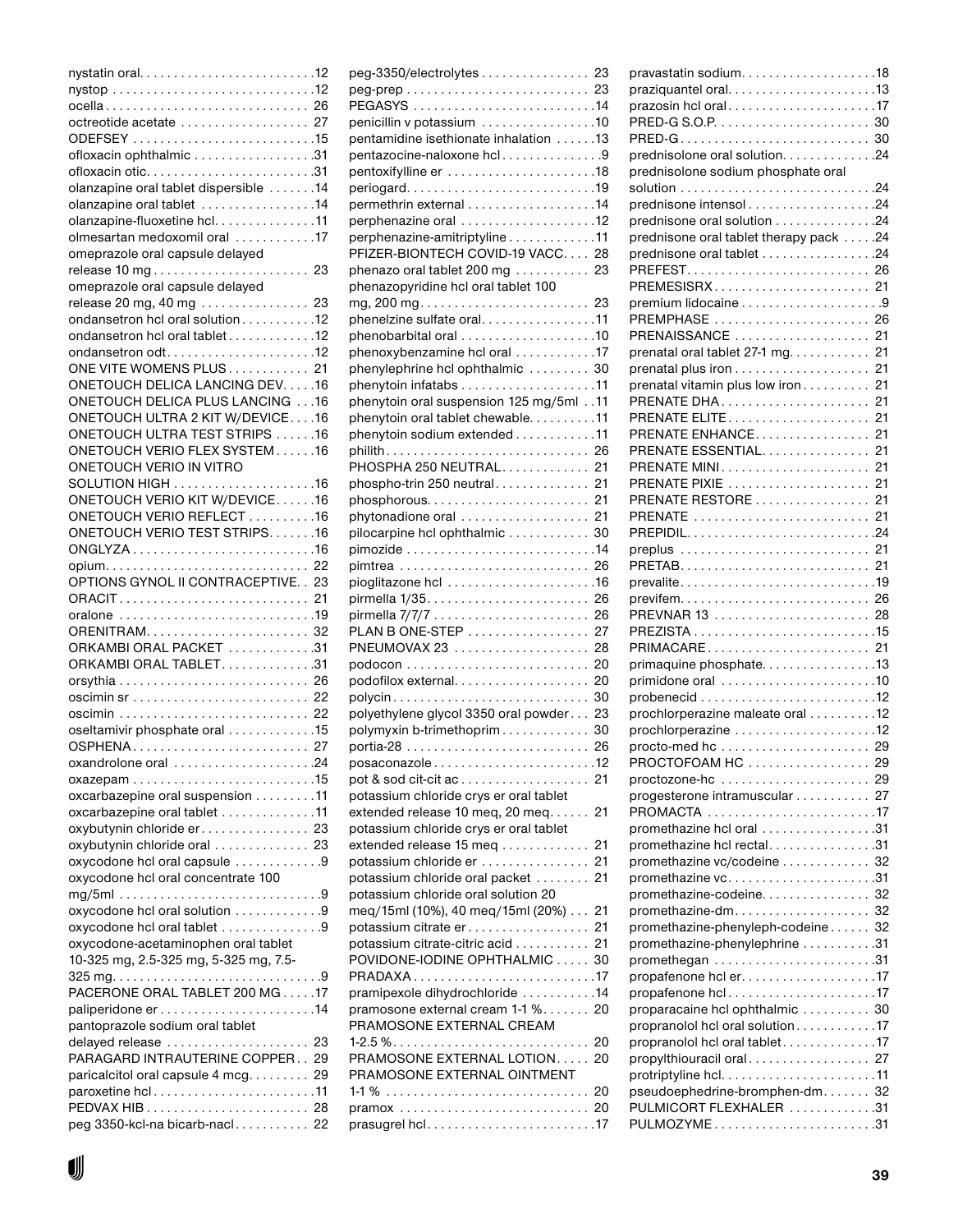| PURAMINO DHA/ARA  29                        |    |
|---------------------------------------------|----|
|                                             |    |
| PYRIDIUM 23                                 |    |
|                                             |    |
| pyridostigmine bromide er 12                |    |
| pyridostigmine bromide oral solution 12     |    |
| pyridostigmine bromide oral tablet 60 mg 12 |    |
|                                             |    |
| PYROGALLIC ACID  20                         |    |
| qc magnesium citrate  23                    |    |
| quetiapine fumarate er. 14                  |    |
| quetiapine fumarate14                       |    |
|                                             |    |
| quinapril-hydrochlorothiazide18             |    |
| quinidine gluconate er17                    |    |
| quinidine sulfate17                         |    |
|                                             |    |
|                                             |    |
|                                             |    |
|                                             |    |
| RECOMBIVAX HB  28                           |    |
| RECOTHROM SPRAY KIT. 17                     |    |
|                                             |    |
| RECOTHROM17                                 |    |
|                                             |    |
| repaglinide oral tablet 1 mg, 2 mg 16       |    |
|                                             |    |
| RETACRIT17                                  |    |
|                                             |    |
| REYATAZ ORAL PACKET 15                      |    |
|                                             |    |
|                                             |    |
|                                             |    |
| riluzole19                                  |    |
| rimantadine hcl15                           |    |
|                                             |    |
| RINVOQ 28                                   |    |
| risperidone oral solution 14                |    |
| risperidone oral tablet dispersible 14      |    |
| risperidone oral tablet 14                  |    |
|                                             |    |
|                                             |    |
| rizatriptan benzoate12                      |    |
| ropinirole hcl14                            |    |
| rosadan external cream 20                   |    |
|                                             |    |
| rosadan external gel  20                    |    |
| rosuvastatin calcium 18                     |    |
| roweepra10                                  |    |
| salicylic acid external solution  20        |    |
|                                             |    |
| salsalate oral8                             |    |
| SANDIMMUNE ORAL SOLUTION                    | 27 |
| SAVELLA TITRATION PACK19                    |    |
| SCALACORT DK  20                            |    |
|                                             |    |
| scopolamine12                               |    |
|                                             |    |
| selenium sulfide external lotion  20        |    |
| selenium sulfide external shampoo           |    |
|                                             |    |
|                                             |    |
| sertraline hcl oral concentrate 11          |    |
| sertraline hcl oral tablet11                |    |
|                                             |    |
|                                             |    |
| sevelamer carbonate 21                      |    |
|                                             | 21 |
| sharobel  27                                |    |
|                                             |    |
| SHINGRIX 28                                 |    |
| sildenafil citrate oral suspension          |    |
| reconstituted 32                            |    |
| sildenafil citrate oral tablet 20 mg  32    |    |
|                                             |    |
| silver nitrate external 9                   |    |
| silver sulfadiazine external 9              |    |
|                                             |    |
|                                             |    |
|                                             |    |
|                                             |    |

| simvastatin oral tablet 10 mg, 20 mg,                                                                                                                                                                                                                                                                                                                                    |    |
|--------------------------------------------------------------------------------------------------------------------------------------------------------------------------------------------------------------------------------------------------------------------------------------------------------------------------------------------------------------------------|----|
|                                                                                                                                                                                                                                                                                                                                                                          |    |
| simvastatin oral tablet 80 mg 18                                                                                                                                                                                                                                                                                                                                         |    |
| sirolimus oral  27                                                                                                                                                                                                                                                                                                                                                       |    |
| SKYRIZI (150 MG DOSE). 28                                                                                                                                                                                                                                                                                                                                                |    |
|                                                                                                                                                                                                                                                                                                                                                                          |    |
| SKYRIZI 27                                                                                                                                                                                                                                                                                                                                                               |    |
| sod citrate-citric acid 21                                                                                                                                                                                                                                                                                                                                               |    |
| sodium chloride inhalation 32                                                                                                                                                                                                                                                                                                                                            |    |
| sodium fluoride oral solution 1.1 (0.5 f)                                                                                                                                                                                                                                                                                                                                |    |
|                                                                                                                                                                                                                                                                                                                                                                          |    |
| sodium fluoride oral tablet chewable 21                                                                                                                                                                                                                                                                                                                                  |    |
| sodium fluoride oral tablet  21                                                                                                                                                                                                                                                                                                                                          |    |
| sodium polystyrene sulfonate 21                                                                                                                                                                                                                                                                                                                                          |    |
| sodium sulfacetamide wash  20                                                                                                                                                                                                                                                                                                                                            |    |
| SODIUM SULFACETAMIDE-BAKUCHIOL 20                                                                                                                                                                                                                                                                                                                                        |    |
| sodium sulfacetamide  20                                                                                                                                                                                                                                                                                                                                                 |    |
| SOFOSBUVIR-VELPATASVIR14                                                                                                                                                                                                                                                                                                                                                 |    |
| sotalol hcl (af) $\dots\dots\dots\dots\dots\dots\dots$ 17                                                                                                                                                                                                                                                                                                                |    |
| sotalol hcl oral 17                                                                                                                                                                                                                                                                                                                                                      |    |
|                                                                                                                                                                                                                                                                                                                                                                          |    |
| SPIRIVA HANDIHALER 31                                                                                                                                                                                                                                                                                                                                                    |    |
| SPIRIVA RESPIMAT31                                                                                                                                                                                                                                                                                                                                                       |    |
| spironolactone oral 18                                                                                                                                                                                                                                                                                                                                                   |    |
| spironolactone-hctz18                                                                                                                                                                                                                                                                                                                                                    |    |
| sprintec 28  26                                                                                                                                                                                                                                                                                                                                                          |    |
|                                                                                                                                                                                                                                                                                                                                                                          |    |
| sronyx  26                                                                                                                                                                                                                                                                                                                                                               |    |
|                                                                                                                                                                                                                                                                                                                                                                          |    |
| SSKI 29                                                                                                                                                                                                                                                                                                                                                                  |    |
|                                                                                                                                                                                                                                                                                                                                                                          |    |
| ST JOSEPH LOW DOSE ORAL TABLET                                                                                                                                                                                                                                                                                                                                           |    |
| DELAYED RELEASE 8                                                                                                                                                                                                                                                                                                                                                        |    |
| stavudine15                                                                                                                                                                                                                                                                                                                                                              |    |
|                                                                                                                                                                                                                                                                                                                                                                          |    |
| STRIVERDI RESPIMAT 31                                                                                                                                                                                                                                                                                                                                                    |    |
| subvenite starter kit-blue11                                                                                                                                                                                                                                                                                                                                             |    |
| subvenite starter kit-green 11                                                                                                                                                                                                                                                                                                                                           |    |
| subvenite starter kit-orange 11                                                                                                                                                                                                                                                                                                                                          |    |
| subvenite11                                                                                                                                                                                                                                                                                                                                                              |    |
| sucralfate oral suspension  23                                                                                                                                                                                                                                                                                                                                           |    |
| sucralfate oral tablet  23                                                                                                                                                                                                                                                                                                                                               |    |
| SULCONAZOLE NITRATE 12                                                                                                                                                                                                                                                                                                                                                   |    |
| sulfacetamide sod-sulfur wash external                                                                                                                                                                                                                                                                                                                                   |    |
| liquid $9-4\%$                                                                                                                                                                                                                                                                                                                                                           | 20 |
| sulfacetamide sodium (acne)  20                                                                                                                                                                                                                                                                                                                                          |    |
| sulfacetamide sodium external 20                                                                                                                                                                                                                                                                                                                                         |    |
| sulfacetamide sodium ophthalmic                                                                                                                                                                                                                                                                                                                                          |    |
| sulfacetamide sodium ophthalmic                                                                                                                                                                                                                                                                                                                                          |    |
|                                                                                                                                                                                                                                                                                                                                                                          |    |
| sulfacetamide sodium-sulfur external                                                                                                                                                                                                                                                                                                                                     |    |
| cream 10-2 %, 10-5 % $\dots\dots\dots\dots\dots$                                                                                                                                                                                                                                                                                                                         | 20 |
| sulfacetamide sodium-sulfur external                                                                                                                                                                                                                                                                                                                                     |    |
|                                                                                                                                                                                                                                                                                                                                                                          | 20 |
| sulfacetamide sodium-sulfur external                                                                                                                                                                                                                                                                                                                                     |    |
| liquid $9-4\%$                                                                                                                                                                                                                                                                                                                                                           | 20 |
| sulfacetamide sodium-sulfur external                                                                                                                                                                                                                                                                                                                                     |    |
| ${{\sf I}{{\sf o}{{\sf t}}}}$ and ${{\sf I}}{{\sf O}}$ . ${{\sf I}}{{\sf o}}$ . ${{\sf I}}{{\sf o}}$ . ${{\sf I}}{{\sf o}}$ . ${{\sf I}}{{\sf o}}$ . ${{\sf I}}{{\sf o}}$ . ${{\sf I}}{{\sf o}}$ . ${{\sf I}}{{\sf o}}$ . ${{\sf I}}{{\sf o}}$ . ${{\sf I}}{{\sf o}}$ . ${{\sf I}}{{\sf o}}$ . ${{\sf I}}{{\sf o}}$ . ${{\sf I}}{{\sf o}}$ . ${{\sf I}}{{\sf o}}$ . ${{$ | 20 |
| sulfacetamide sodium-sulfur external                                                                                                                                                                                                                                                                                                                                     |    |
| pad 10-4 %                                                                                                                                                                                                                                                                                                                                                               |    |
|                                                                                                                                                                                                                                                                                                                                                                          |    |
|                                                                                                                                                                                                                                                                                                                                                                          | 20 |
| sulfacetamide sodium-sulfur external                                                                                                                                                                                                                                                                                                                                     |    |
| suspension $10-5$ %                                                                                                                                                                                                                                                                                                                                                      | 20 |
| sulfacetamide-prednisolone<br>ophthalmic solution 30                                                                                                                                                                                                                                                                                                                     |    |

| sulfacetamide-sulfur in urea 20                                                   |  |
|-----------------------------------------------------------------------------------|--|
| sulfamethoxazole-trimethoprim oral                                                |  |
|                                                                                   |  |
| sulfamethoxazole-trimethoprim oral tablet10                                       |  |
| sulfamez wash  20                                                                 |  |
| sulfasalazine oral tablet delayed release. 29                                     |  |
| sulfasalazine oral tablet 29<br>sulfatrim pediatric 10                            |  |
|                                                                                   |  |
| sumatriptan nasal12                                                               |  |
| sumatriptan succinate oral 12                                                     |  |
| sumatriptan succinate refill12                                                    |  |
| sumatriptan succinate subcutaneous 12                                             |  |
| SURESTEP PRO HIGH GLUCOSE16                                                       |  |
| SURESTEP PRO LOW GLUCOSE 16                                                       |  |
| SURESTEP PRO NORMAL GLUCOSE 16                                                    |  |
| syeda 26                                                                          |  |
| SYMAX-SL 22                                                                       |  |
| SYMAX-SR  22                                                                      |  |
|                                                                                   |  |
| SYMJEPI INJECTION SOLUTION                                                        |  |
| PREFILLED SYRINGE 0.15 MG/0.3ML31                                                 |  |
| SYNAREL  27                                                                       |  |
| tacrolimus external 20                                                            |  |
| tacrolimus oral  28                                                               |  |
| tamoxifen citrate oral tablet 10 mg. 13                                           |  |
| $t$ amoxifen citrate oral tablet 20 mg. $\dots$ .13                               |  |
|                                                                                   |  |
| tarina 24 fe  26                                                                  |  |
| tarina fe 1/20 eq 26                                                              |  |
|                                                                                   |  |
|                                                                                   |  |
| tazarotene external cream  20                                                     |  |
| TAZORAC EXTERNAL CREAM 0.05 % 20                                                  |  |
| TAZORAC EXTERNAL GEL  20                                                          |  |
| taztia xt $\ldots \ldots \ldots \ldots \ldots \ldots \ldots \ldots$               |  |
|                                                                                   |  |
| temazepam 32                                                                      |  |
| temozolomide13                                                                    |  |
|                                                                                   |  |
| tenofovir disoproxil fumarate 15                                                  |  |
|                                                                                   |  |
| terbinafine hcl oral $\ldots$ , $\ldots$ , $\ldots$ , $\ldots$ , $\ldots$         |  |
| terbutaline sulfate oral31                                                        |  |
| testosterone cypionate intramuscular 24<br>testosterone enanthate intramuscular24 |  |
| testosterone transdermal gel 50                                                   |  |
|                                                                                   |  |
| tetrabenazine 19                                                                  |  |
| tetracaine hcl ophthalmic  30                                                     |  |
|                                                                                   |  |
| TEXACORT24                                                                        |  |
|                                                                                   |  |
|                                                                                   |  |
|                                                                                   |  |
| thioridazine hcl oral 14                                                          |  |
| THROMBIN-JMI EPISTAXIS 17                                                         |  |
| THROMBIN-JMI EXTERNAL KIT 17                                                      |  |
|                                                                                   |  |
|                                                                                   |  |
|                                                                                   |  |
| timolol maleate ocudose 30                                                        |  |
| timolol maleate ophthalmic gel forming                                            |  |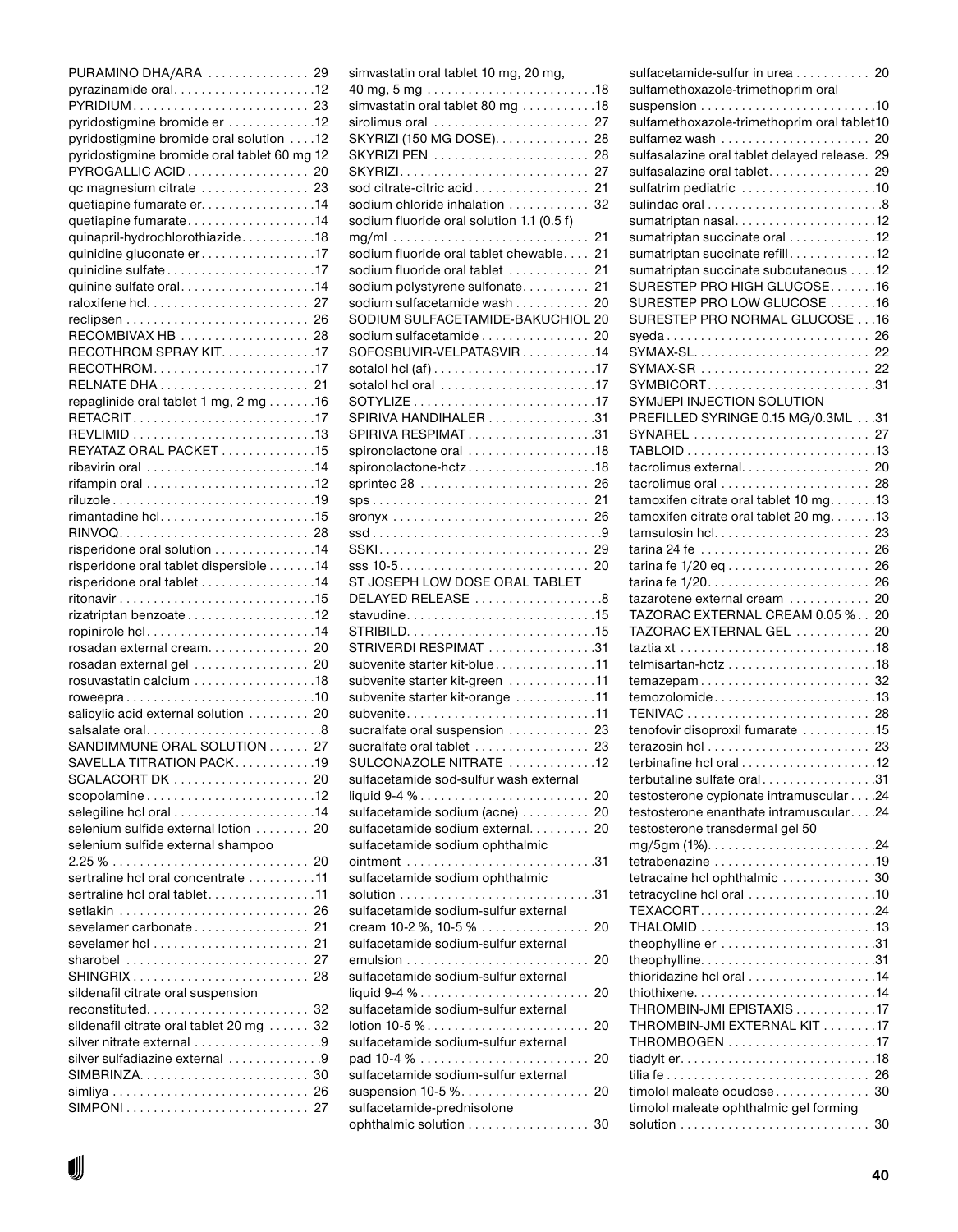|                                             | timolol maleate ophthalmic solution  30 |
|---------------------------------------------|-----------------------------------------|
|                                             |                                         |
| TIMOPTIC OCUDOSE OPHTHALMIC                 |                                         |
|                                             |                                         |
|                                             |                                         |
| TISSEEL EXTERNAL KIT. 29                    |                                         |
| tizanidine hcl oral capsule 32              |                                         |
| tizanidine hcl oral tablet. 32              |                                         |
| tobramycin nebulization solution 300        |                                         |
| mg/5ml inhalation 31                        |                                         |
| tobramycin ophthalmic  30                   |                                         |
| tobramycin-dexamethasone 30                 |                                         |
| tolterodine tartrate 23                     |                                         |
| topiramate oral capsule sprinkle 11         |                                         |
| topiramate oral tablet. 11                  |                                         |
| torsemide 18                                |                                         |
| TRACLEER 32 MG 32                           |                                         |
|                                             |                                         |
| tramadol hcl er oral tablet extended        |                                         |
| release 24 hour8                            |                                         |
| tramadol hcl oral tablet 50 mg 9            |                                         |
| tramadol-acetaminophen 9                    |                                         |
| tranexamic acid oral17                      |                                         |
| tranylcypromine sulfate 11                  |                                         |
| trazodone hcl oral 11                       |                                         |
|                                             |                                         |
|                                             |                                         |
| TRI-CHLOR 20<br>tri-estarylla  26           |                                         |
|                                             |                                         |
| tri-linyah 26                               |                                         |
|                                             |                                         |
| tri-lo-marzia 26                            |                                         |
|                                             |                                         |
|                                             |                                         |
|                                             |                                         |
|                                             |                                         |
| tri-mili 26                                 |                                         |
|                                             |                                         |
|                                             |                                         |
| tri-sprintec 26                             |                                         |
|                                             |                                         |
|                                             |                                         |
| triamcinolone acetonide external cream. .24 |                                         |
| triamcinolone acetonide external lotion24   |                                         |
| triamcinolone acetonide external            |                                         |
| ointment 0.025 %, 0.1 %, 0.5 %. 24          |                                         |
| triamcinolone acetonide mouth/throat 19     |                                         |
| triamterene oral 18                         |                                         |
| triamterene-hctz18                          |                                         |
|                                             |                                         |
| TRICARE PRENATAL DHA ONE 21                 |                                         |
|                                             |                                         |
| triderm24                                   |                                         |
| trifluoperazine hcl14                       |                                         |
| trifluridine  30                            |                                         |
| trihexyphenidyl hcl14                       |                                         |
| trimethobenzamide hcl oral 12               |                                         |
| trimethoprim oral 9                         |                                         |
| TRISTART DHA  21                            |                                         |
| <b>TRISTART ONE  21</b>                     |                                         |
|                                             |                                         |
| TRUE METRIX LEVEL 1. 16                     |                                         |
| TRUE METRIX LEVEL 2. 16                     |                                         |
| TRUE METRIX LEVEL 3. 16                     |                                         |

U

| TRUMENBA  28                                           |    |
|--------------------------------------------------------|----|
| tulana 27                                              |    |
|                                                        |    |
| TWIRLA 26                                              |    |
|                                                        |    |
| TYROS 2 29                                             |    |
| TYVASO REFILL 32                                       |    |
| TYVASO STARTER  32                                     |    |
| TYVASO  32                                             |    |
| UCERIS RECTAL  29                                      |    |
| UNISTRIP CONTROL IN VITRO                              |    |
|                                                        |    |
| unithroid  27                                          |    |
| urea external cream $40\%$ , $45\%$ 20                 |    |
| urea external lotion  20                               |    |
|                                                        |    |
|                                                        |    |
|                                                        |    |
| ursodiol oral capsule $300$ mg 22                      |    |
| ursodiol oral tablet 22                                |    |
| USTELL 23                                              |    |
| VALCHLOR13                                             |    |
|                                                        |    |
| valproic acid oral 10                                  |    |
| valsartan-hydrochlorothiazide 18                       |    |
|                                                        |    |
| vancomycin hcl oral capsule. 9                         |    |
| vancomycin hcl oral solution reconstituted 9           |    |
| vandazole 9                                            |    |
|                                                        |    |
|                                                        |    |
| VCF VAGINAL CONTRACEPTIVE                              |    |
|                                                        |    |
| <b>VCF VAGINAL CONTRACEPTIVE</b>                       |    |
|                                                        |    |
| vcf vaginal contraceptive vaginal gel 23               |    |
|                                                        |    |
| venlafaxine hcl er oral capsule                        |    |
| extended release 24 hour 11                            |    |
|                                                        |    |
|                                                        |    |
| VENTOLIN HFA 31                                        |    |
| verapamil hcl er oral capsule extended                 |    |
| release 24 hour18                                      |    |
| verapamil hcl er oral tablet extended                  |    |
|                                                        |    |
| verapamil hcl oral18                                   |    |
|                                                        |    |
|                                                        |    |
|                                                        |    |
|                                                        |    |
|                                                        |    |
| virt-phos 250 neutral $\ldots \ldots \ldots \ldots$ 21 |    |
|                                                        | 32 |
|                                                        |    |
| VITAFOL STRIPS 22                                      |    |
| VITAFOL-NANO  22                                       |    |
| VITAFOL-OB+DHA 22                                      |    |
| vitamin d (ergocalciferol) oral capsule                |    |
| 1.25 mg (50000 ut)                                     | 22 |
| VITATHELY WITH GINGER  22                              |    |
|                                                        |    |
| volnea  26                                             |    |
|                                                        |    |

| voriconazole oral suspension |
|------------------------------|
| reconstituted12              |
| voriconazole oral tablet 12  |
|                              |
|                              |
|                              |
| warfarin sodium oral 17      |
| wera 26                      |
|                              |
| WESTGEL DHA  22              |
| WESTHROID 27                 |
| WIDE-SEAL DIAPHRAGM 60  29   |
| WIDE-SEAL DIAPHRAGM 65  29   |
| WIDE-SEAL DIAPHRAGM 70 29    |
| WIDE-SEAL DIAPHRAGM 75  29   |
| WIDE-SEAL DIAPHRAGM 80 29    |
| WIDE-SEAL DIAPHRAGM 85  29   |
| WIDE-SEAL DIAPHRAGM 90  29   |
| WIDE-SEAL DIAPHRAGM 95  29   |
|                              |
|                              |
|                              |
| xulane  26                   |
| yuvafem 26                   |
| zafemy 26                    |
|                              |
|                              |
|                              |
|                              |
| zidovudine oral capsule15    |
| zidovudine oral syrup. 15    |
| zidovudine oral tablet. 15   |
| ziprasidone hcl14            |
| zolpidem tartrate oral. 32   |
| zonisamide oral 10           |
|                              |
| zovia 1/35e (28)  26         |
| zumandimine  26              |
| ZYKADIA13                    |
|                              |
|                              |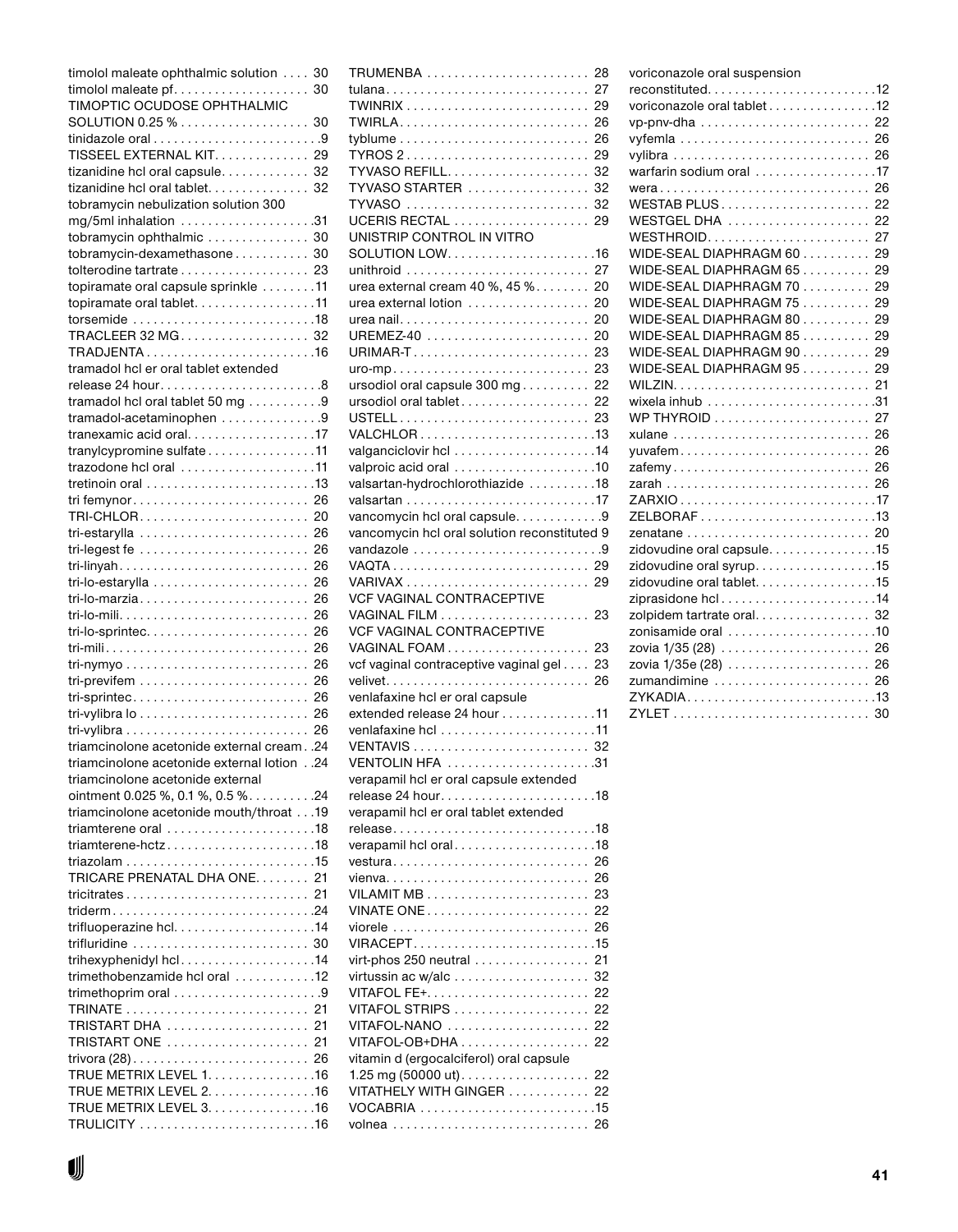# **Language Assistance Services**

| English                                                                                                                                                                                                                                                                                                                                                              |
|----------------------------------------------------------------------------------------------------------------------------------------------------------------------------------------------------------------------------------------------------------------------------------------------------------------------------------------------------------------------|
| If you need help in another language or you need another format, like large print, please call the<br>member number on your health plan ID card, TTY / RTT 711. Translation services and interpreters<br>are available at no cost to you.                                                                                                                            |
| Español                                                                                                                                                                                                                                                                                                                                                              |
| Si necesita ayuda en otro idioma o en otro formato, como letra grande, llame al número para<br>miembros en su tarjeta de ID del plan de salud, TTY/RTT 711. Los servicios de traducción y de<br>interpretación están disponibles sin costo para usted.                                                                                                               |
| 中文                                                                                                                                                                                                                                                                                                                                                                   |
| 如果您需要以其他語言提供的協助,或您需要其他形式版本,例如大字體,請撥健保計劃會員<br>卡上的會員電話,聽力語言殘障服務專線 / 即時訊息 (TTY / RTT) 711。可免費向您提供翻譯服<br>務和口譯員服務。                                                                                                                                                                                                                                                        |
| Tiếng Việt                                                                                                                                                                                                                                                                                                                                                           |
| Nếu quý vị cần trợ giúp bằng ngôn ngữ khác hoặc quý vị cần định dạng khác, như bản in cỡ lớn,<br>vui lòng gọi đến số điện thoại dành cho hội viên trên thẻ ID chương trình hiếm y tế của quý vị,<br>TTY/RTT 711. Có sẵn các dịch vụ dịch thuật và thông dịch viên miễn phí cho quý vị.                                                                               |
| 한국어                                                                                                                                                                                                                                                                                                                                                                  |
| 귀하가 다른 언어로 도움이 필요하거나 큰 활자와 같은 다른 형식으로 필요한 경우 귀하의<br>건강보험 ID 카드에 기재된 회원 번호, TTY / RTT 711 번으로 전화하십시오. 귀하는 번역 서비스<br>및 통역사를 무료로 이용하실 수 있습니다.                                                                                                                                                                                                                           |
| Tagalog                                                                                                                                                                                                                                                                                                                                                              |
| Kung kailangan ninyo ng tulong sa ibang wika o kailangan ninyo ng ibang format, tulad ng<br>malalaking titik, pakitawagan ang numero para sa miyembro na makikita sa inyong ID card sa<br>planong pangkalusugan, para sa gumagamit ng TTY / RTT, tumawag sa 711. Available para sa<br>inyo ang mga serbisyo sa pagsasalin at interpreter nang wala kayong babayaran. |
| Русский                                                                                                                                                                                                                                                                                                                                                              |
| Если Вам нужна помощь на другом языке или Вы хотели бы получить этот документ в другом<br>формате (например, крупным шрифтом), позвоните по телефону, указанному на Вашей<br>идентификационной карте участника плана медицинского страхования, линия TTY/RTT: 711.<br>Услуги устного и письменного перевода предоставляются бесплатно.                               |
| اللغة العربية                                                                                                                                                                                                                                                                                                                                                        |
| إذا كنت بحاجة إلى مساعدة بلغة أخرى أو تحتاج إلى تنسيق آخر مثل الطباعة بأحرف كبيرة، فيرجى الاتصال برقم هاتف الأعضاء<br>المُدرج على بطاقة مُعرف العضوية الخاص بخطتك الصحية، TTY/RTT 711. تتوفر خدمات الترجمة التحريرية والمترجمين<br>الفوريين دون أن تتحمل أي تكلفة.                                                                                                   |
| Français                                                                                                                                                                                                                                                                                                                                                             |
| Si vous avez besoin d'aide dans une autre langue ou souhaitez un autre format, par exemple<br>en gros caractères, veuillez appeler le numéro d'assuré figurant sur votre carte d'assurance,<br>ATS / RTT (texte en temps réel) 711. Des services de traduction et des interprètes sont<br>disponibles gratuitement.                                                  |
| ኢንግሊዝኛ                                                                                                                                                                                                                                                                                                                                                               |
| በሌላ ቋንቋ እርዳታ የሚፌልጉ ከሆነ ወይም በሌላ ፎርማት የተዘጋጀ ካስፌለግዎት፣ ለምሳሌ በትልቅ የተጻፌ፣ እባክዎን በኢንሽራንስ<br>ካርድዎ ላይ ባለው የአባል አንልማሎት መስሜ ስልክ ቁጥር ይደውሉ፣ መስማት ለተሳናቸው (TTY/RTT) በ 711። የጽሑፍ<br>ትርጉም ኣገልግሎት እንዲሁም የቃል አስተርጓሚዎች ምንም ሳይከፍሉ መጠቀም ይችላሉ።                                                                                                                                               |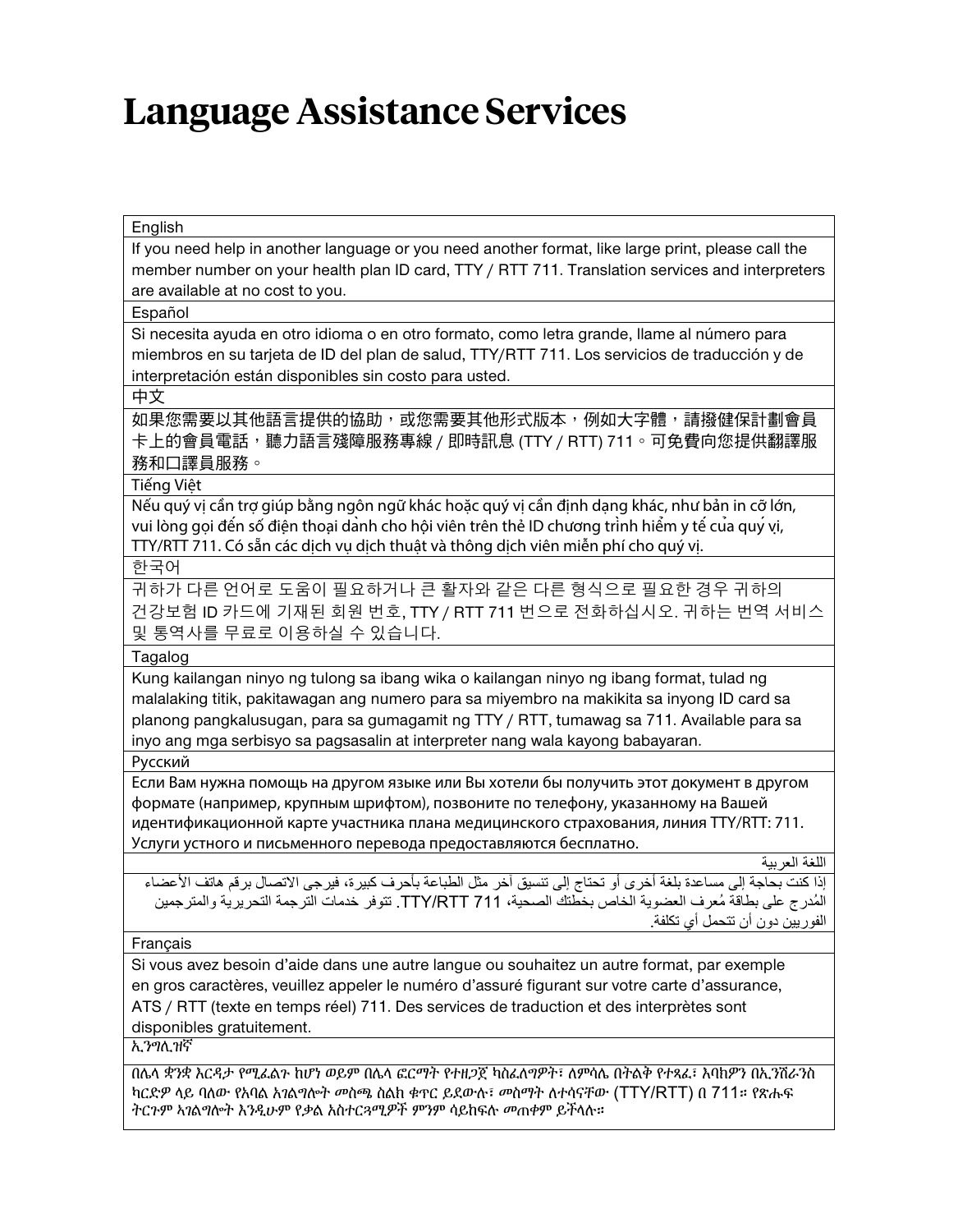Diné

Ła' nááná saad bee shika'a'doowoł nínízingo doodago t'áá łahgo át'éego anályaago, nitsaago bee bik'e'ashchiigo da, t'áá shoodí nits'iis nánel'iih naaltsoos bee ha'dít'éhígíí bił ninaaltsoos nitł'izí bee nééhizinígíí béésh bee hane'í biká'ígíí bee hodíilnih, TTY / RTT 711. T'áá ni nizaad bee ha'dilyaago dóó atah hane'ígíí t'áá jiik'eh bee ná'agot'i.

فارسی

اگر به زبان ديگري به كمک نياز داريد يا به فرمت متفاوتي از قبيل چاپ درشت نياز داريد، لطفاً با شماره مرقوم شده بر روي کارت شناسايی برنامه درمانی خود، 711 RTT / TTY تماس بگيريد. خدمات ترجمه و مترجمين شفاھی بدون اخذ ھزينه در اختيار شما می باشند.

اردو

اگر آپ کو کسی دوسری زبان ميں معاونت کی ضرورت ہے يا آپ کو کسی اور فارميٹ کی ضرورت ہے جيسے بڑے پرنٹ کی ، تو براه کرم اپنے ہيلتھ پالن ID کارڈ پر دئے گئے ممبر نمبر پر کال کريں، 711 RTT / TTY۔ آپ کے لئے ترجمہ خدمات اور ترجمان بغير کسی معاوضہ کے دستياب ہيں۔

**Deutsch** 

Wenn Sie Hilfe in einer anderen Sprache oder ein anderes Format benötigen, z. B. Großdruck, rufen Sie bitte die Telefonnummer für Mitglieder an, die auf Ihrer Versicherungskarte angegeben ist, TTY / RTT 711. Übersetzer- und Dolmetscherdienste stehen Ihnen kostenlos zur Verfügung.

日本語

他の言語でのお手伝いや他の形式(大きな文字など)が必要な場合は、医療保険プラン ID カードに記載されている電話番号 (TTY/RTT は 711) にお電話ください。翻訳サービスと 通訳は無料でご利用いただけます。

ភាសាែខ្មរ

េបើសិនអ្នក្រតូវការជំនួយ ជាភាសាមួយេទៀត ឬអ្នក្រតូវការទំរង់មួយេទៀត ដូចជាអក្សរពុម្ពធំៗ សូមទូរស័ព្ទេទៅេលខសមាជិក មានេនៅេលើប័ណ្ណID គំេរាងសុខភាពរបស់អ្នក, TTY / RTT 711។ េសវាការបកែ្រប និងអ្នកបកែ្រប គឺមានផ្ដល់ជូនេដាយ ឥតអស់ៃថ្លដល់អ្នក។